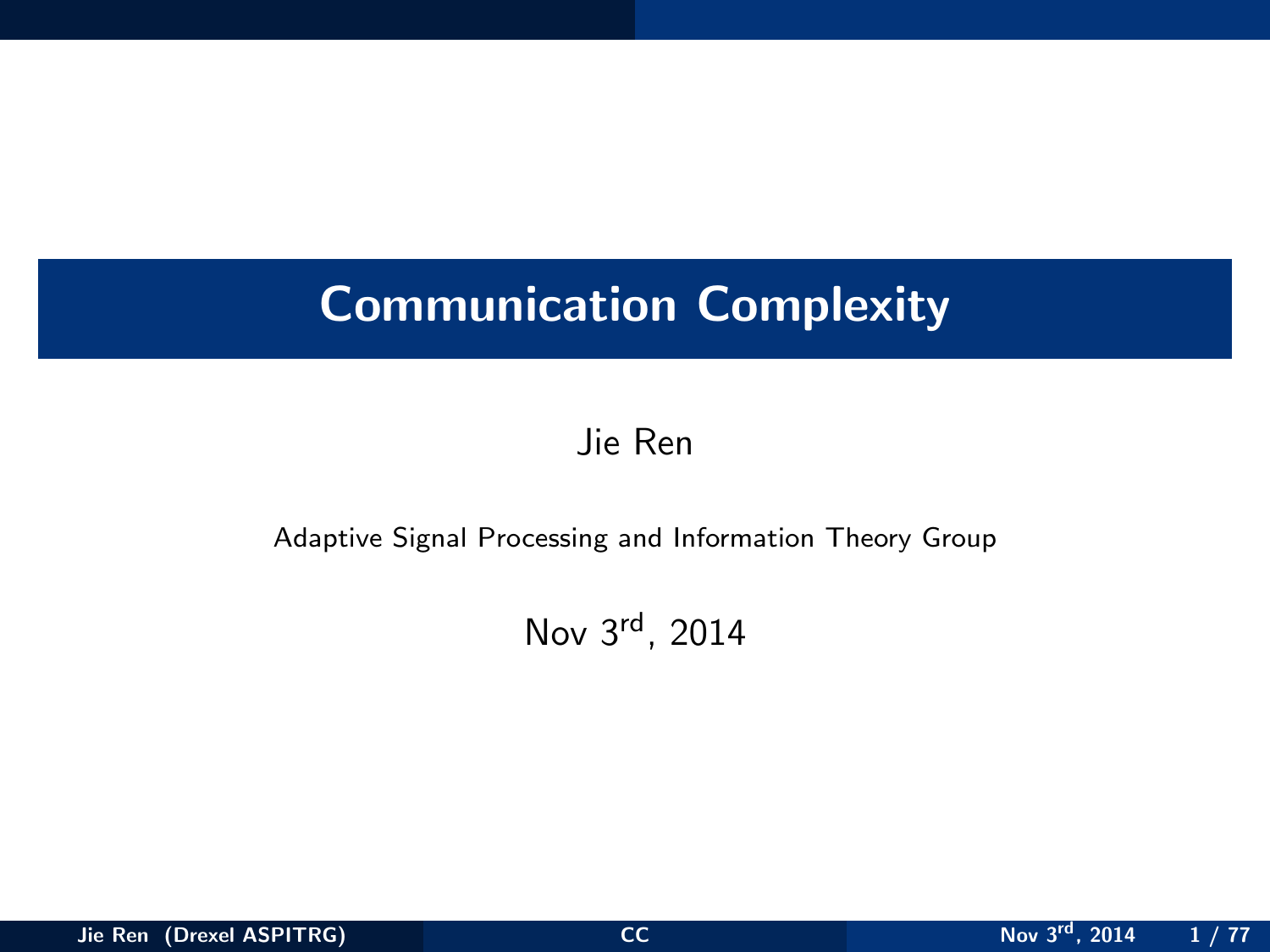- 1 E. Kushilevitz and N. Nisan, "Communication Complexity," Cambridge University Press, 1997.
- 2 L. Lovasz, "Communication Complexity: A Survey," in Paths, Flows, and VLSI Layout, B. H. Korte, Ed., Springer Verlag: Berlin 1990.
- **3** T. Lee and A. Shraibman, "Lower Bounds in Communication Complexity: A Survey," Now Publishers Inc., 2009.
- 4 A. C. Yao, "Some Complexity Questions Related to Distributed Computing," Proc. of 11th ACM Symposium on Theory of Computing, 1981, 308-311.
- 5 P. Beame and J. Lawry, "Randomized versus Nondeterministic Communication Complexity," Proc. of 24th ACM Symposium on Theory of Computing, 1992, 188-199.
- 6 A. K. Chandra, M. L. Furst and R. J. Lipton, "Multi-party Protocols," Proc. of 15th ACM Symposium on Theory of Computing, 1983, 94-99.
- 7 P. B. Miltersen, N. Nisan, S. Safra and A. Wigderson, "On Data Structures and Asymmetric Communication Complexity," Proc. of 27th ACM Symposium on Theory of Computing, 1995, 103-111.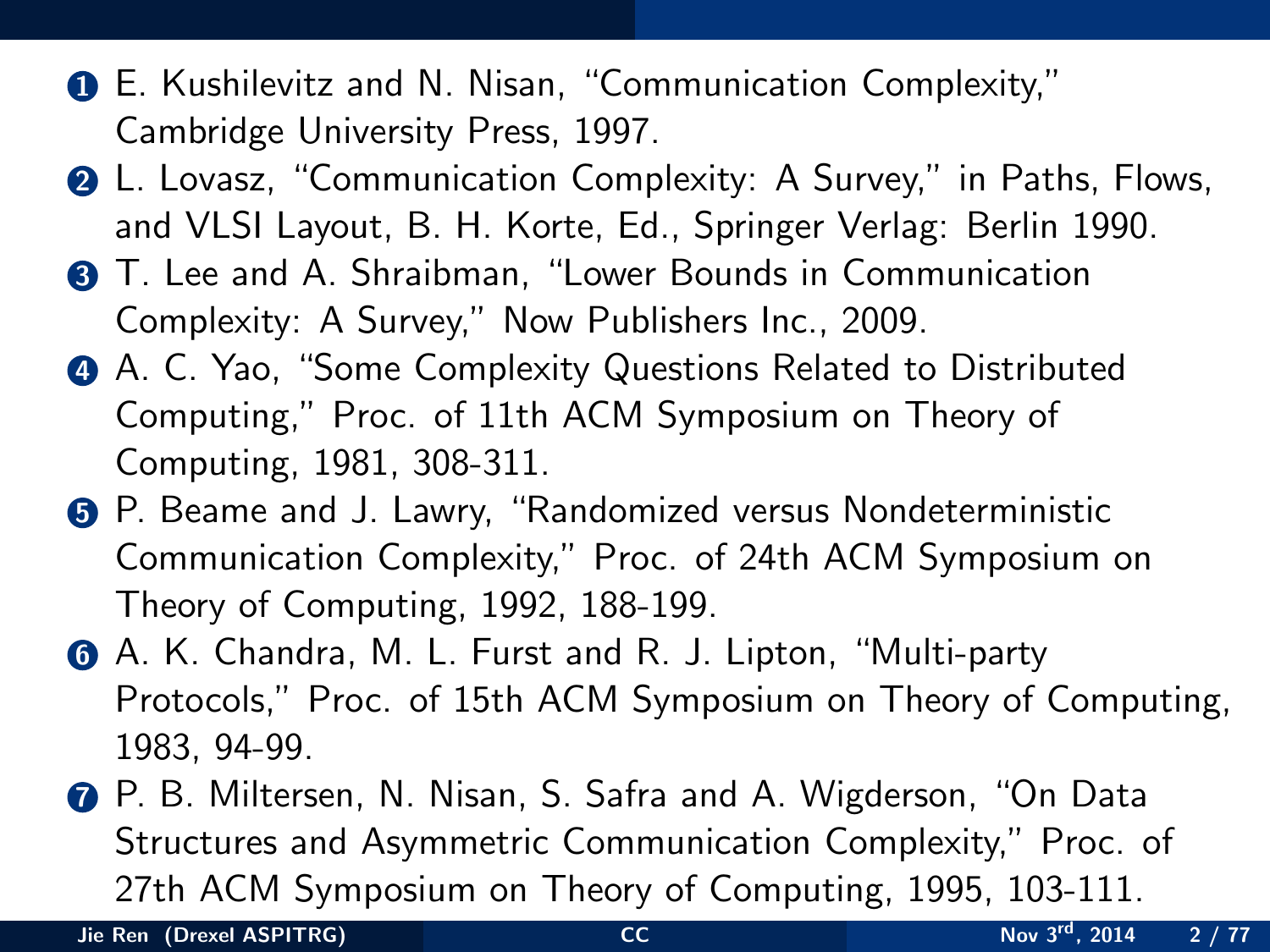## **1** [Deterministic Communication Complexity](#page-2-0)

[Problem Setup](#page-3-0) [Protocol Tree](#page-9-0) [Combinatorial Rectangles](#page-14-0) [Fooling Sets](#page-20-0) [Rectangle Rank](#page-26-0)

## 2 [Nondeterministic CC & Randomized CC](#page-33-0)

<span id="page-2-0"></span>[Nondeterministic Communication Complexity: Motivation](#page-34-0) [Nondeterministic Communication Complexity: definitions](#page-41-0) [Randomized Communication Complexity](#page-46-0) [Distributional Complexity and Discrepancy](#page-57-0)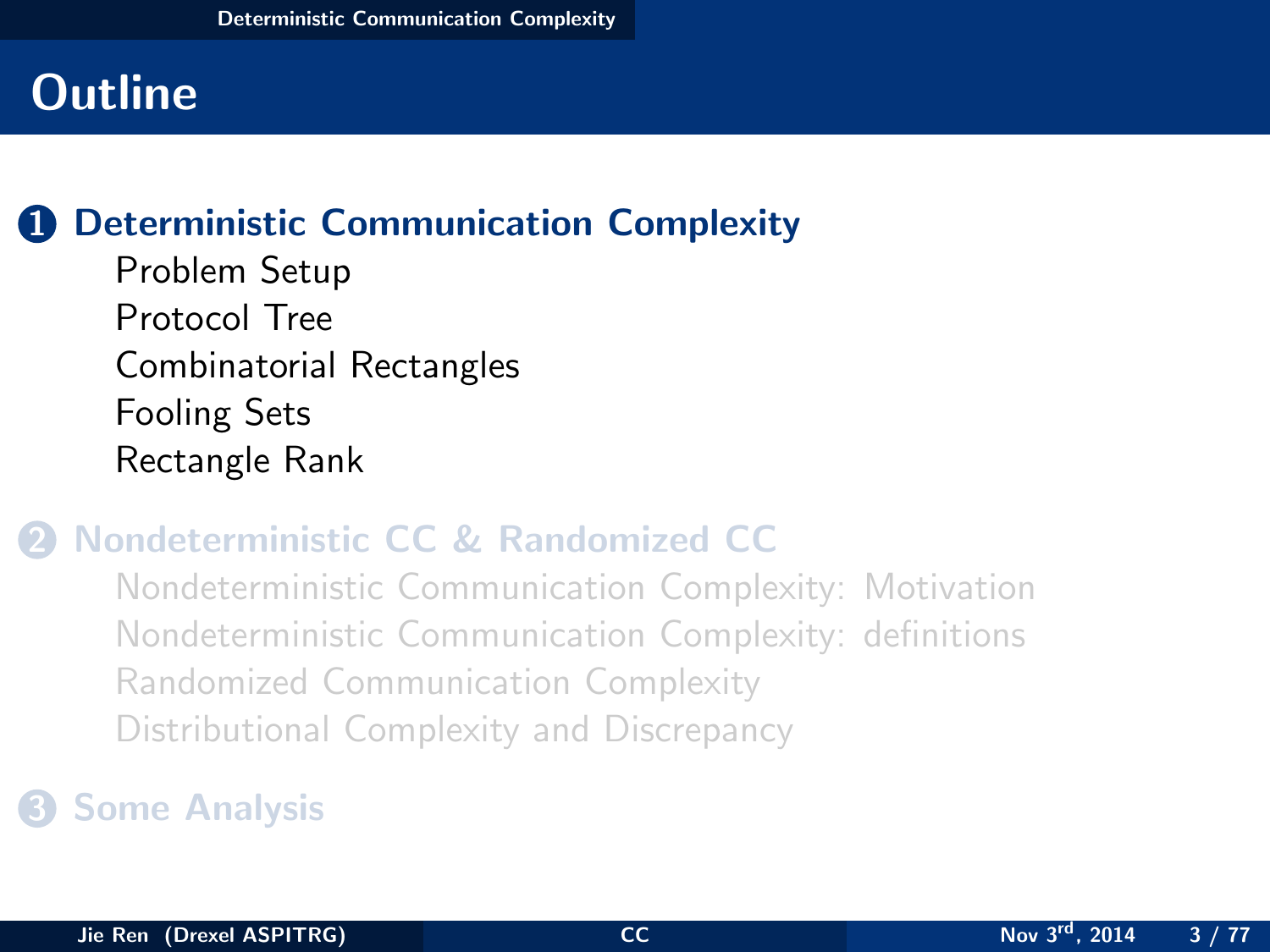#### **1** [Deterministic Communication Complexity](#page-2-0) [Problem Setup](#page-3-0)

[Protocol Tree](#page-9-0) [Combinatorial Rectangles](#page-14-0) [Fooling Sets](#page-20-0) [Rectangle Rank](#page-26-0)

## 2 [Nondeterministic CC & Randomized CC](#page-33-0)

<span id="page-3-0"></span>[Nondeterministic Communication Complexity: Motivation](#page-34-0) [Nondeterministic Communication Complexity: definitions](#page-41-0) [Randomized Communication Complexity](#page-46-0) [Distributional Complexity and Discrepancy](#page-57-0)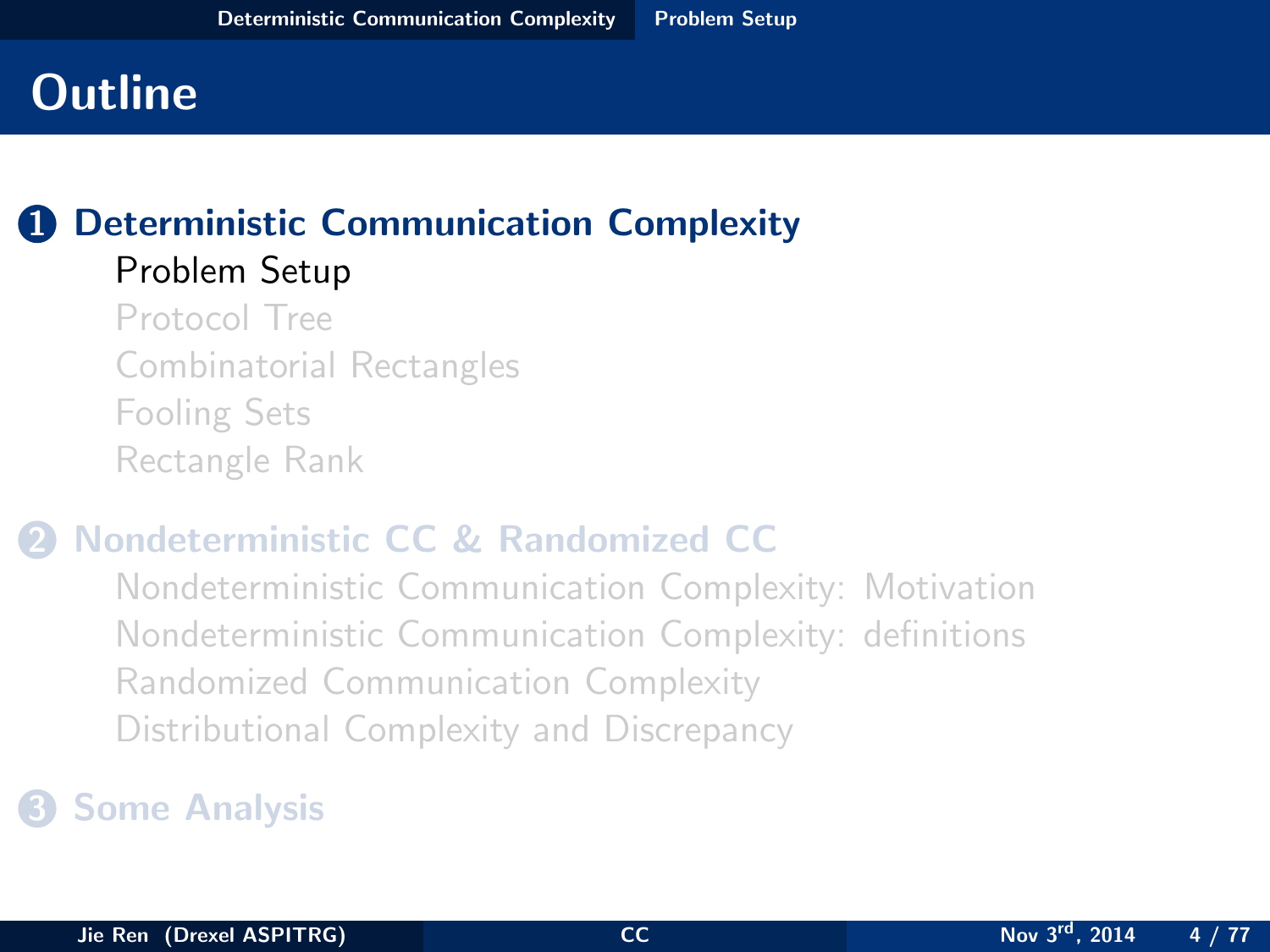# Problem Setup



- Two party communication
- Each knows an input  $x \in \mathcal{X}/y \in \mathcal{Y}$
- Let one/both sides compute a function  $f$  with no error
- <span id="page-4-0"></span>• Only care about communication cost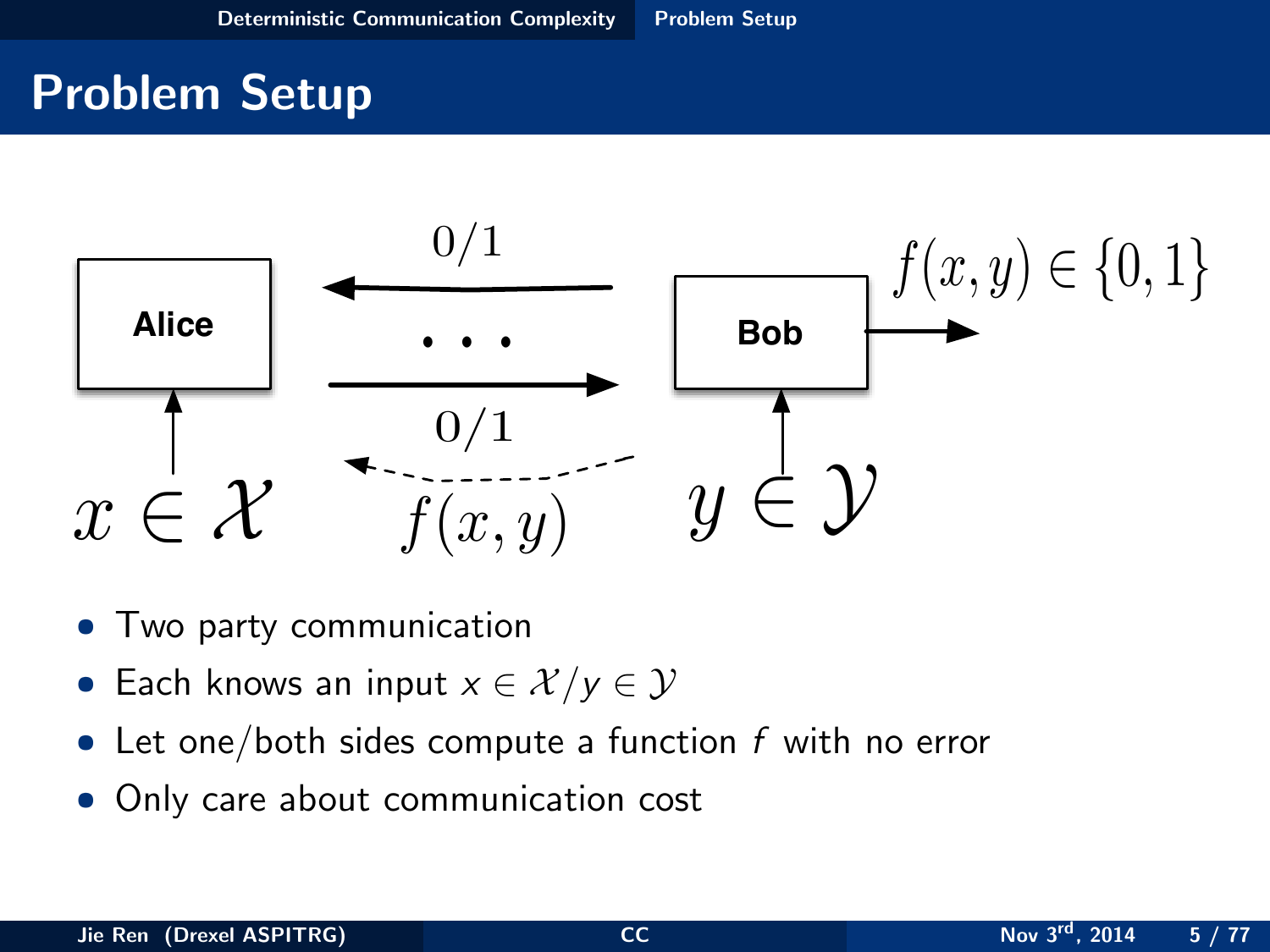# Problem Setup



- Sending binary messages
- $f$  usually binary
- Deterministic protocol  $P$ : who to talk/what to send
- <span id="page-5-0"></span>• Communication cost: sum of total bits/rounds  $CC(\mathcal{P})$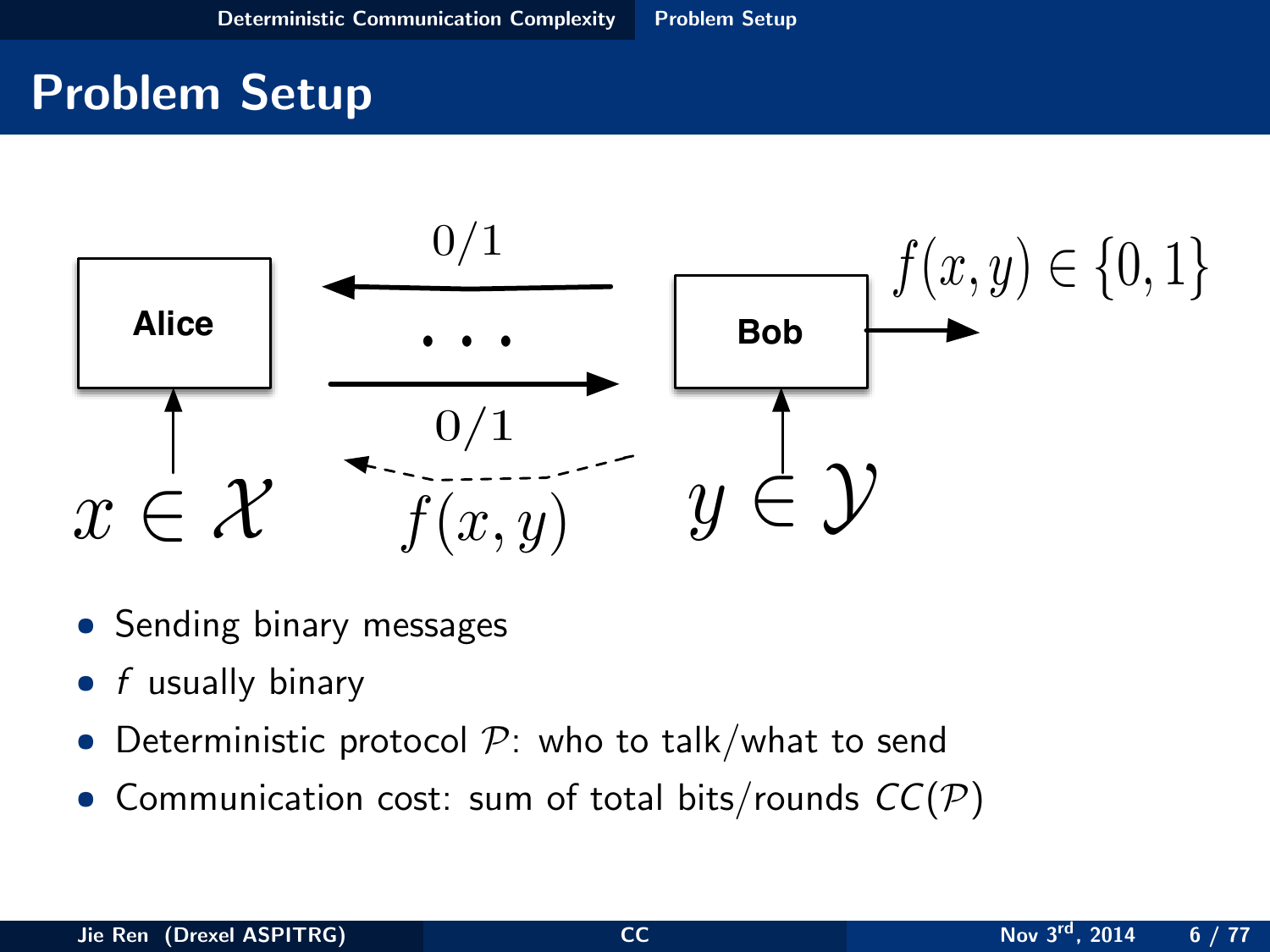## Deterministic Communication Complexity



<span id="page-6-0"></span>
$$
D(f) = \min_{\mathcal{P}} \max_{(x,y)\in X\times Y} CC(\mathcal{P})
$$
 (1)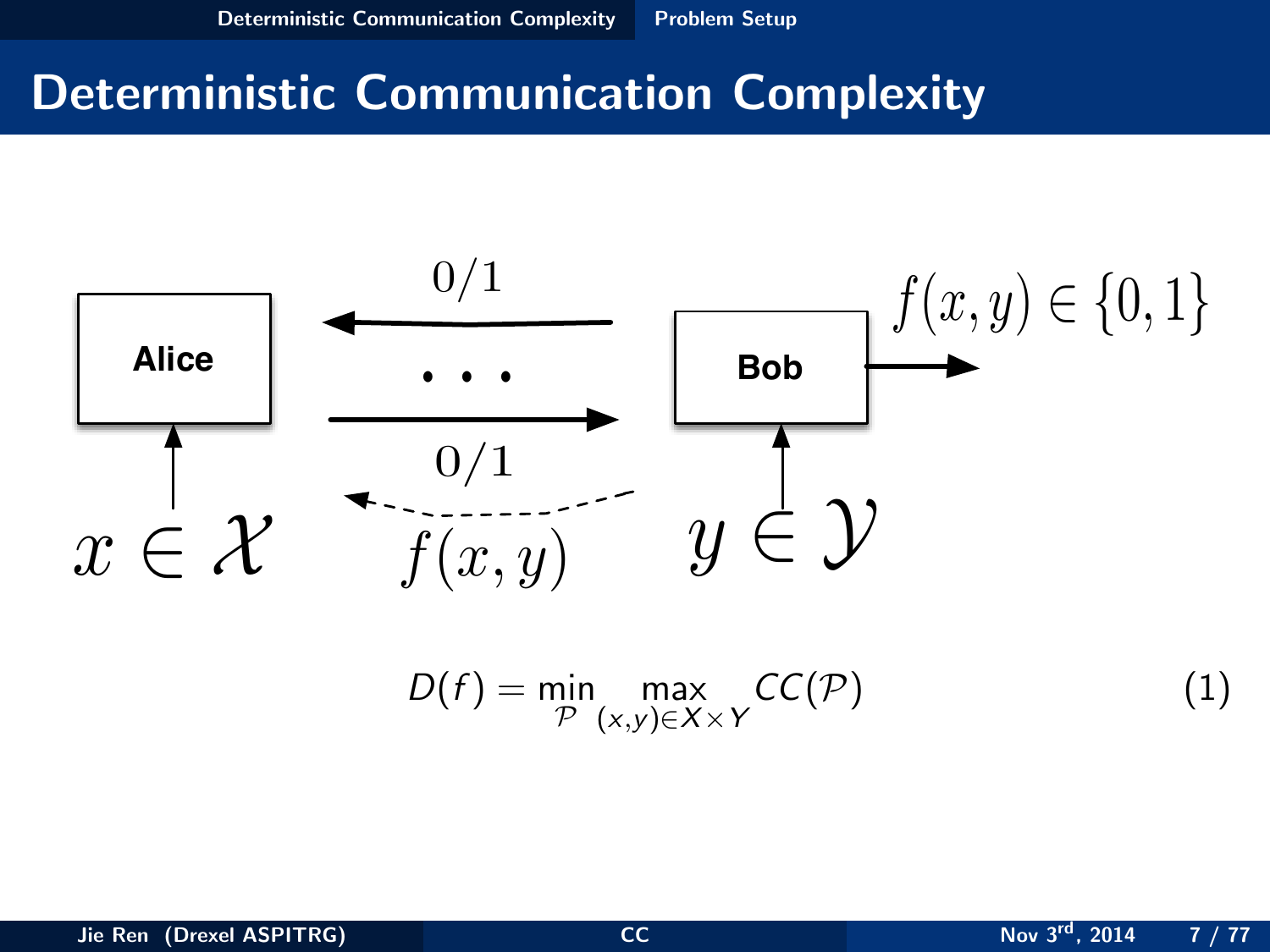# A Naive Upper Bound

#### **Proposition (naive upper bound):** For every function  $f : X \times Y \rightarrow Z$

<span id="page-7-0"></span>
$$
D(f) \leq \log_2 |X| + \log_2 |Z| \tag{2}
$$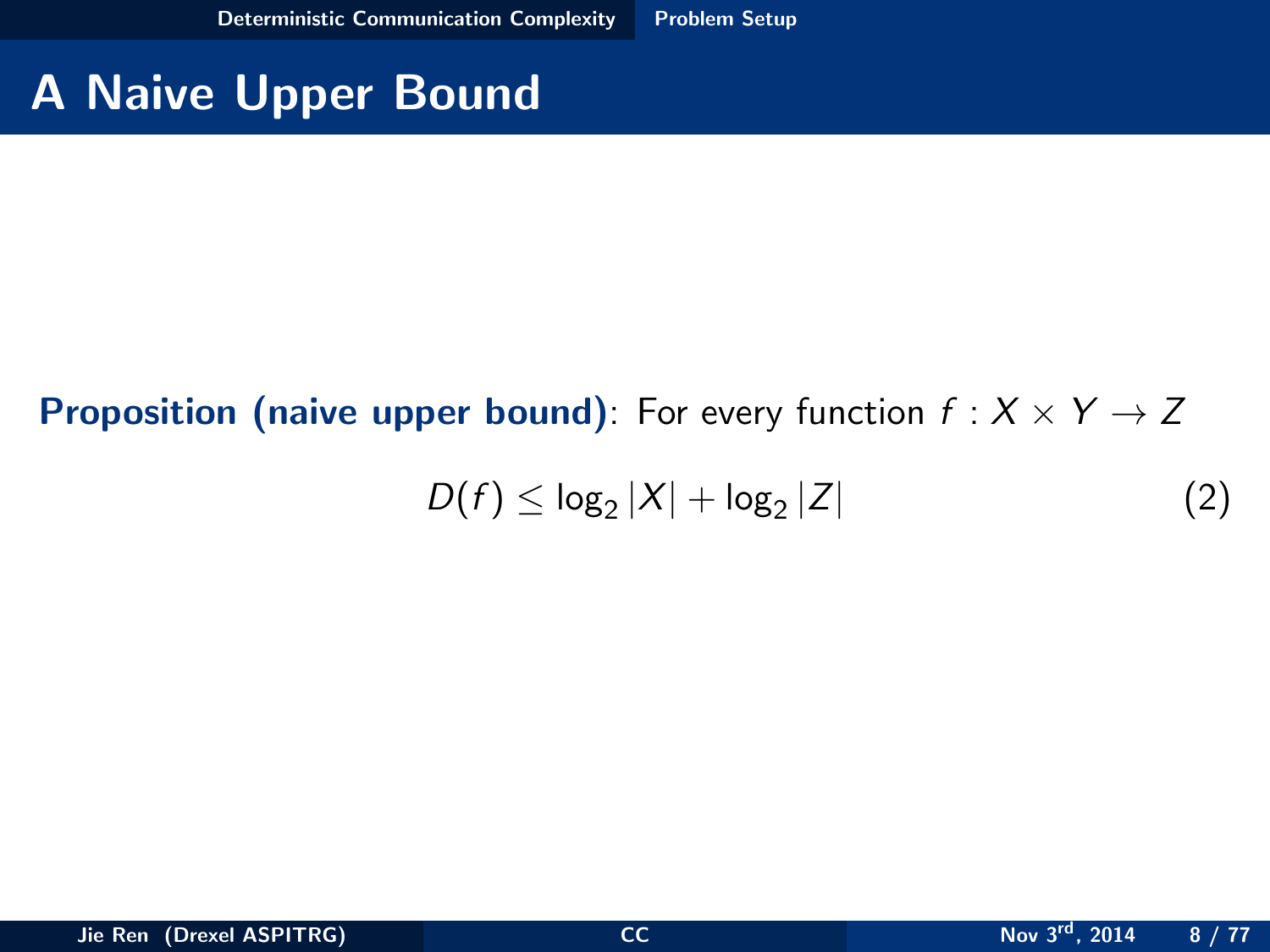# A Naive Upper Bound

#### Example: MAX of the union

Alice and Bob hold subsets  $x, y \subseteq \{1, ..., n\}$  respectively, and they with to compute  $MAX(x, y)$ .

<span id="page-8-0"></span>
$$
D(MAX) \le 2\log_2 n \tag{3}
$$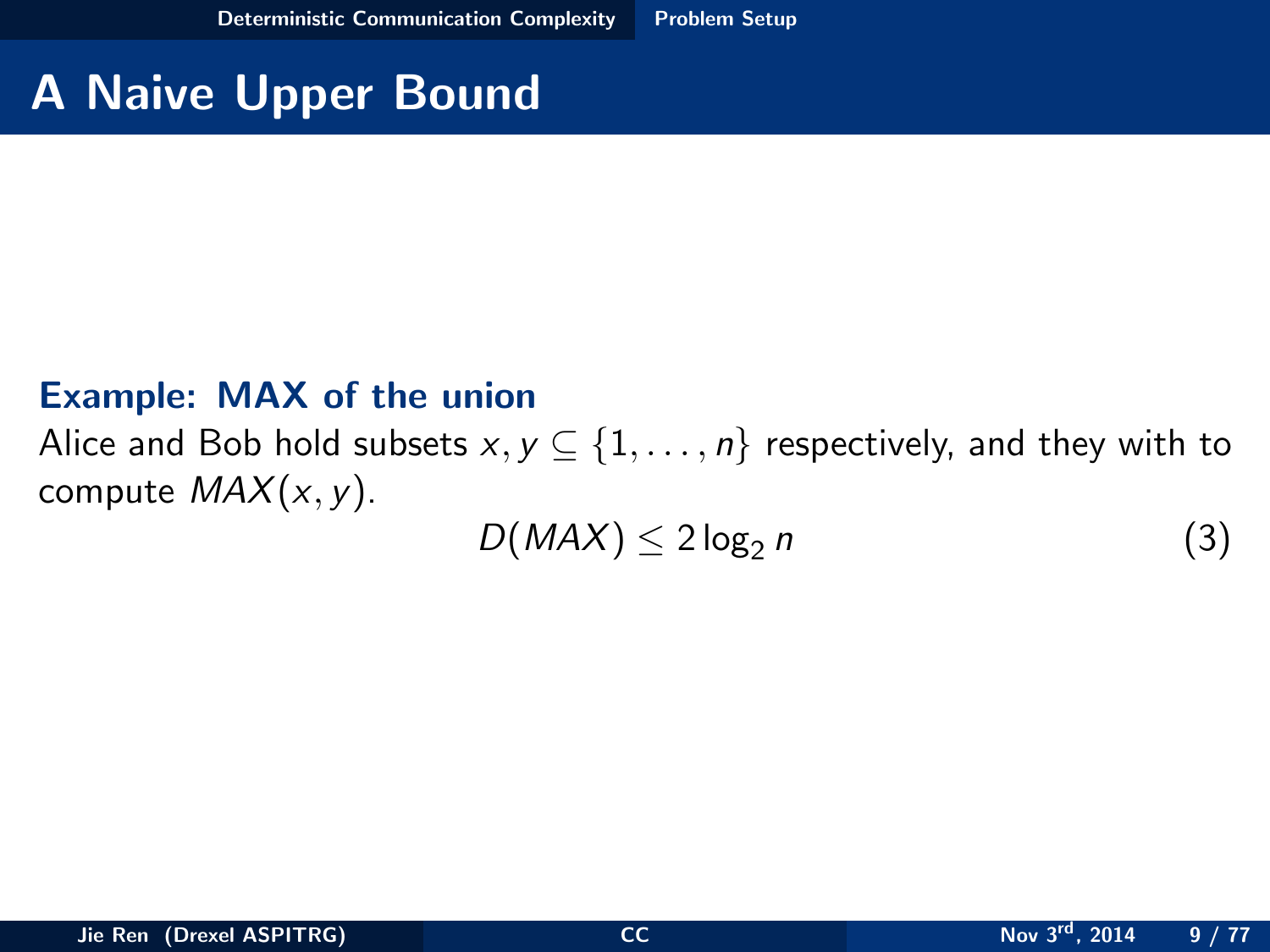#### **1** [Deterministic Communication Complexity](#page-2-0)

[Problem Setup](#page-3-0) [Protocol Tree](#page-9-0) [Combinatorial Rectangles](#page-14-0) [Fooling Sets](#page-20-0) [Rectangle Rank](#page-26-0)

#### 2 [Nondeterministic CC & Randomized CC](#page-33-0)

<span id="page-9-0"></span>[Nondeterministic Communication Complexity: Motivation](#page-34-0) [Nondeterministic Communication Complexity: definitions](#page-41-0) [Randomized Communication Complexity](#page-46-0) [Distributional Complexity and Discrepancy](#page-57-0)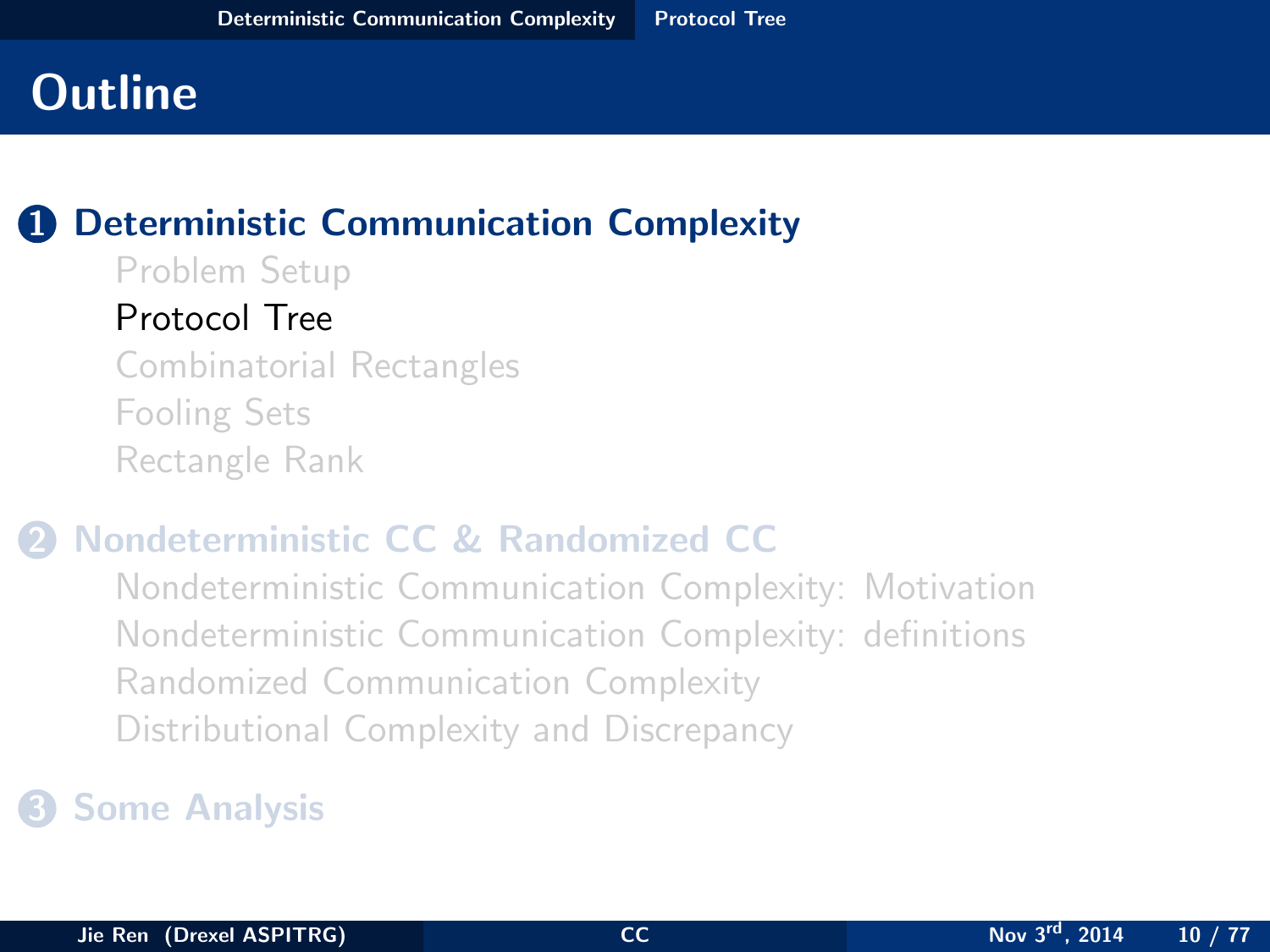# Definition: Protocol Tree

#### **Definition**

<span id="page-10-0"></span>: A protocol P over domain  $X \times Y$  with range Z is a binary tree where each internal node v is labeled either by a function  $a_v : X \to \{0, 1\}$  or by a function  $b_v : Y \to \{0,1\}$ , and each leaf is labeled with an element  $z \in Z$ . The communication cost  $CC(\mathcal{P})$  will be the depth of the protocol tree.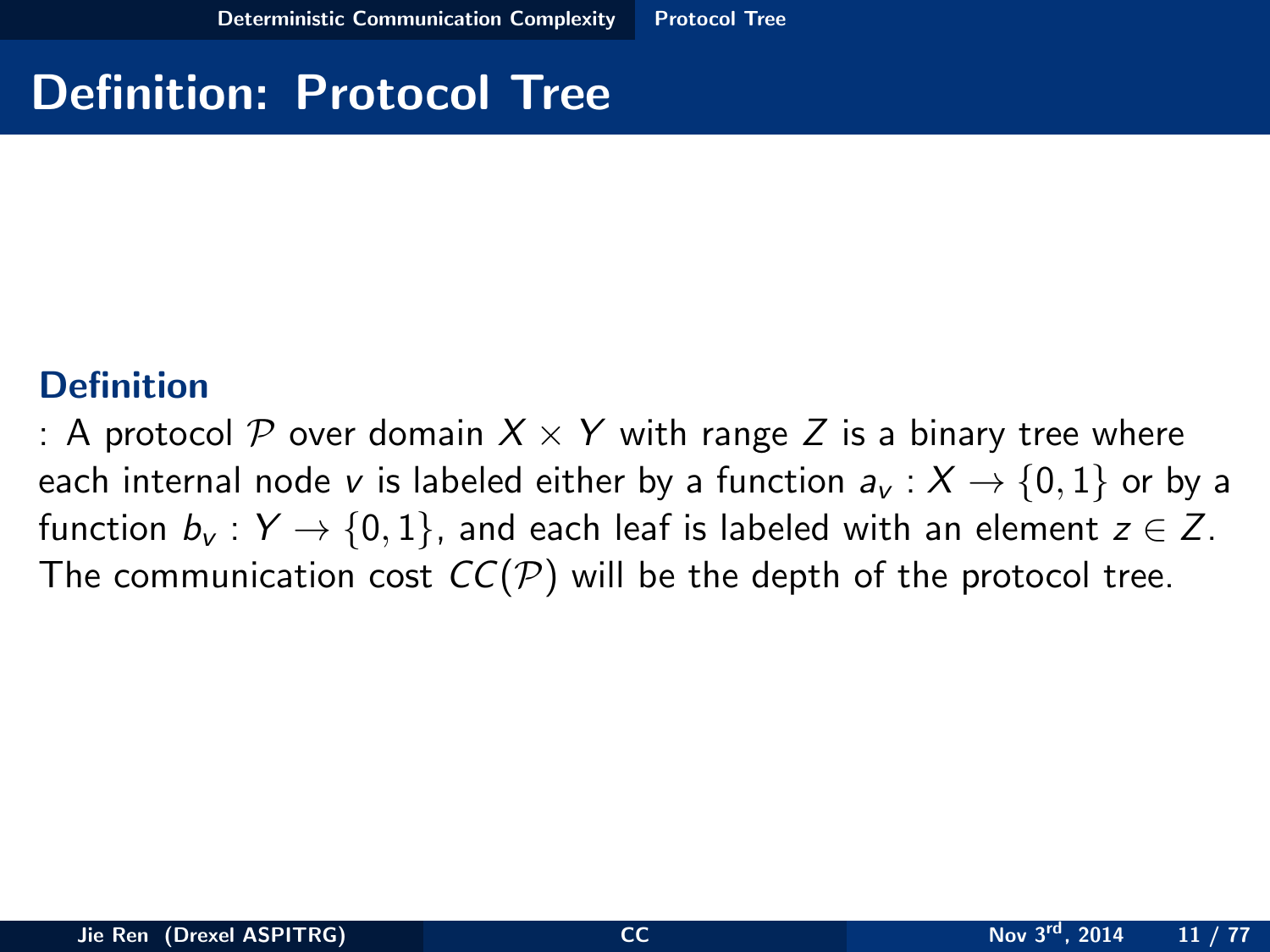<span id="page-11-0"></span>

## Example: Protocol Tree

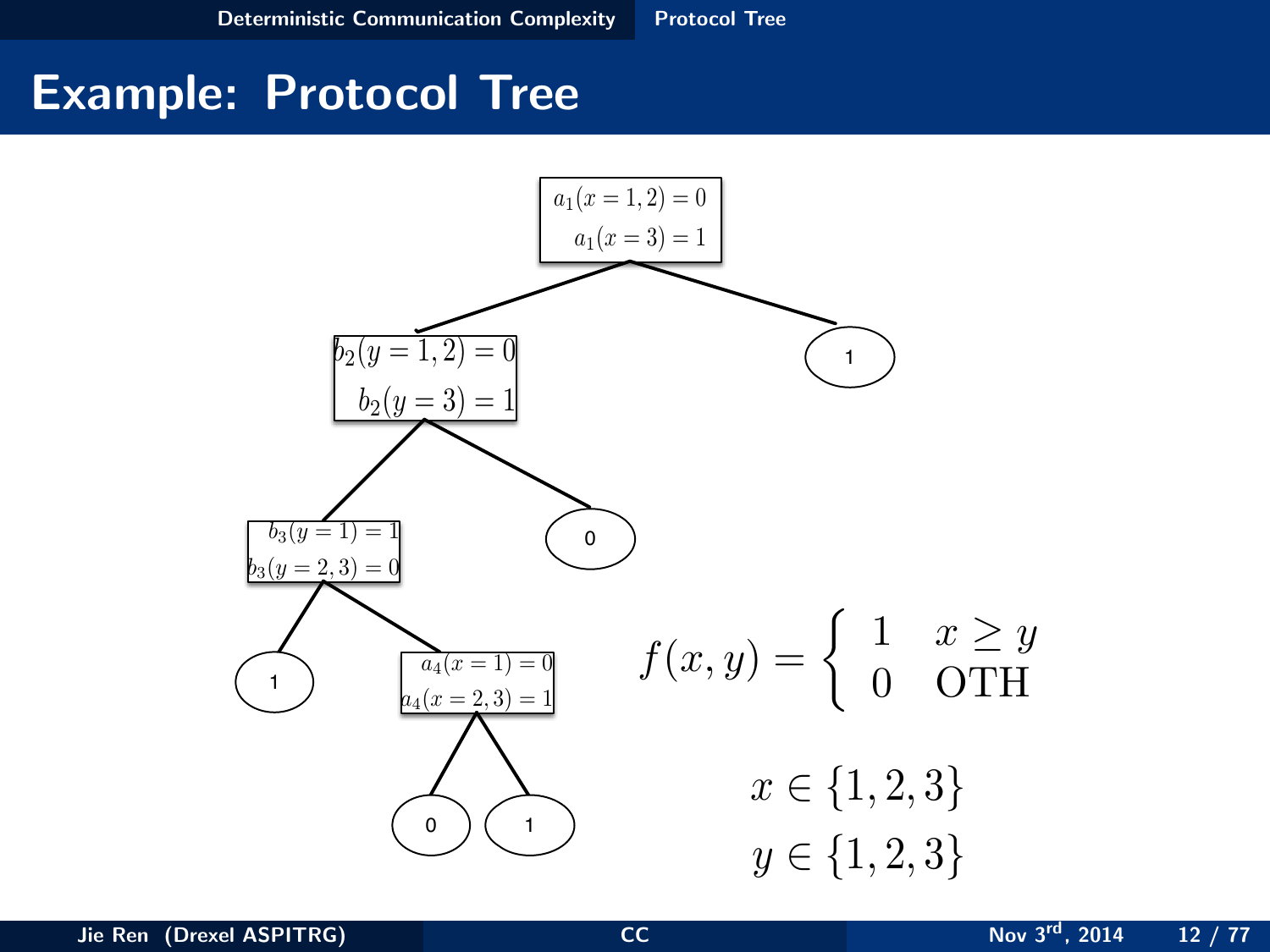# Why Binary Message?

- Entropy not involved simple?
- No block coding (compute a single function)
- <span id="page-12-0"></span>• Worst case - always exists  $p = 1/2$  s.t.  $h_2(p) = 1$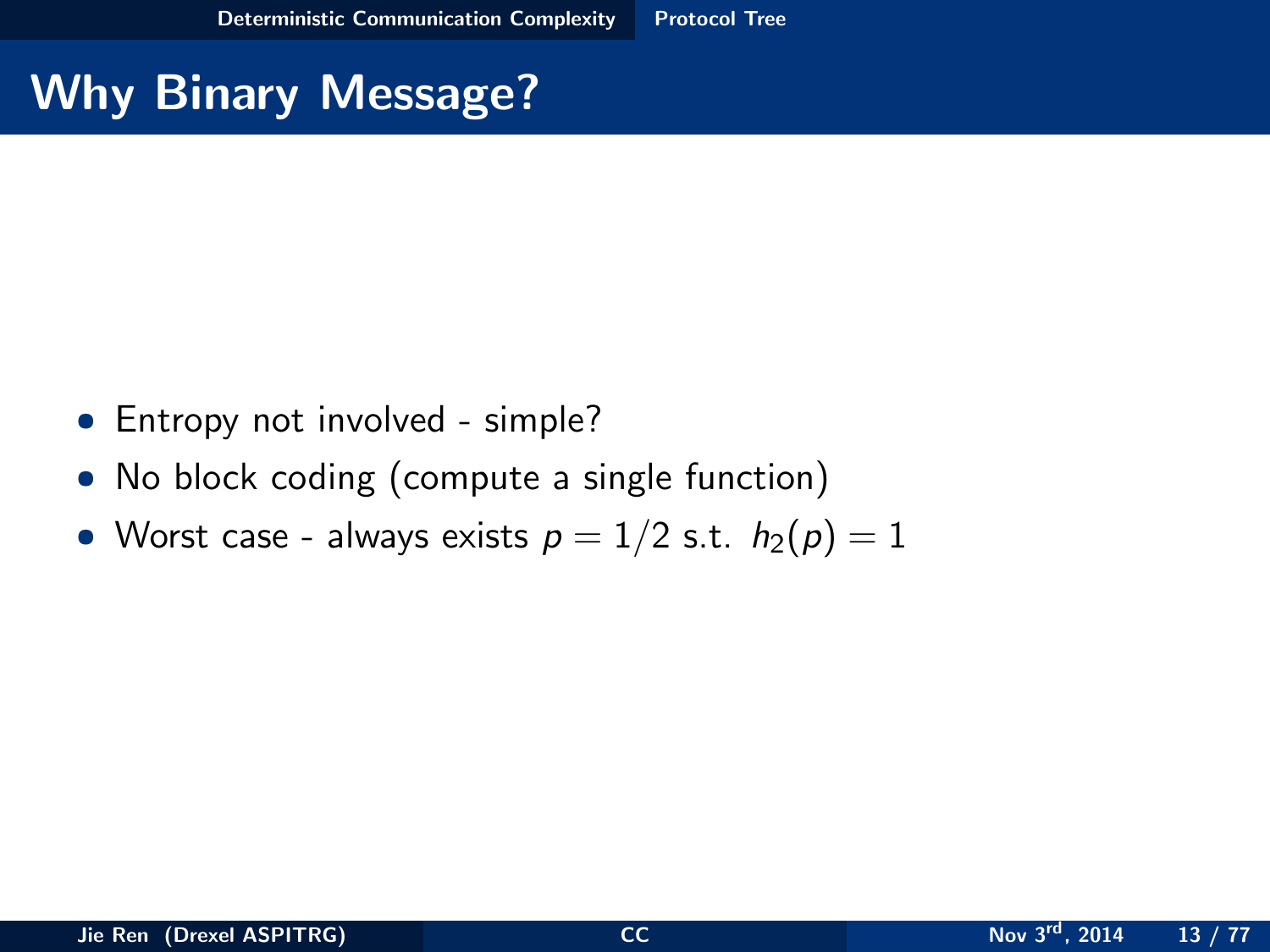#### One Side Compute f Vs. Both Sides Compute f

- Equivalent setup
- $\Rightarrow$  Need one more bit if f is binary
- $\Leftarrow$  Second last round: one side must know  $f(x, y)$

#### Some Lower Bounds of Communication Complexity

- $D(f)$ : unknown for general f
- <span id="page-13-0"></span>• Interested in lower bounds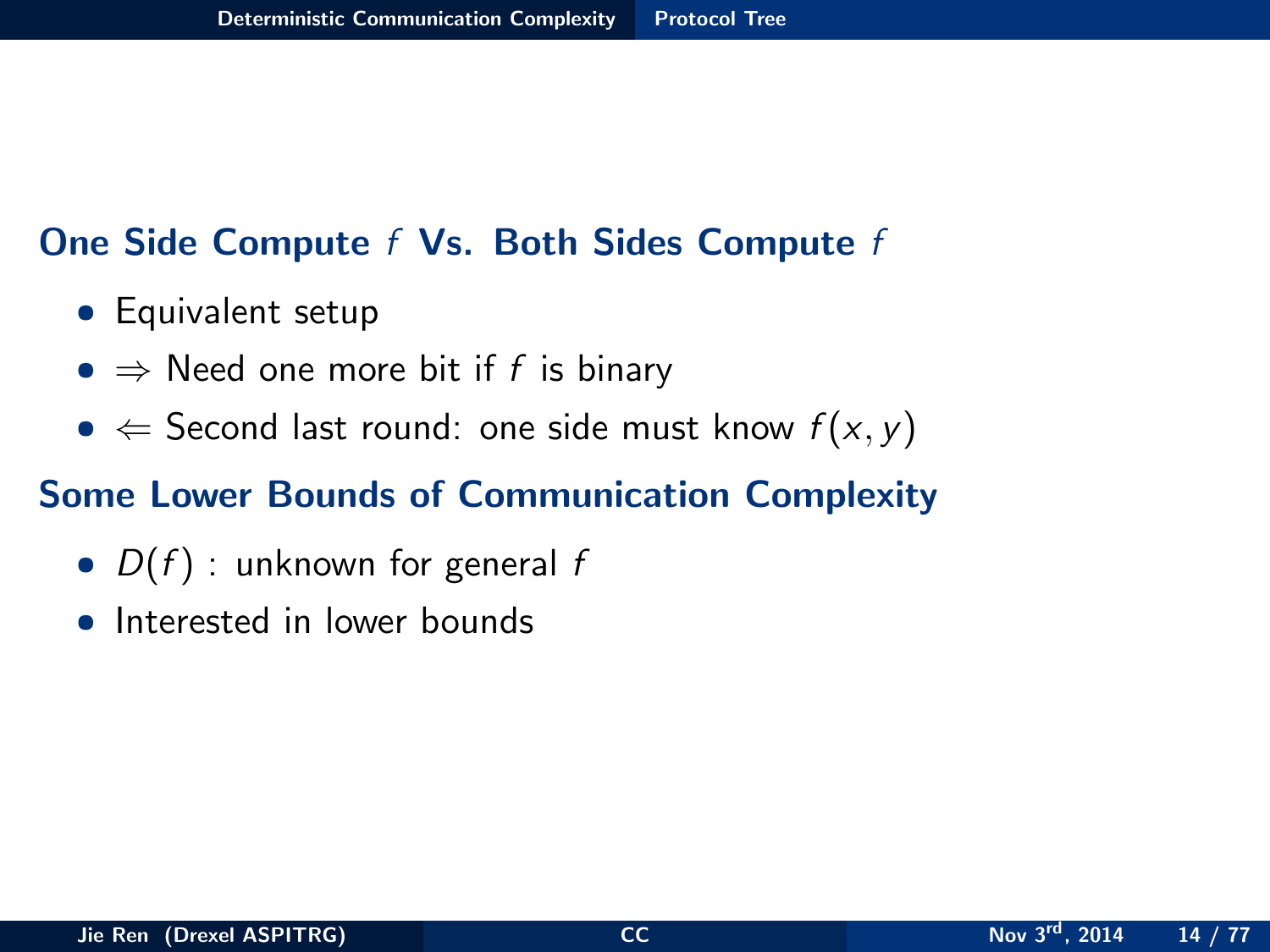## **1** [Deterministic Communication Complexity](#page-2-0)

[Problem Setup](#page-3-0) [Protocol Tree](#page-9-0) [Combinatorial Rectangles](#page-14-0) [Fooling Sets](#page-20-0) [Rectangle Rank](#page-26-0)

#### 2 [Nondeterministic CC & Randomized CC](#page-33-0)

<span id="page-14-0"></span>[Nondeterministic Communication Complexity: Motivation](#page-34-0) [Nondeterministic Communication Complexity: definitions](#page-41-0) [Randomized Communication Complexity](#page-46-0) [Distributional Complexity and Discrepancy](#page-57-0)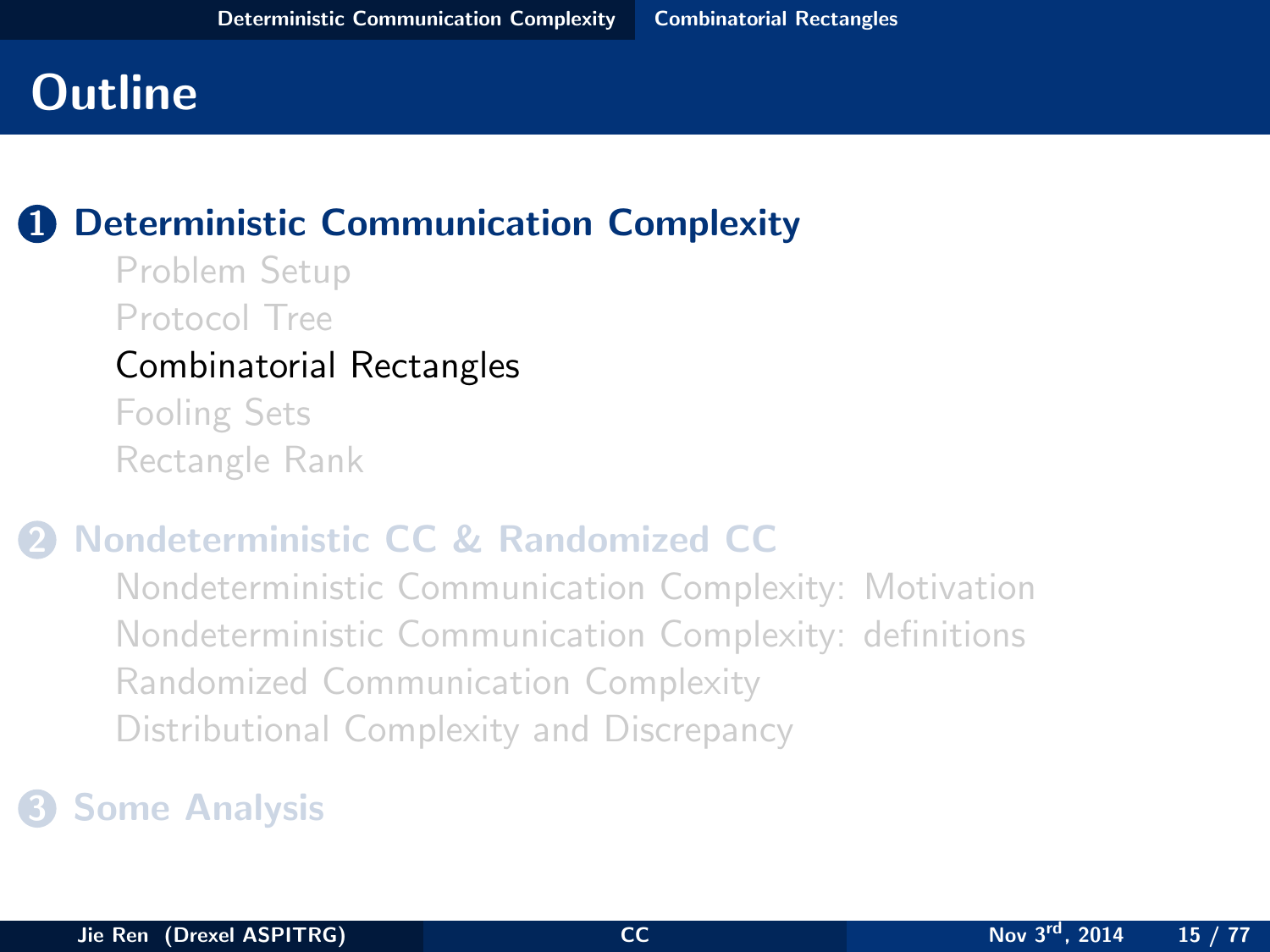## Combinatorial Rectangles

- **Definition:** Let P be a protocol and v be a node of the protocol tree.  $R_v$ is the set of inputs  $(x, y)$  that reach node v.
- **Proposition**: If L is the set of leaves of a protocol  $\mathcal{P}$ , then  $\{R_\ell, \ell \in L\}$  is a partition of  $X \times Y$ .
- <span id="page-15-0"></span>**Definition**: A combinatorial rectangle is a subset  $R \subseteq X \times Y$  such that  $R = A \times B$  for some  $A \subseteq X$  and  $B \subseteq Y$ .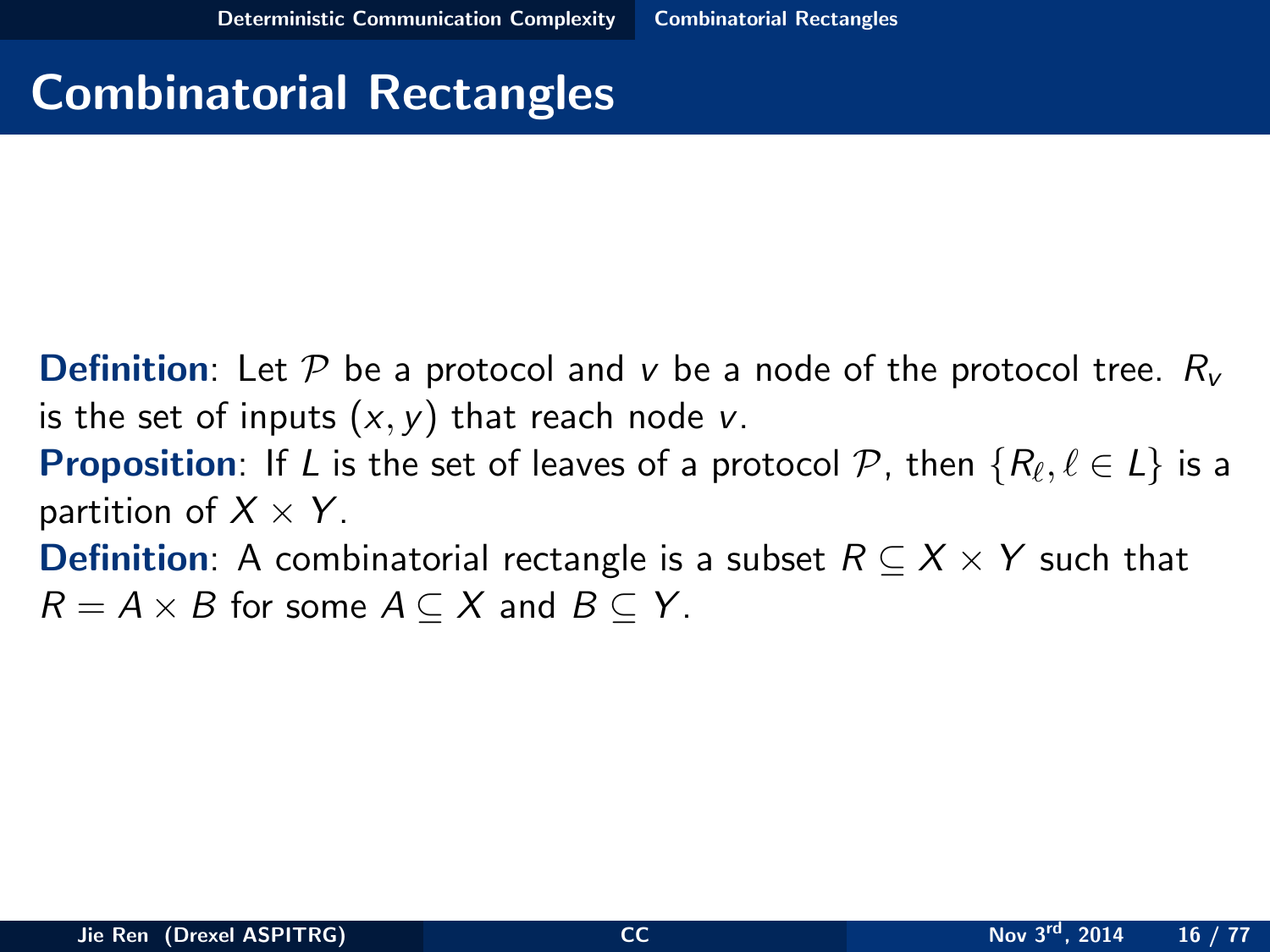**Proposition**:  $R \subseteq X \times Y$  is a rectangle iff

<span id="page-16-0"></span>
$$
(x_1, y_1) \in R \& (x_2, y_2) \in R \Rightarrow (x_1, y_2) \in R. \tag{4}
$$

**Proposition**: For every protocol  $\mathcal P$  and leaf  $\ell$ ,  $R_\ell$  is a rectangle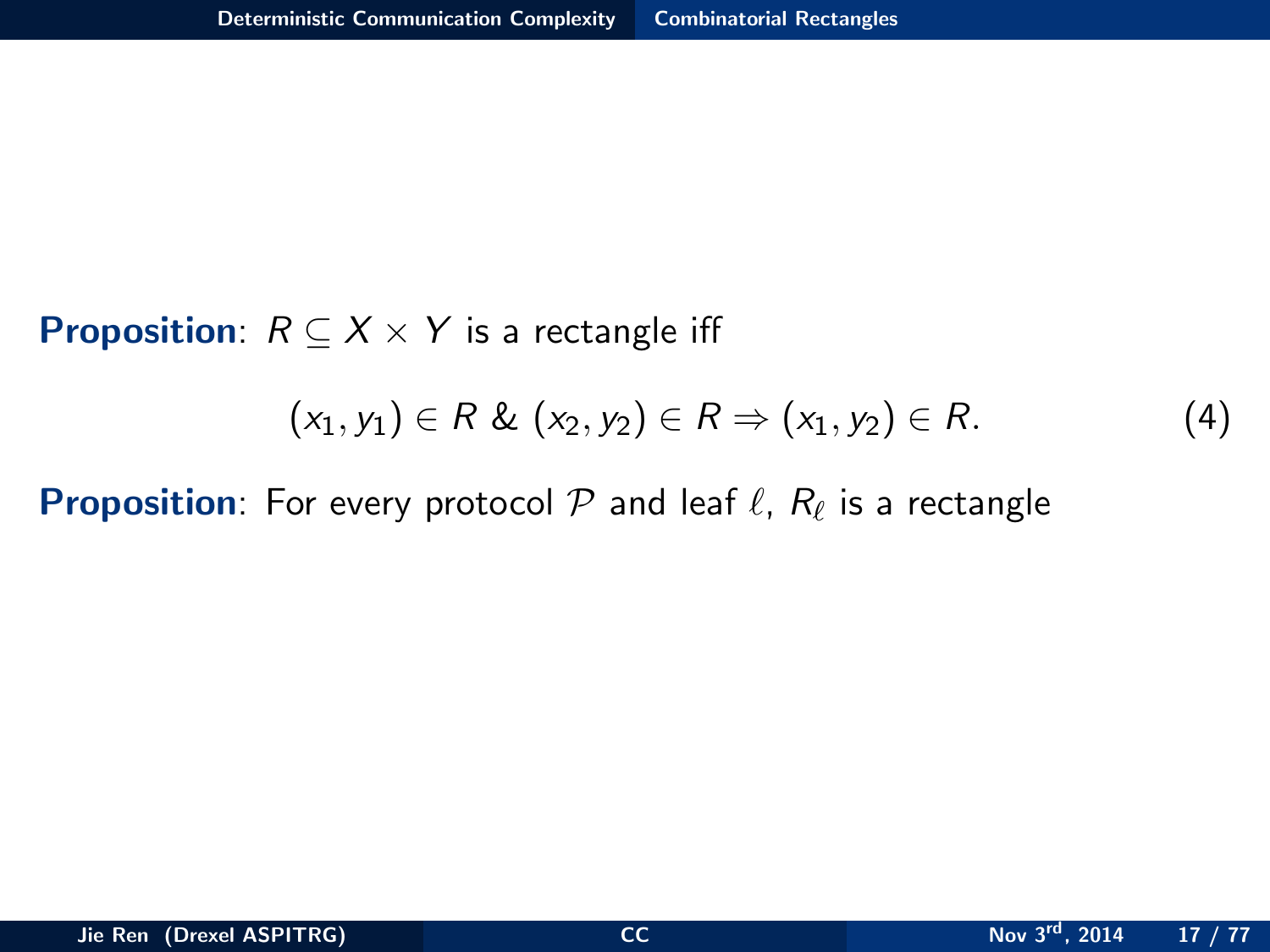<span id="page-17-0"></span>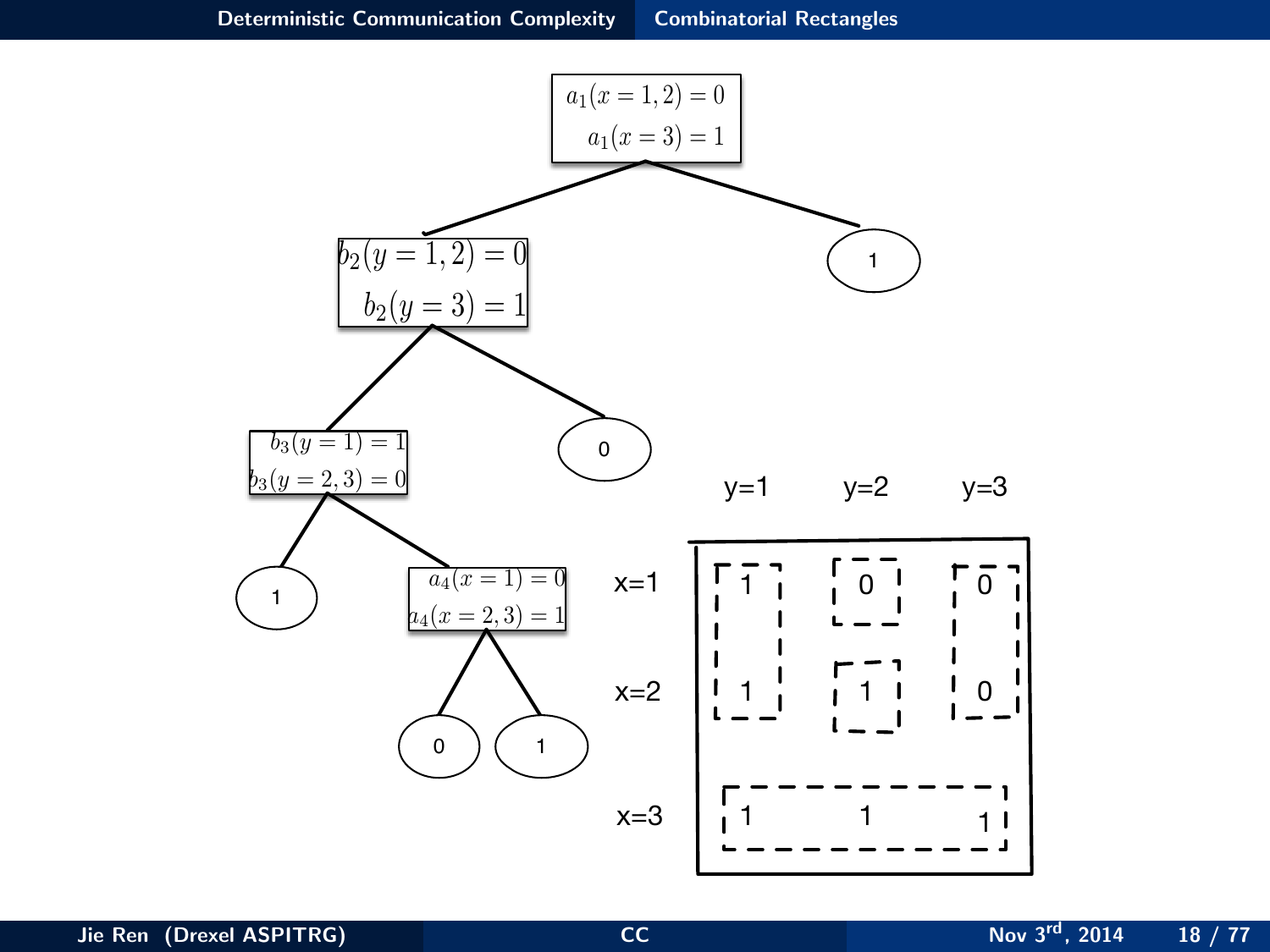## Rectangle lower bound

- **Definition:** A subset  $R \subseteq X \times Y$  is called f-monochromatic if f is fixed on R.
- **Theorem 1.17 (Kushilevitz & Nisan)**: If any partition of  $X \times Y$  into f-monochromatic rectangles requires at least  $t$  rectangles, then

<span id="page-18-0"></span>
$$
\log_2 t \le D(f) \tag{5}
$$

- P partitions  $X \times Y$  into monochromatic rectangles
- Depth of its protocol tree:  $\geq \log_2 t$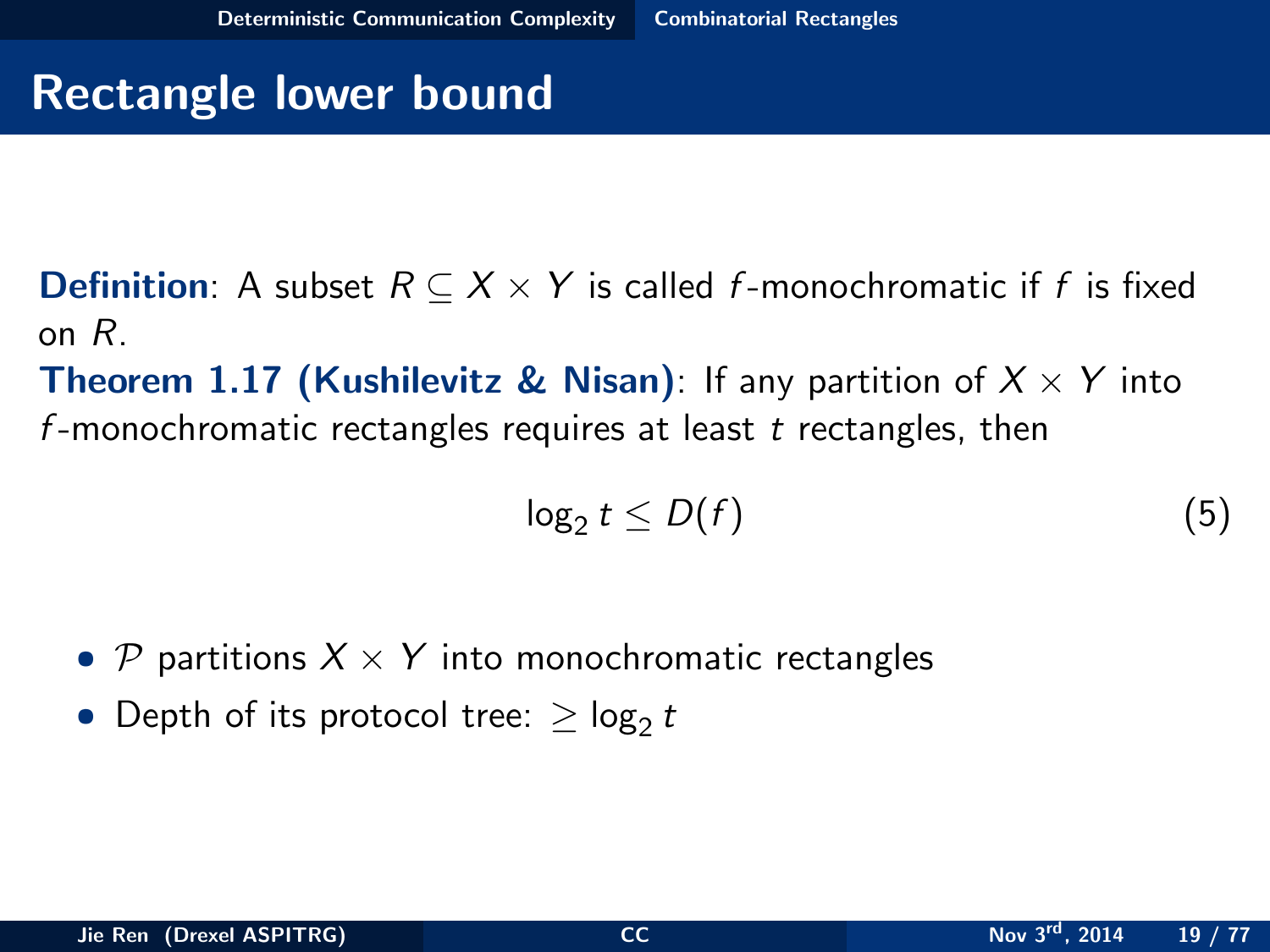$$
y=1 \qquad y=2 \qquad y=3
$$

$$
x=1
$$
\n
$$
\overline{r}
$$
\n
$$
\overline{r}
$$
\n
$$
\overline{r}
$$
\n
$$
\overline{r}
$$
\n
$$
\overline{r}
$$
\n
$$
\overline{r}
$$
\n
$$
\overline{r}
$$
\n
$$
\overline{r}
$$
\n
$$
\overline{r}
$$
\n
$$
\overline{r}
$$
\n
$$
\overline{r}
$$
\n
$$
\overline{r}
$$
\n
$$
\overline{r}
$$
\n
$$
\overline{r}
$$
\n
$$
\overline{r}
$$
\n
$$
\overline{r}
$$
\n
$$
\overline{r}
$$
\n
$$
\overline{r}
$$
\n
$$
\overline{r}
$$
\n
$$
\overline{r}
$$
\n
$$
\overline{r}
$$
\n
$$
\overline{r}
$$
\n
$$
\overline{r}
$$
\n
$$
\overline{r}
$$
\n
$$
\overline{r}
$$
\n
$$
\overline{r}
$$
\n
$$
\overline{r}
$$
\n
$$
\overline{r}
$$
\n
$$
\overline{r}
$$
\n
$$
\overline{r}
$$
\n
$$
\overline{r}
$$
\n
$$
\overline{r}
$$
\n
$$
\overline{r}
$$
\n
$$
\overline{r}
$$
\n
$$
\overline{r}
$$
\n
$$
\overline{r}
$$
\n
$$
\overline{r}
$$
\n
$$
\overline{r}
$$
\n
$$
\overline{r}
$$
\n
$$
\overline{r}
$$
\n
$$
\overline{r}
$$
\n
$$
\overline{r}
$$
\n
$$
\overline{r}
$$
\n
$$
\overline{r}
$$
\n
$$
\overline{r}
$$
\n
$$
\overline{r}
$$
\n
$$
\overline{r}
$$
\n
$$
\overline{r}
$$
\n
$$
\overline{r}
$$
\n
$$
\overline{r}
$$
\n
$$
\overline{r}
$$
\n
$$
\overline{r}
$$
\n
$$
\overline{r}
$$
\n
$$
\overline{r
$$

<span id="page-19-0"></span>
$$
D(f) \ge \log_2 5
$$
  

$$
D(f) = 3
$$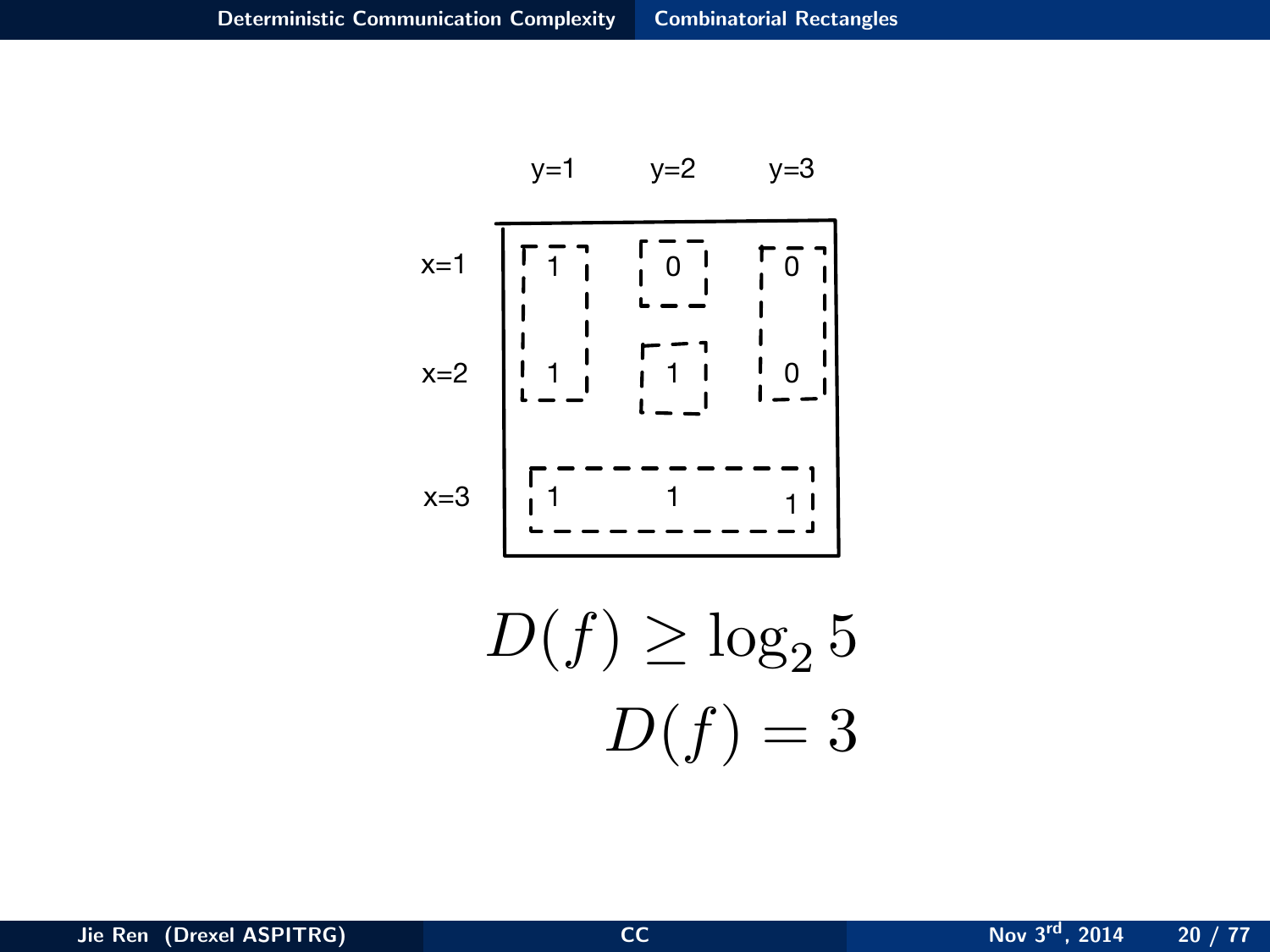## **1** [Deterministic Communication Complexity](#page-2-0)

[Problem Setup](#page-3-0) [Protocol Tree](#page-9-0) [Combinatorial Rectangles](#page-14-0) [Fooling Sets](#page-20-0) [Rectangle Rank](#page-26-0)

#### 2 [Nondeterministic CC & Randomized CC](#page-33-0)

<span id="page-20-0"></span>[Nondeterministic Communication Complexity: Motivation](#page-34-0) [Nondeterministic Communication Complexity: definitions](#page-41-0) [Randomized Communication Complexity](#page-46-0) [Distributional Complexity and Discrepancy](#page-57-0)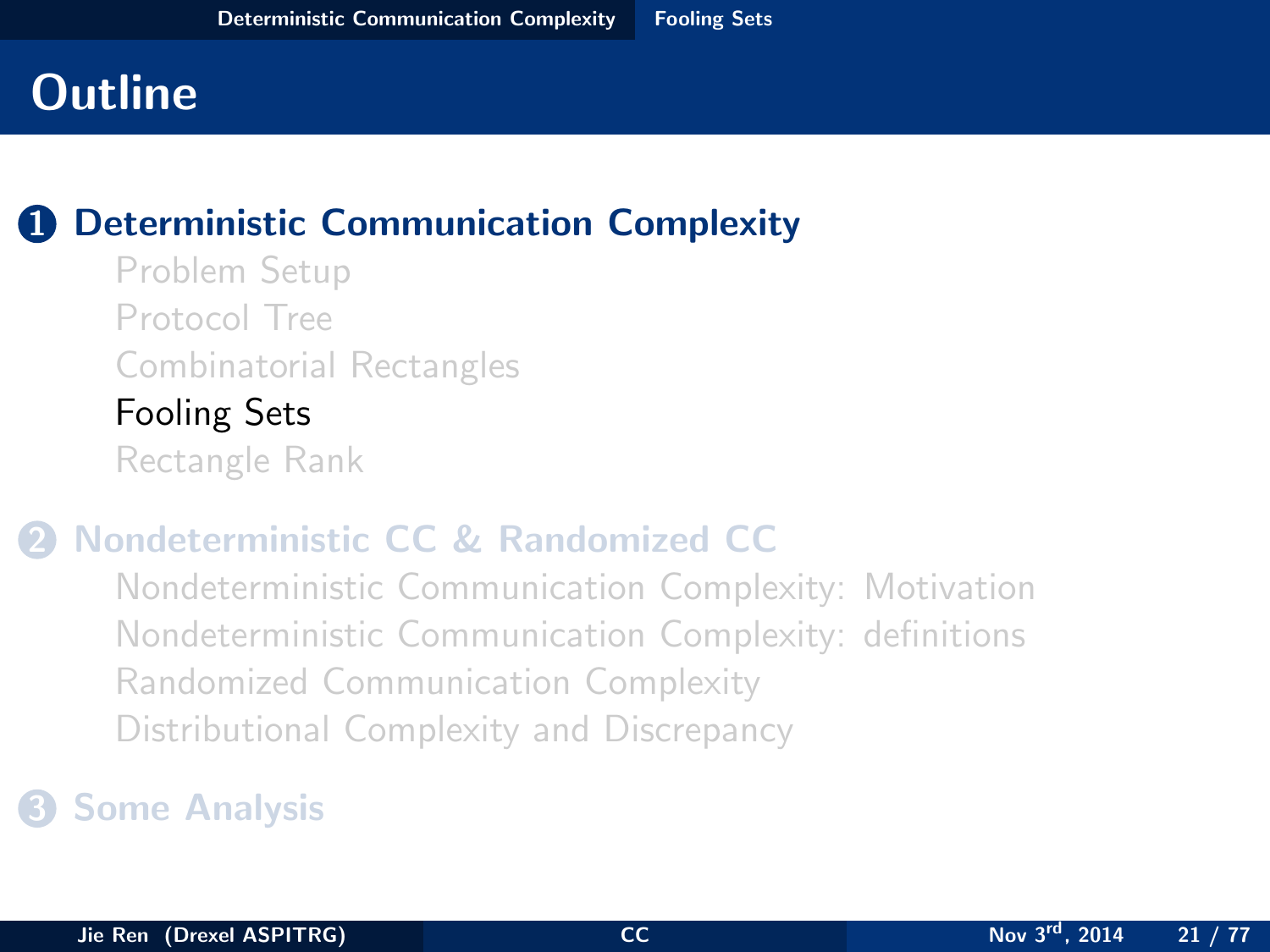Motivation: If we exhibit a large set of input pairs such that no two of them can be in a single monochromatic rectangle, then the number of partitions of  $P$  must be large

<span id="page-21-0"></span>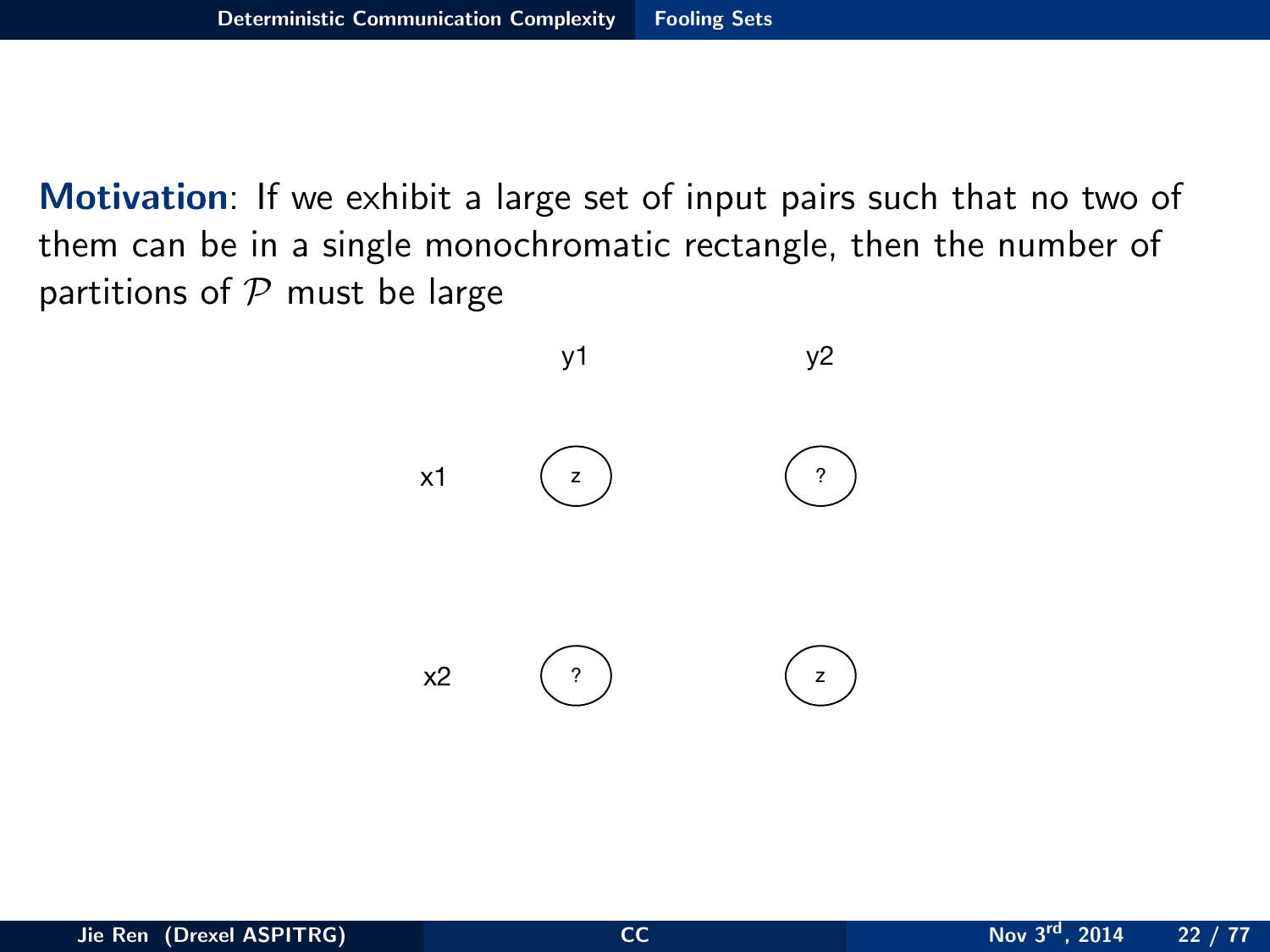**Definition** : Let  $f : X \times Y \rightarrow \{0,1\}$ . A set  $S \subseteq X \times Y$  is called a fooling set if there exits a value  $z \in \{0, 1\}$  such that

• For every 
$$
(x, y) \in S
$$
,  $f(x, y) = z$ 

• For every two distinct pairs  $(x_1, y_1)$  and  $(x_2, y_2)$  in S, either  $f(x_1, y_2) \neq z$  or  $f(x_2, y_1) \neq z$ 

<span id="page-22-0"></span>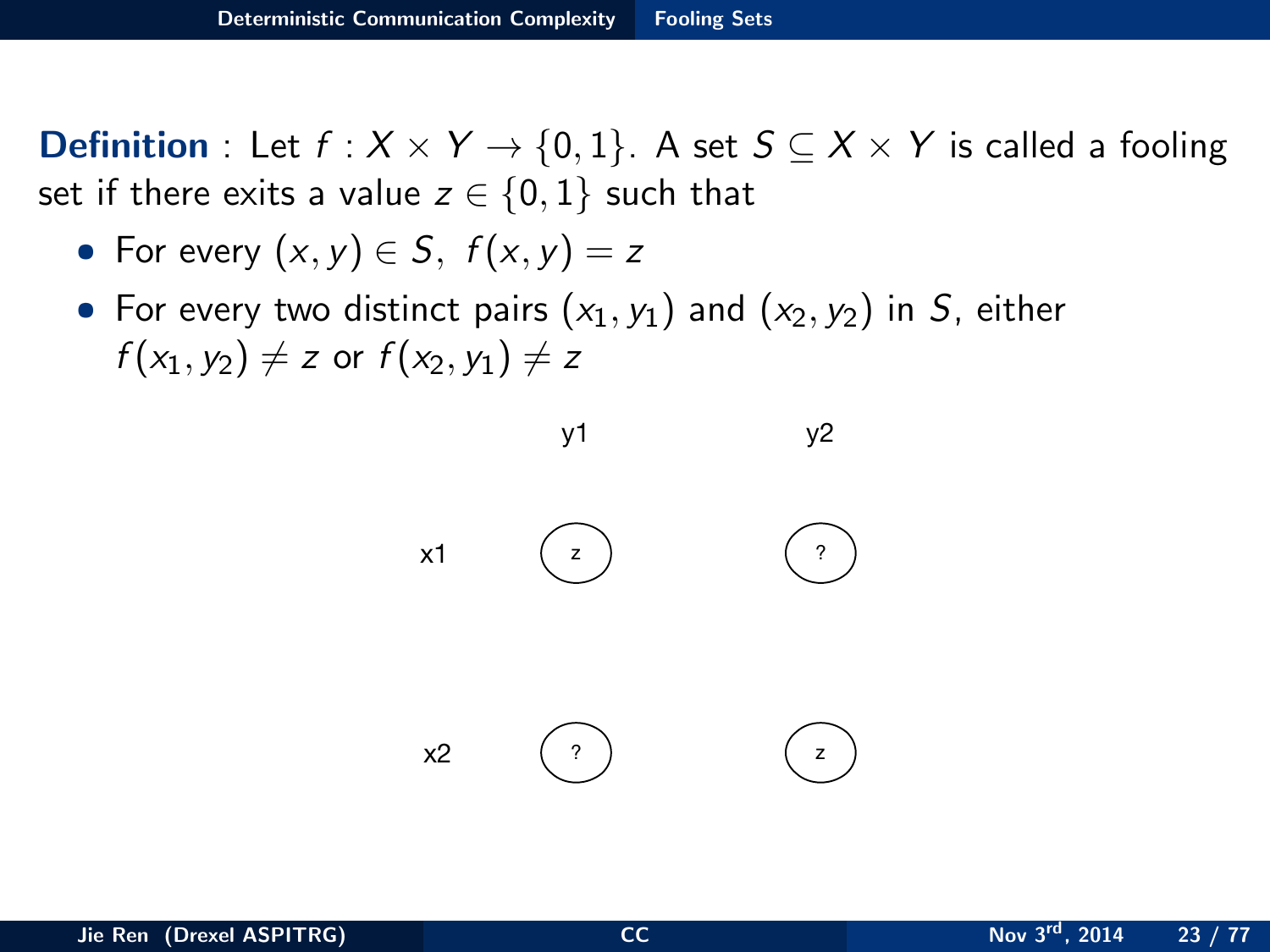## Fooling set lower bound

## **Theorem 1.20 (Kushilevitz & Nisan)** : If f has a fooling set S of size  $t$ , then

<span id="page-23-0"></span>
$$
\log_2 t \le D(f) \tag{6}
$$

Proof : No monochromatic rectangle contains more than one element of S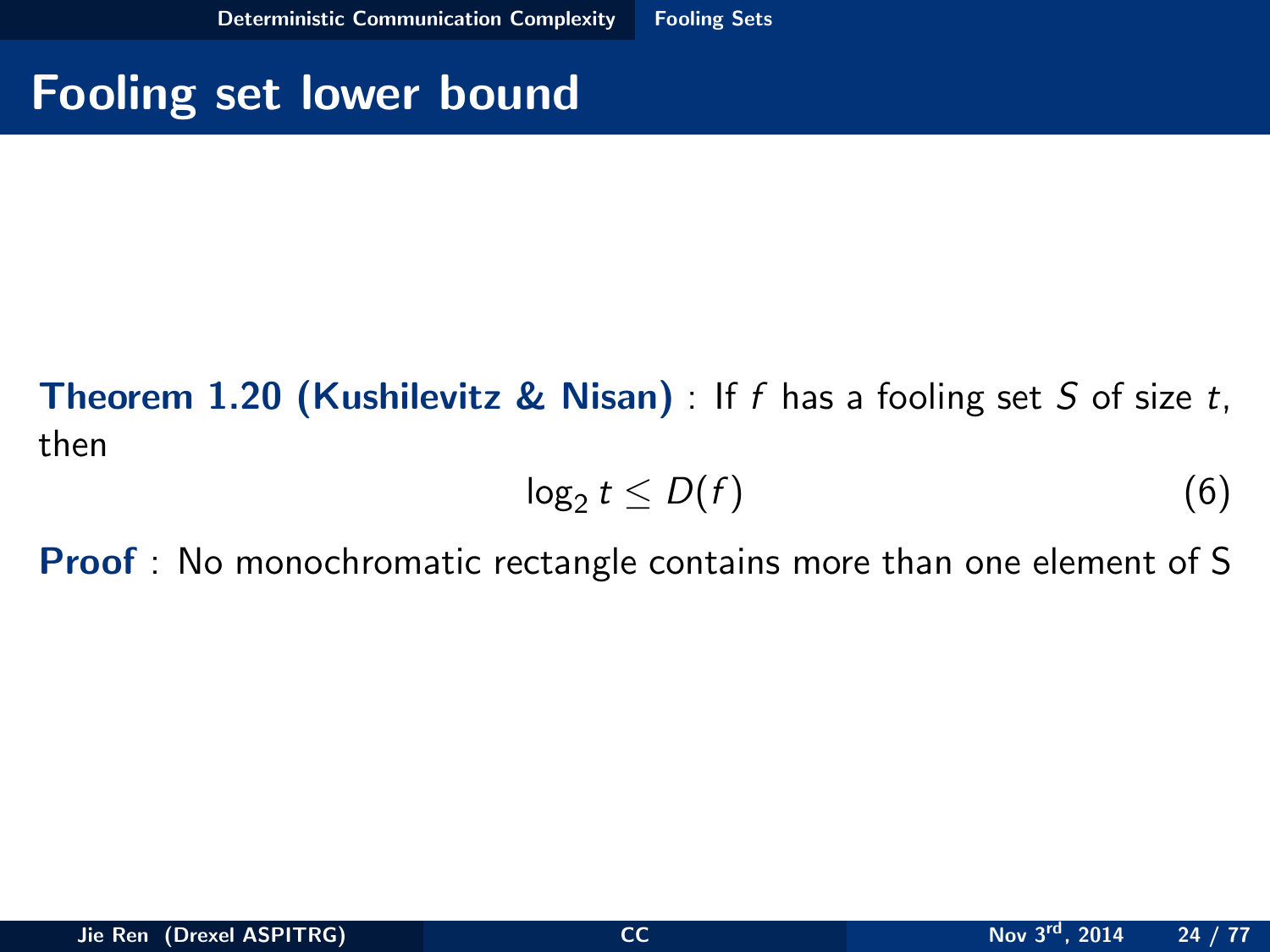**Example:** Alice and Bob each hold an *n*-bit integer  $0 \le x, y < 2^n$ . The "greater than or equal to" function,  $GTE(x, y)$ , is defined to be 1 iff  $x \geq y$ .

$$
D(GT) = n + 1 \tag{7}
$$

<span id="page-24-0"></span> $y=0$   $y=1$   $y=2$   $y=3$ 

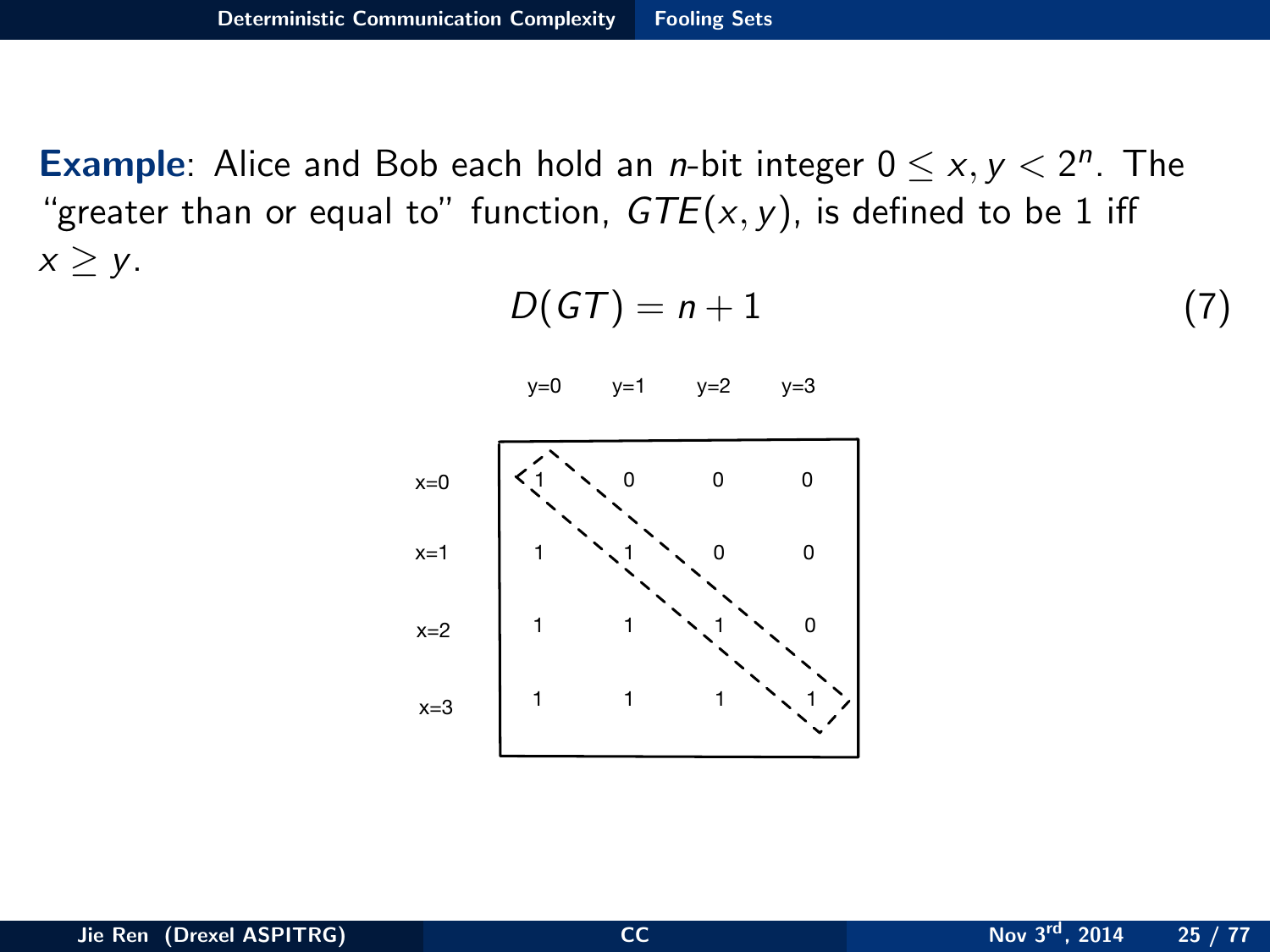**Example:** Alice and Bob each hold an *n*-bit integer  $0 \le x, y < 2^n$ . The "greater than or equal to" function,  $GTE(x, y)$ , is defined to be 1 iff  $x \geq y$ .

<span id="page-25-0"></span>
$$
D(GT) = n + 1 \tag{8}
$$

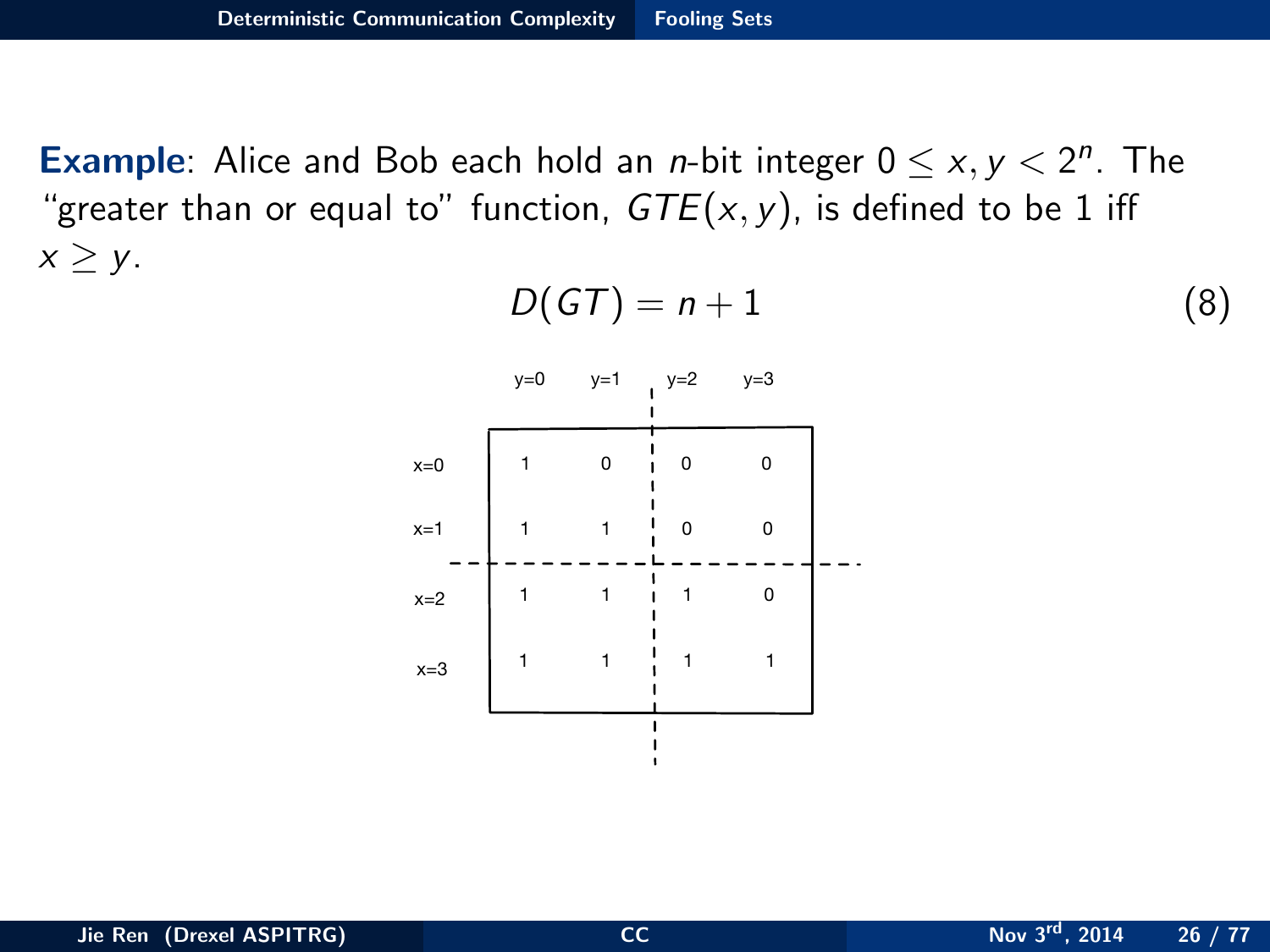## **1** [Deterministic Communication Complexity](#page-2-0)

[Problem Setup](#page-3-0) [Protocol Tree](#page-9-0) [Combinatorial Rectangles](#page-14-0) [Fooling Sets](#page-20-0) [Rectangle Rank](#page-26-0)

#### 2 [Nondeterministic CC & Randomized CC](#page-33-0)

<span id="page-26-0"></span>[Nondeterministic Communication Complexity: Motivation](#page-34-0) [Nondeterministic Communication Complexity: definitions](#page-41-0) [Randomized Communication Complexity](#page-46-0) [Distributional Complexity and Discrepancy](#page-57-0)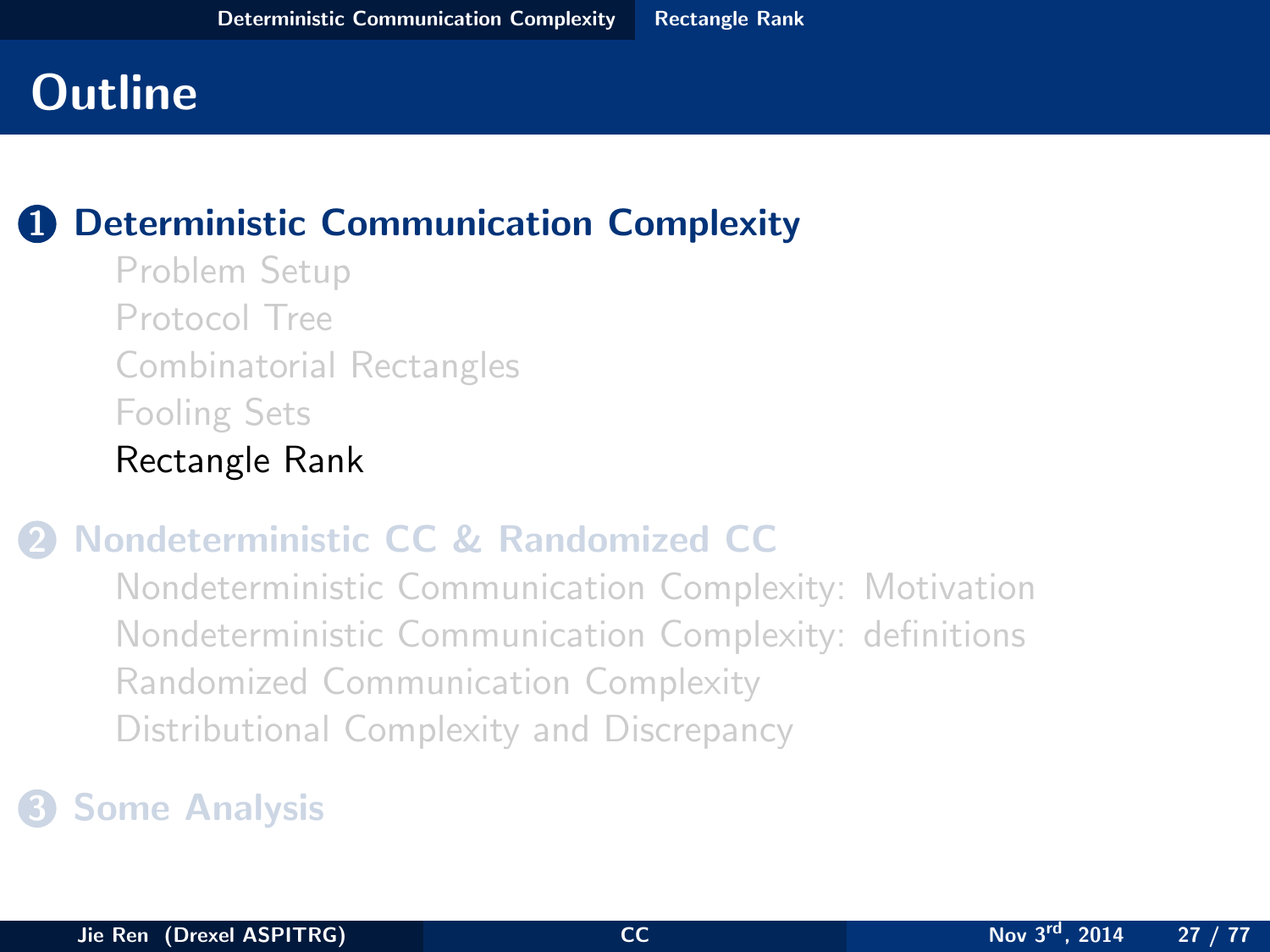Motivation: Give communication complexity lower bound in an algebraic way

**Definition**: Associate with every function  $f : X \times Y \rightarrow \{0, 1\}$  a matrix  $M_f$  of dimensions  $|X| \times |Y|$ . The rows/columns of  $M_f$  are indexed by the elements of  $X/Y$ . Then rank(f) is the linear rank of  $M_f$  over the field of reals.

<span id="page-27-0"></span>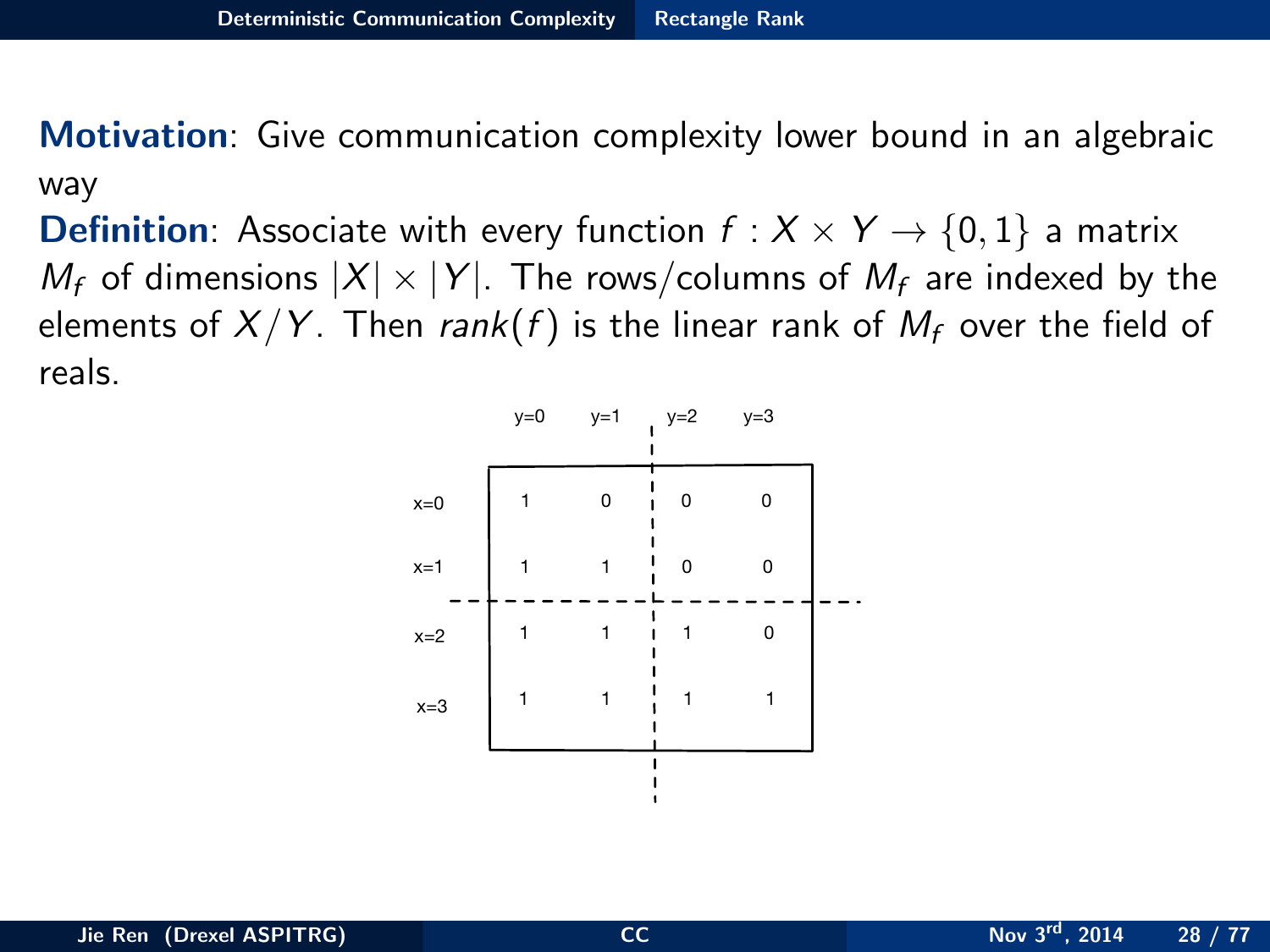## Rank lower bound

## Theorem 1.28 (Kushilevitz & Nisan): For any function  $f: X \times Y \rightarrow \{0,1\}$

<span id="page-28-0"></span>
$$
\log_2 rank(f) \le D(f) \tag{9}
$$

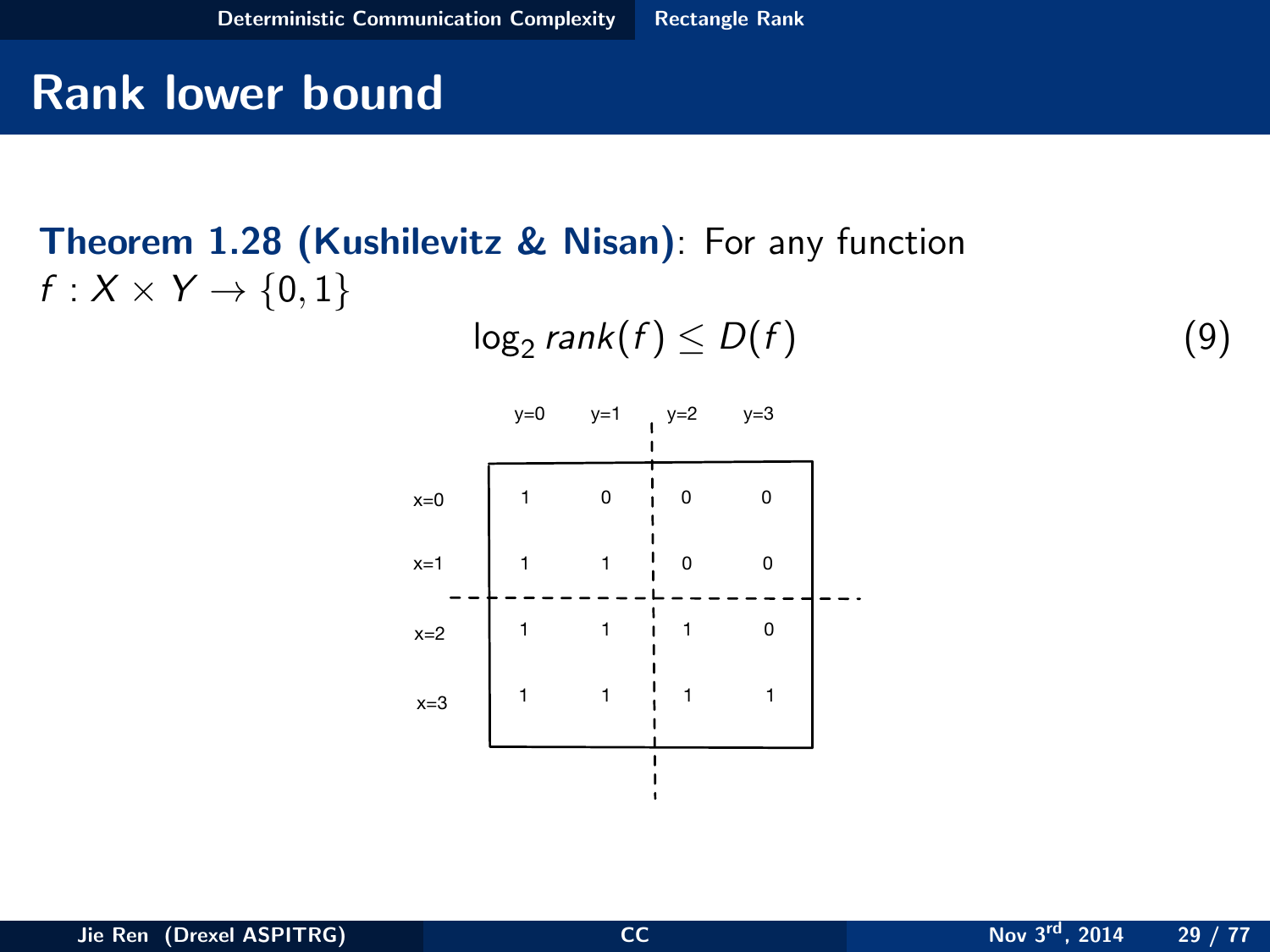**Proof:** Let  $L_1$  be the set of leaves in which the output is 1. For each  $\ell \in L_1$ ,

$$
M_{\ell}(x, y) = \begin{cases} 1 & \text{if } (x, y) \in R_{\ell} \\ 0 & \text{otherwise} \end{cases}
$$
 (10)  

$$
M_{f} = \sum_{\ell \in L_{1}} M_{\ell}
$$
 (11)

and

<span id="page-29-0"></span>
$$
rank(M_f) \leq \sum_{\ell \in L_1} rank(M_\ell) \leq |L_1| \leq |L| \qquad (12)
$$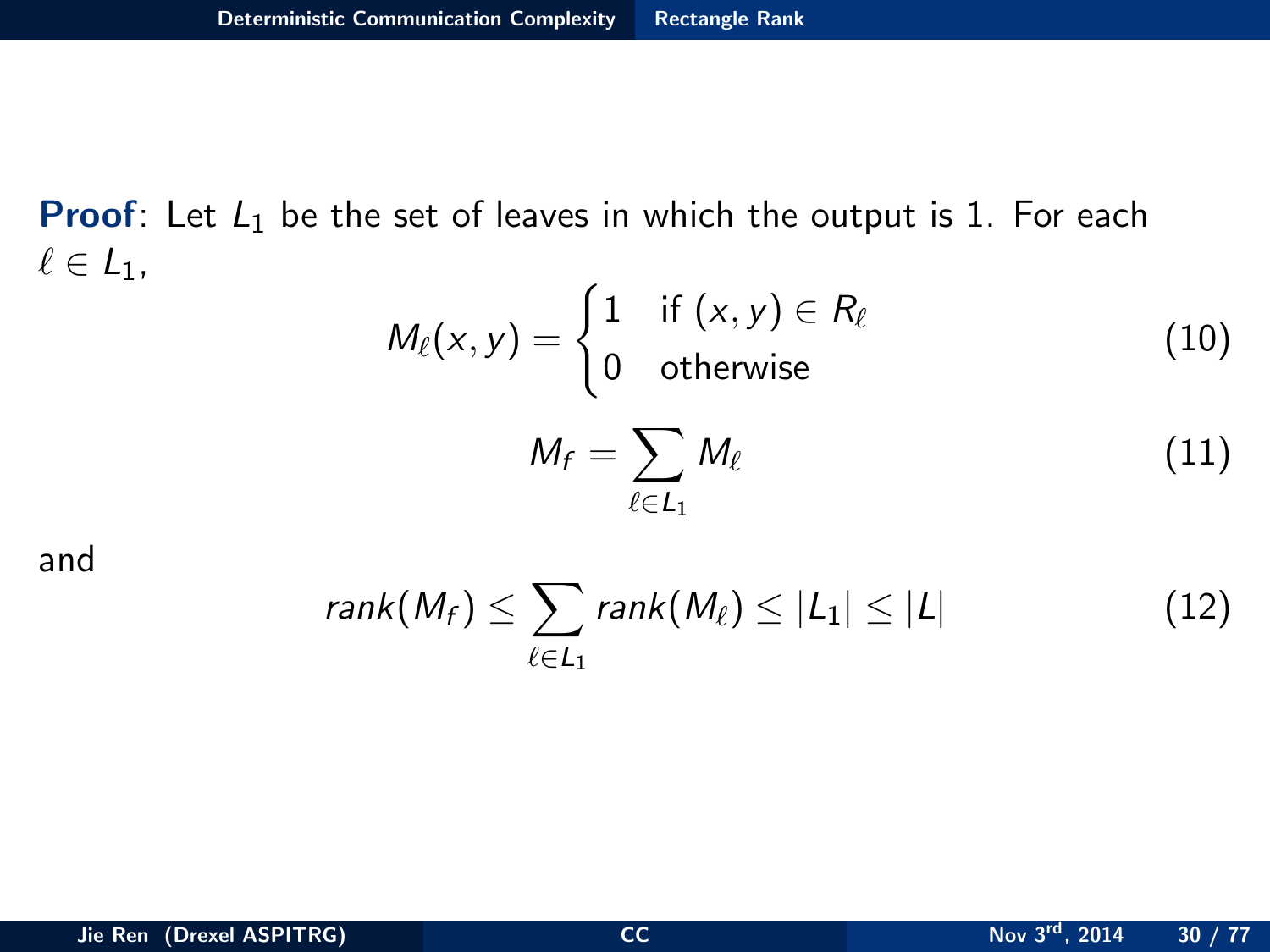## Rank lower bound

## Theorem 1.28 (Kushilevitz & Nisan): For any function  $f: X \times Y \rightarrow \{0,1\}$

$$
\log_2 rank(f) \le D(f) \tag{13}
$$

<span id="page-30-0"></span>
$$
y=0 \qquad y=1 \qquad y=2 \qquad y=3
$$

$$
x=0
$$
\n
$$
x=1
$$
\n
$$
x=2
$$
\n
$$
x=3
$$
\n
$$
x=1
$$
\n
$$
x=2
$$
\n
$$
x=2
$$
\n
$$
x=2
$$
\n
$$
x=3
$$
\n
$$
x=1
$$
\n
$$
x=2
$$
\n
$$
x=3
$$
\n
$$
x=1
$$
\n
$$
x=2
$$
\n
$$
x=3
$$
\n
$$
x=1
$$
\n
$$
x=2
$$
\n
$$
x=3
$$
\n
$$
x=2
$$
\n
$$
x=1
$$
\n
$$
x=2
$$
\n
$$
x=2
$$
\n
$$
x=2
$$
\n
$$
x=2
$$
\n
$$
x=2
$$
\n
$$
x=2
$$
\n
$$
x=2
$$
\n
$$
x=2
$$
\n
$$
x=2
$$
\n
$$
x=2
$$
\n
$$
x=2
$$
\n
$$
x=2
$$
\n
$$
x=2
$$
\n
$$
x=2
$$
\n
$$
x=2
$$
\n
$$
x=2
$$
\n
$$
x=2
$$
\n
$$
x=2
$$
\n
$$
x=2
$$
\n
$$
x=2
$$
\n
$$
x=2
$$
\n
$$
x=2
$$
\n
$$
x=2
$$
\n
$$
x=2
$$
\n
$$
x=2
$$
\n
$$
x=2
$$
\n
$$
x=2
$$
\n
$$
x=2
$$
\n
$$
x=2
$$
\n
$$
x=2
$$
\n
$$
x=2
$$
\n
$$
x=2
$$
\n
$$
x=2
$$
\n
$$
x=2
$$
\n
$$
x=2
$$
\n
$$
x=2
$$
\n
$$
x=2
$$
\n
$$
x=2
$$
\n
$$
x=2
$$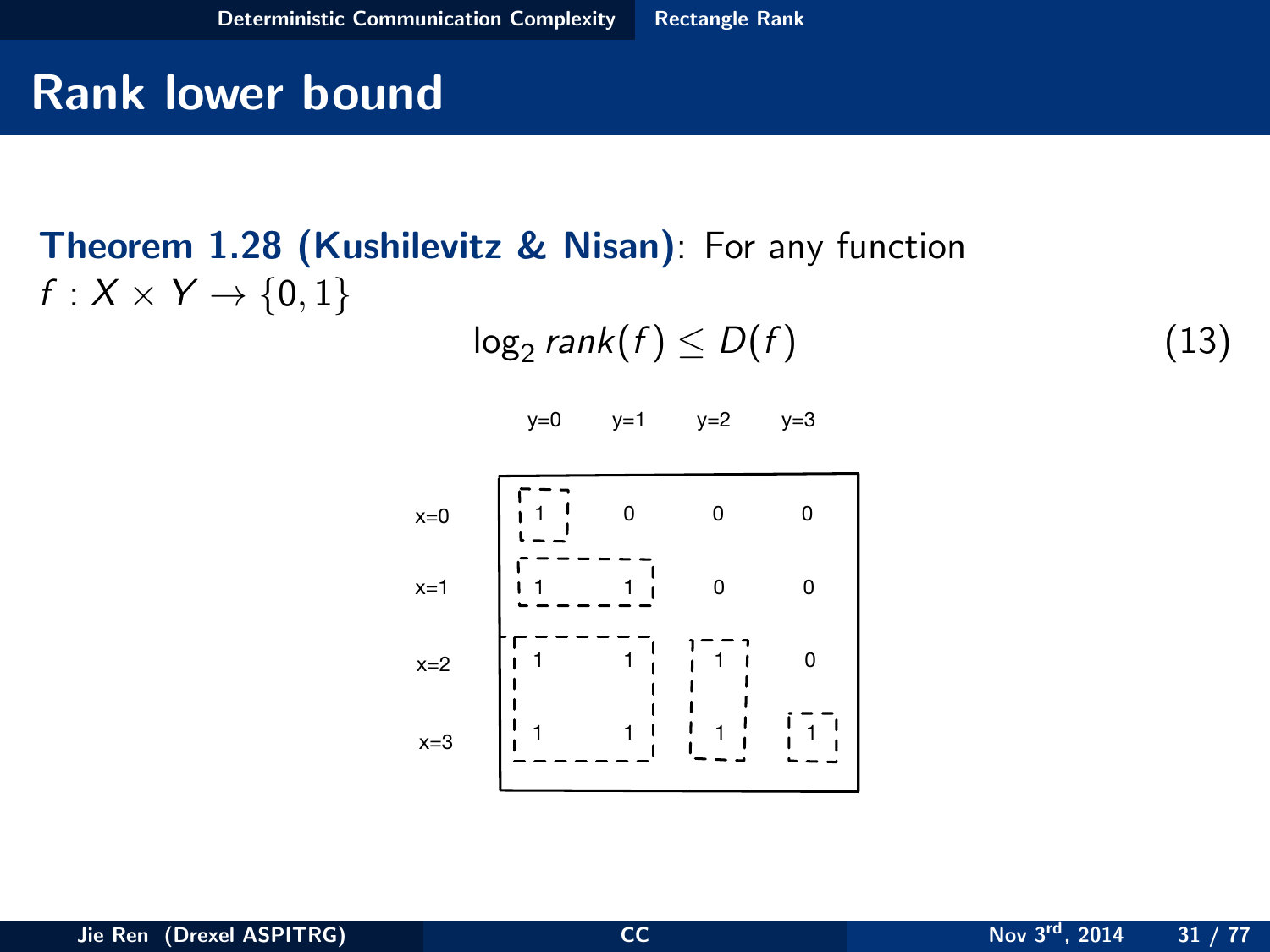## Rank upper bound

**Proposition 2.3 (Lovasz 1990):** For any function  $f : X \times Y \rightarrow \{0, 1\}$ 

<span id="page-31-0"></span>
$$
D(f) \leq rank(f) \tag{14}
$$

**Proof:** We know that row rank  $=$  column rank  $=$  rank( $f$ ), and we can form the row vector space with dimension rank( $f$ ). We then claim that there are at most  $2^{rank(f)}$  distinct row vectors, the reason is because, although the coefficients for the polynomials that represent the row vectors can be real, the entries of the matrix  $M(f)$  can only be 0 or 1. Hence we can build a protocol as follows: Alice merge the repeated rows of  $M(f)$  on the table to have  $M'(f)$ , and then sends the index of row in  $M'(f)$  that contains x. Bob compute  $f(x, y)$  based on what he received.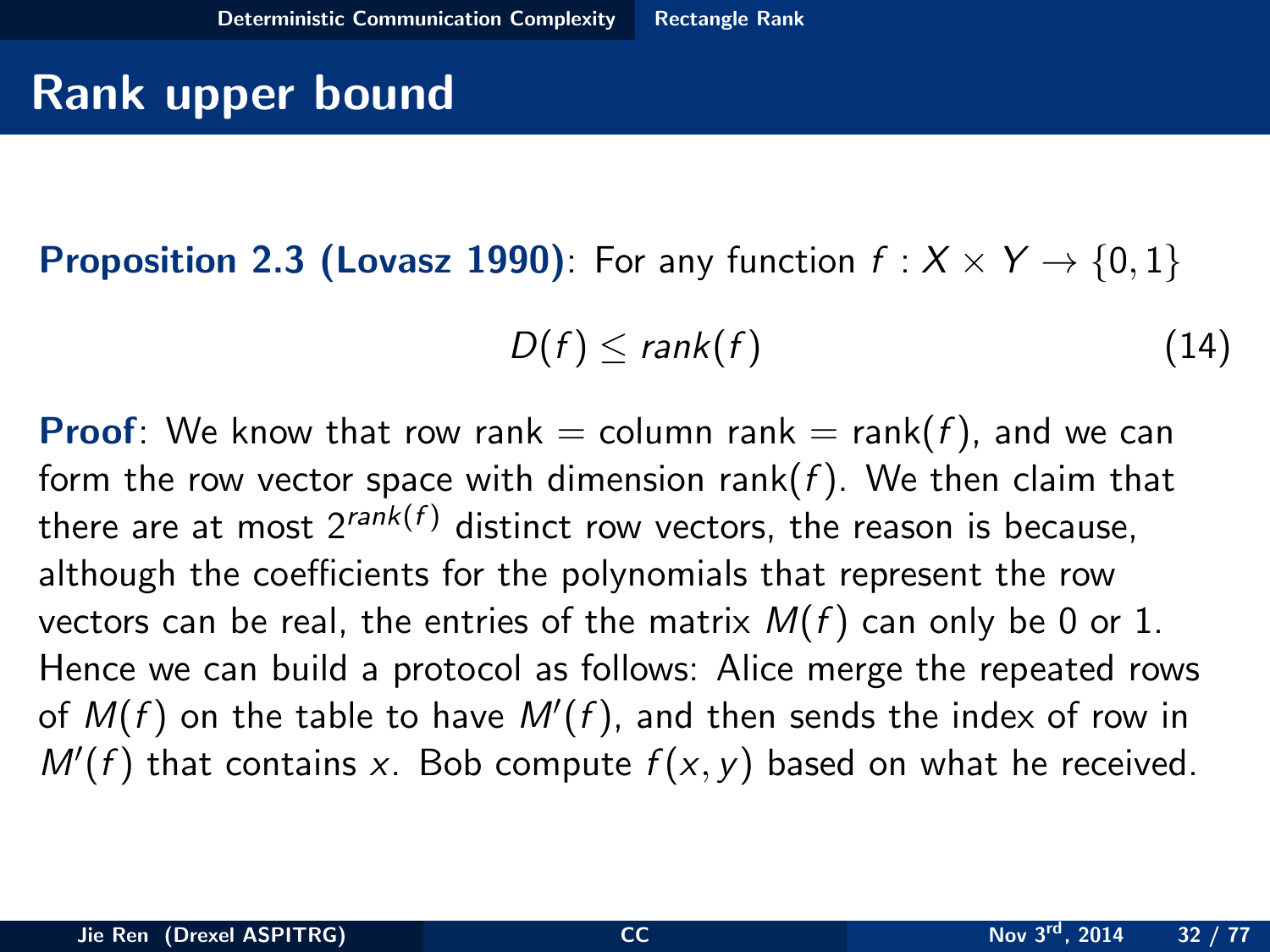

- Concept: protocol tree, combinatorial rectangles, fooling sets, rank
- $\bullet$  Naive upper bound:  $\log_2 |X| + 1$
- $\bullet$  Rectangle lower bound: log $_2$   $t_r$
- $\bullet$  Fooling set lower bound:  $\log_2 t_f$
- $\bullet$  Rank lower bound: log $_2$ *rank* $(f)$
- <span id="page-32-0"></span>• Rank upper bound:  $rank(f)$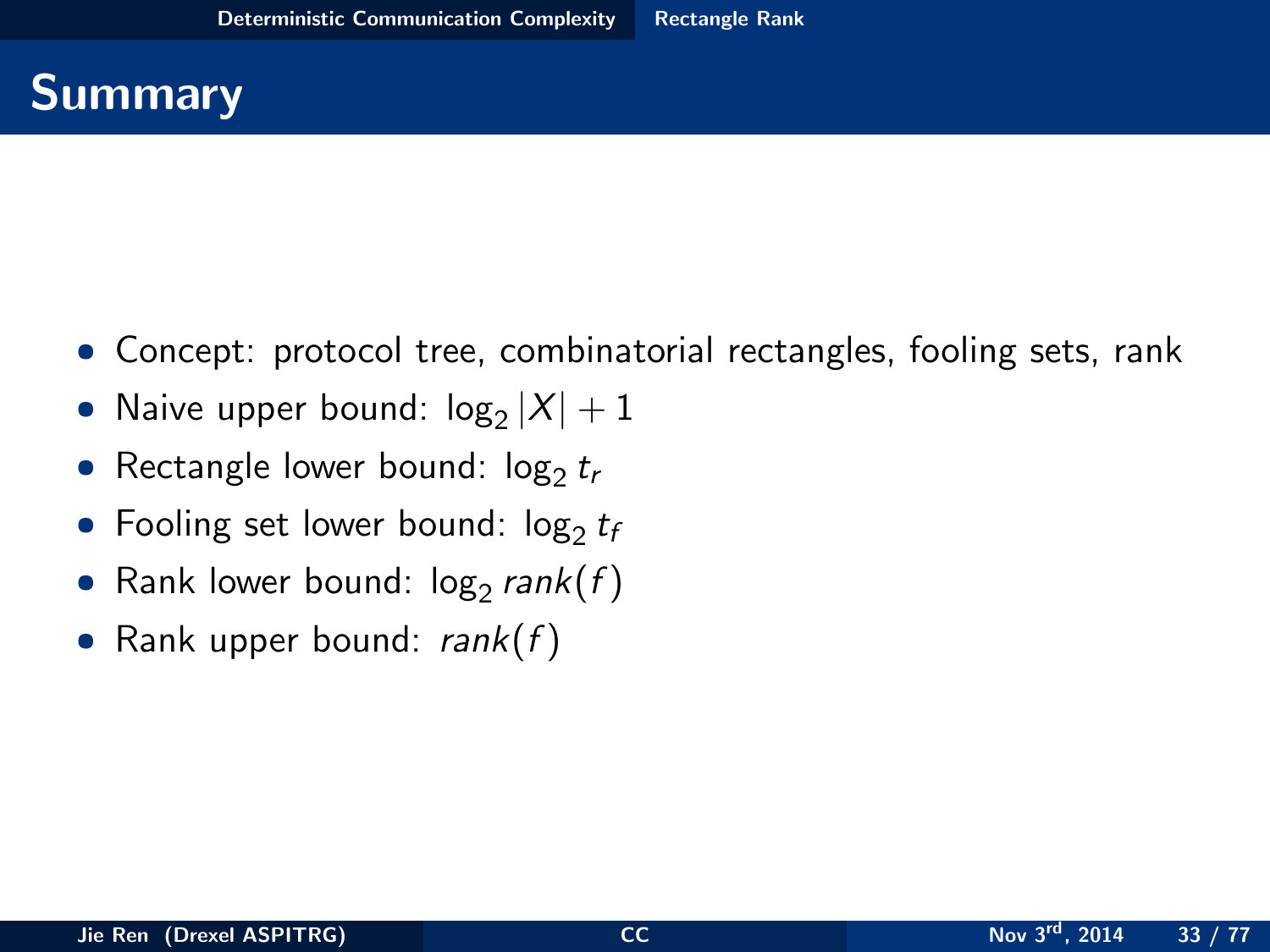## **[Deterministic Communication Complexity](#page-2-0)**

[Problem Setup](#page-3-0) [Protocol Tree](#page-9-0) [Combinatorial Rectangles](#page-14-0) [Fooling Sets](#page-20-0) [Rectangle Rank](#page-26-0)

## **2** [Nondeterministic CC & Randomized CC](#page-33-0)

<span id="page-33-0"></span>[Nondeterministic Communication Complexity: Motivation](#page-34-0) [Nondeterministic Communication Complexity: definitions](#page-41-0) [Randomized Communication Complexity](#page-46-0) [Distributional Complexity and Discrepancy](#page-57-0)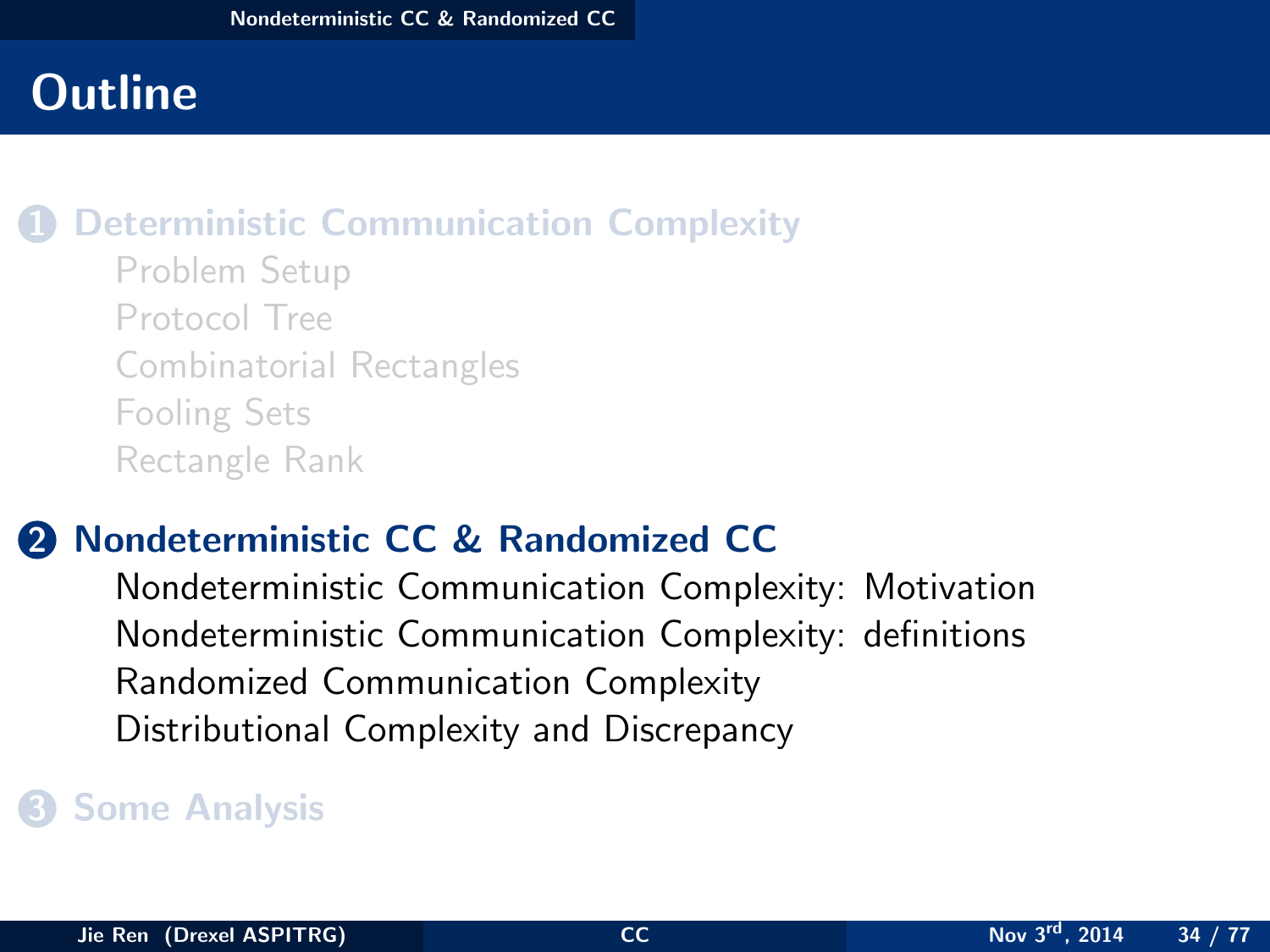#### **[Deterministic Communication Complexity](#page-2-0)**

[Problem Setup](#page-3-0) [Protocol Tree](#page-9-0) [Combinatorial Rectangles](#page-14-0) [Fooling Sets](#page-20-0) [Rectangle Rank](#page-26-0)

## **2** [Nondeterministic CC & Randomized CC](#page-33-0)

#### [Nondeterministic Communication Complexity: Motivation](#page-34-0)

<span id="page-34-0"></span>[Nondeterministic Communication Complexity: definitions](#page-41-0) [Randomized Communication Complexity](#page-46-0) [Distributional Complexity and Discrepancy](#page-57-0)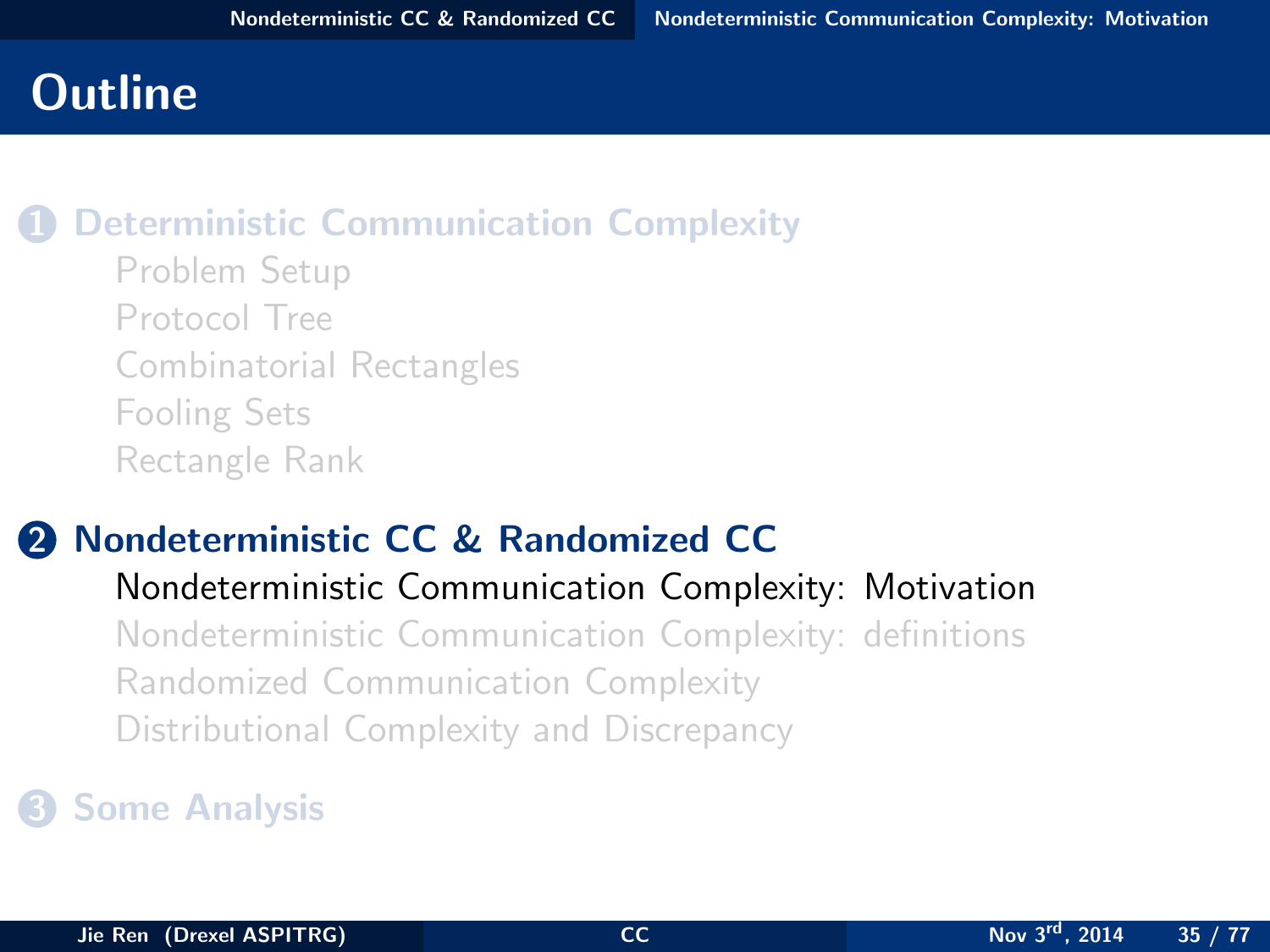#### **Motivation**

- How good are the rectangle lower bounds?
- Relaxing the need to partition by allowing covering of the same space

<span id="page-35-0"></span>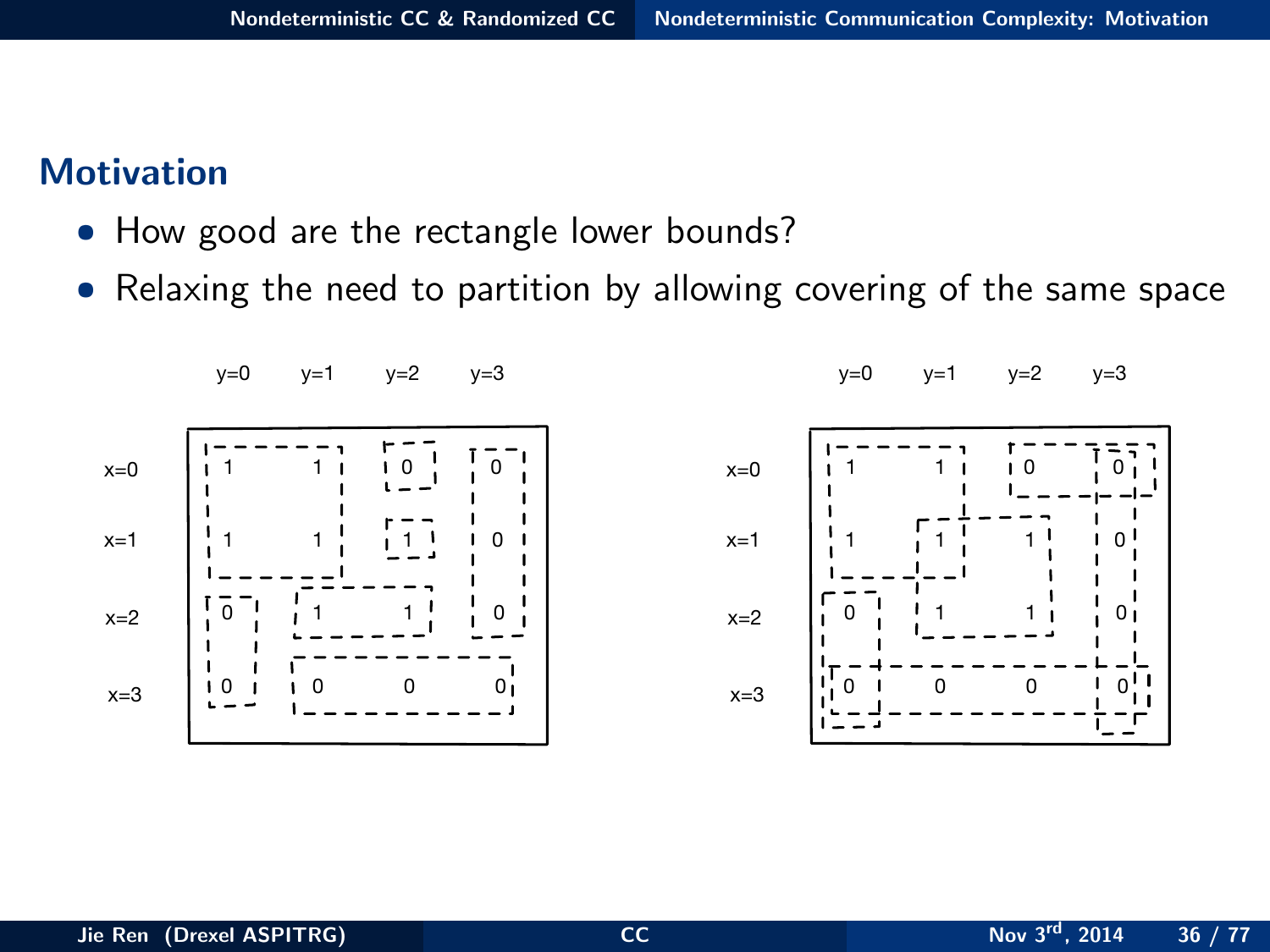Motivation: Alice has a *n*-bit string  $x \in \{0,1\}^n$ , Bob has a *n*-bit string  $y \in \{0,1\}^n$ , either side wants  $\mathsf{NEQ}(x, y)$ .

<span id="page-36-0"></span>
$$
D(NEQ) = n \tag{15}
$$

Now assume a third person knows everything:  $x, y$  and  $NEQ(x, y)$  and want to convince Alice and Bob, Alice and Bob need to check the correctness

• Sends the index of the first bit differs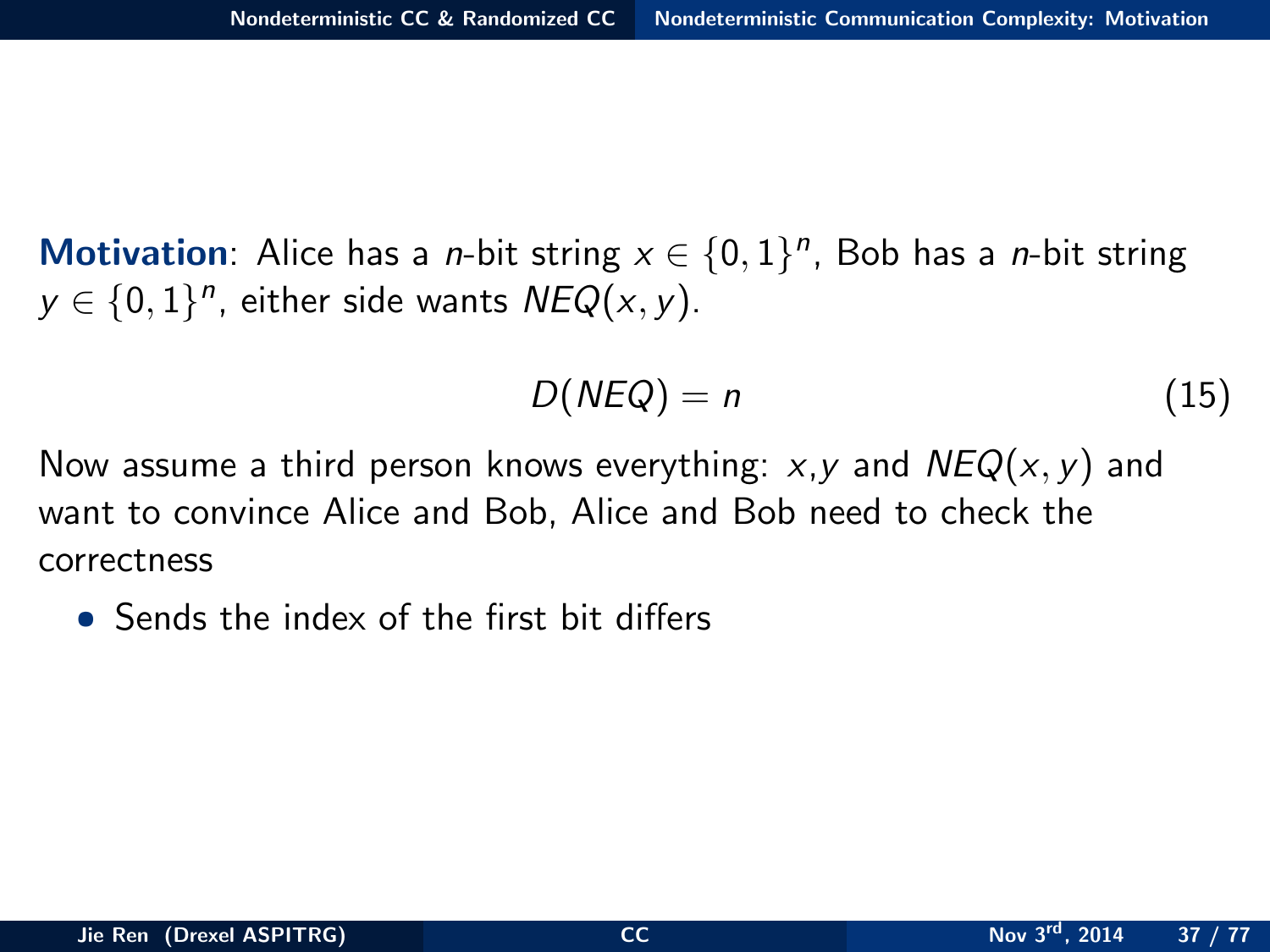**Setup:** A prover, who sees both  $x$  and  $y$ , is trying to convince Alice and Bob that " $f(x, y) = 1$ ". If  $f(x, y) \neq 1$ , then Alice and Bob must be able to detect the proof is wrong.

$$
f(x, y) = 1 \Rightarrow \exists z \mathcal{P}(x, y, z) = 1 \tag{16}
$$

<span id="page-37-0"></span>
$$
f(x,y) = 0 \Rightarrow \forall z \mathcal{P}(x,y,z) = 0 \tag{17}
$$

• Two-stage nondeterministic protocol  $\mathcal{P}^N$ 

**1** Alice and Bob receive a message z from the third person.

- **2** Alice and Bob run a deterministic protocol  $\mathcal{P}^{D,z}$  based on z.
- The interesting cost in this protocol is the maximum length of z plus the number of bits exchanged over all  $x, y$ .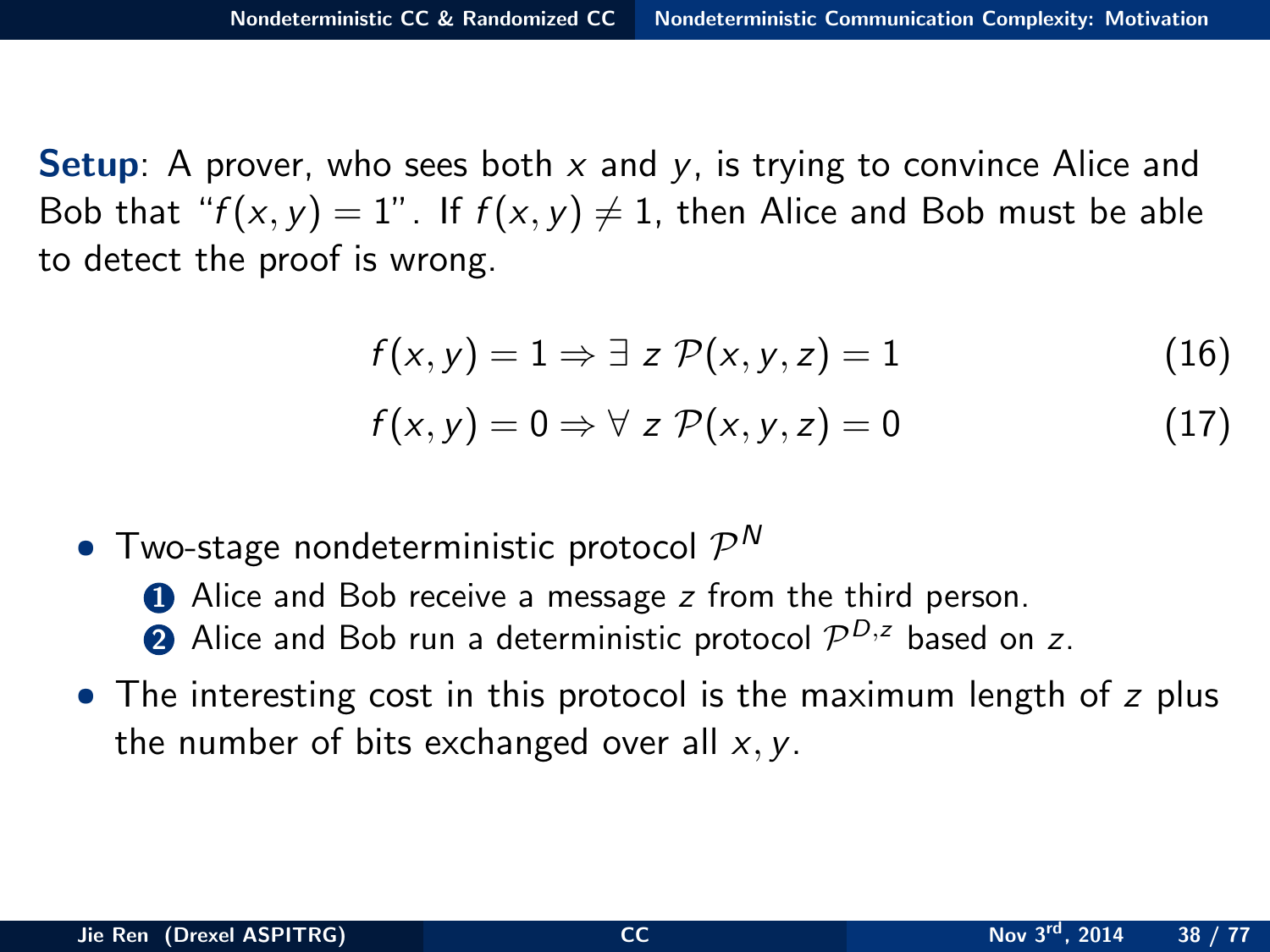**Alternative Setup:** Let  $f : X \times Y \rightarrow \{0,1\}$  be a function. Let  $L = \{(x, y) : f(x, y) = 1\}$ . A successful nondeterministic protocol for f consists of functions  $f_A: X \times \{0,1\}^k \to \{0,1\}$  and  $f_B: Y \times \{0,1\}^k \rightarrow \{0,1\}$  such that

**①** 
$$
\forall (x, y) \in L, \exists z \in \{0, 1\}^k \text{ s.t. } f_A(x, z) \land f_B(y, z) = 1
$$
  
**②**  $\forall (x, y) \notin L, \forall z \in \{0, 1\}^k, f_A(x, z) \land f_B(y, z) = 0$ 

- One stage nondeterministic protocol
	- **1** Alice and Bob receive a message z and compute  $f(x, y)$  successfully.
- <span id="page-38-0"></span>• The interesting cost in this protocol is the length of z only.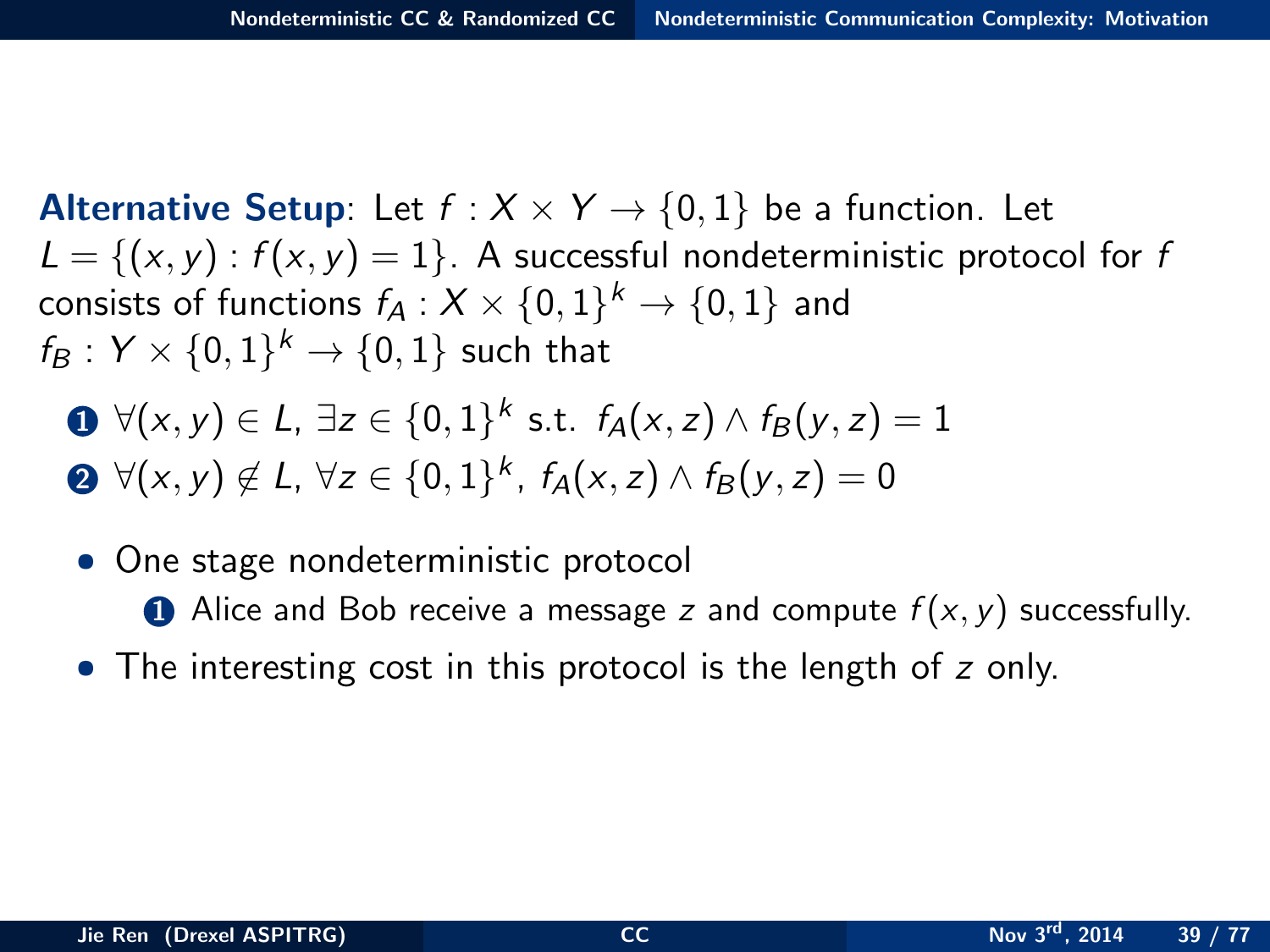<span id="page-39-0"></span>**Two-stage**  $\Rightarrow$  **One-stage: Given a two-stage nondeterministic protocol** with k bits first stage cost and  $d$  bits second stage cost, we can always build a one-stage nondeterministic protocol by adding the d bits deterministic communication to the witness z with each party accepting if the message agrees with what Alice and Bob would have said in the protocol.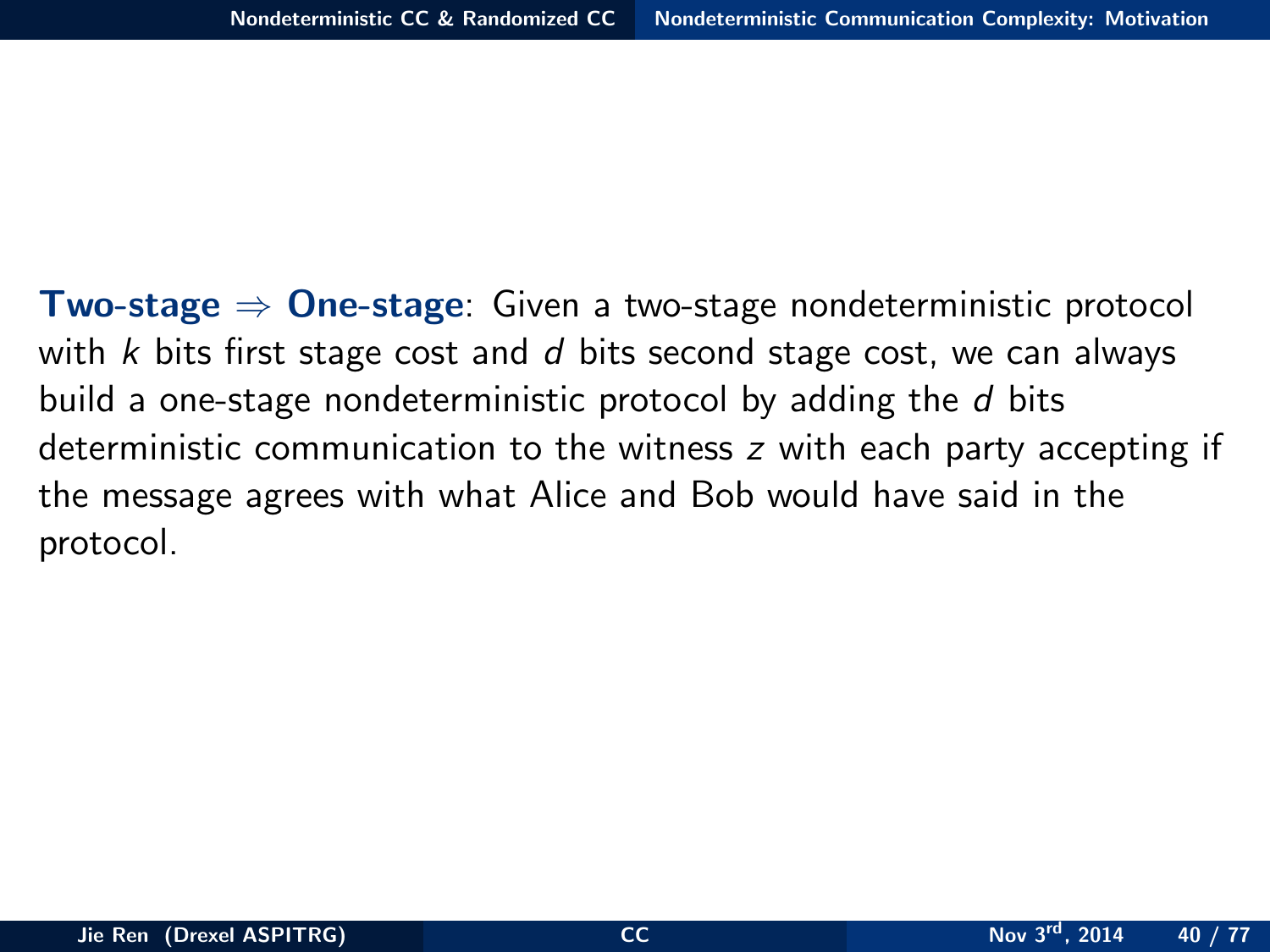In the language of "Rectangles": A prover, who sees both  $x$  and  $y$ , is trying to convince Alice and Bob that " $f(x, y) = 1$ " by broadcasting a 1-monochromatic rectangle that **cover**  $(x, y)$ .

• By "Nondeterministic" we mean: this 1-monochromatic rectangle may not be unique

<span id="page-40-0"></span> $y=0$   $y=1$   $y=2$   $y=3$ 

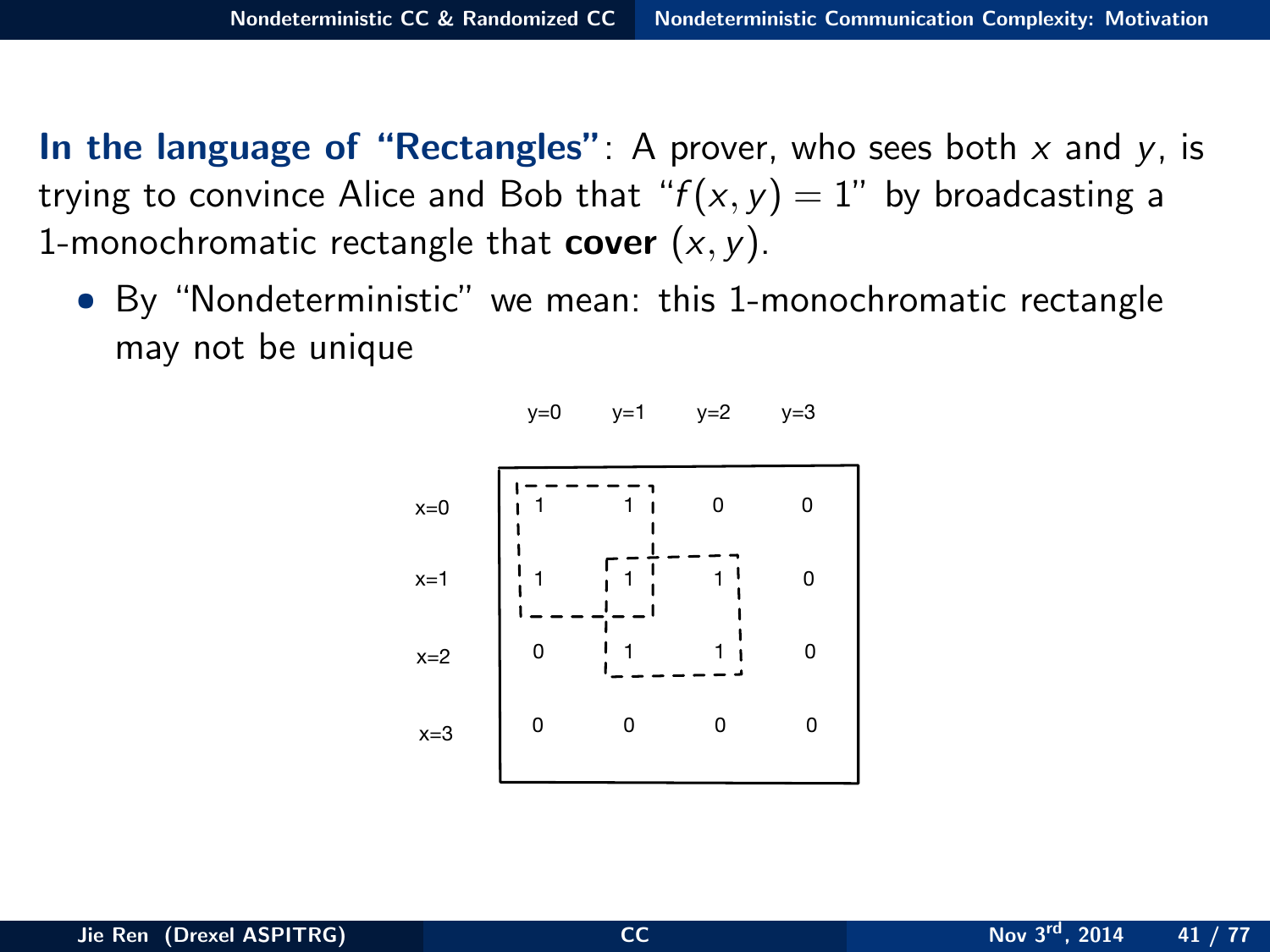# **Outline**

### **[Deterministic Communication Complexity](#page-2-0)**

[Problem Setup](#page-3-0) [Protocol Tree](#page-9-0) [Combinatorial Rectangles](#page-14-0) [Fooling Sets](#page-20-0) [Rectangle Rank](#page-26-0)

### 2 [Nondeterministic CC & Randomized CC](#page-33-0)

<span id="page-41-0"></span>[Nondeterministic Communication Complexity: Motivation](#page-34-0) [Nondeterministic Communication Complexity: definitions](#page-41-0) [Randomized Communication Complexity](#page-46-0) [Distributional Complexity and Discrepancy](#page-57-0)

### **3** [Some Analysis](#page-62-0)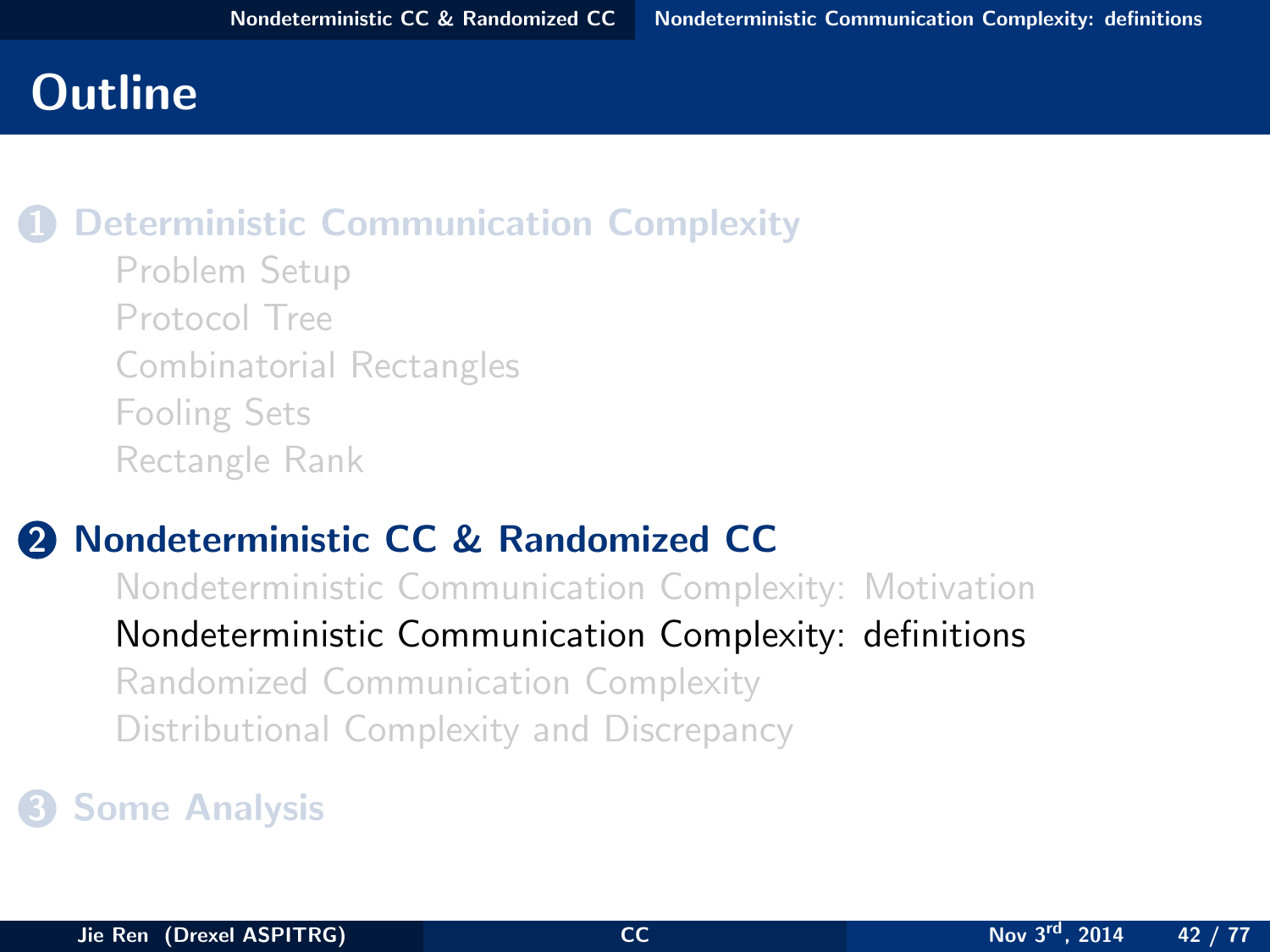**Definitions**: Let  $f : X \times Y \rightarrow \{0,1\}$  be a binary function.

- $C^{\mathcal{P}}(f)$ : the smallest number of leaves in a protocol  $\mathcal P$
- $\bullet$   $C^D(f)$ : the smallest number of monochromatic rectangles that partition  $X \times Y$
- $C(f)$ : the smallest number of monochromatic rectangles needed to cover  $X \times Y$
- <span id="page-42-0"></span>•  $C^{z}(f)$ : the smallest number of monochromatic rectangles needed to cover the z-inputs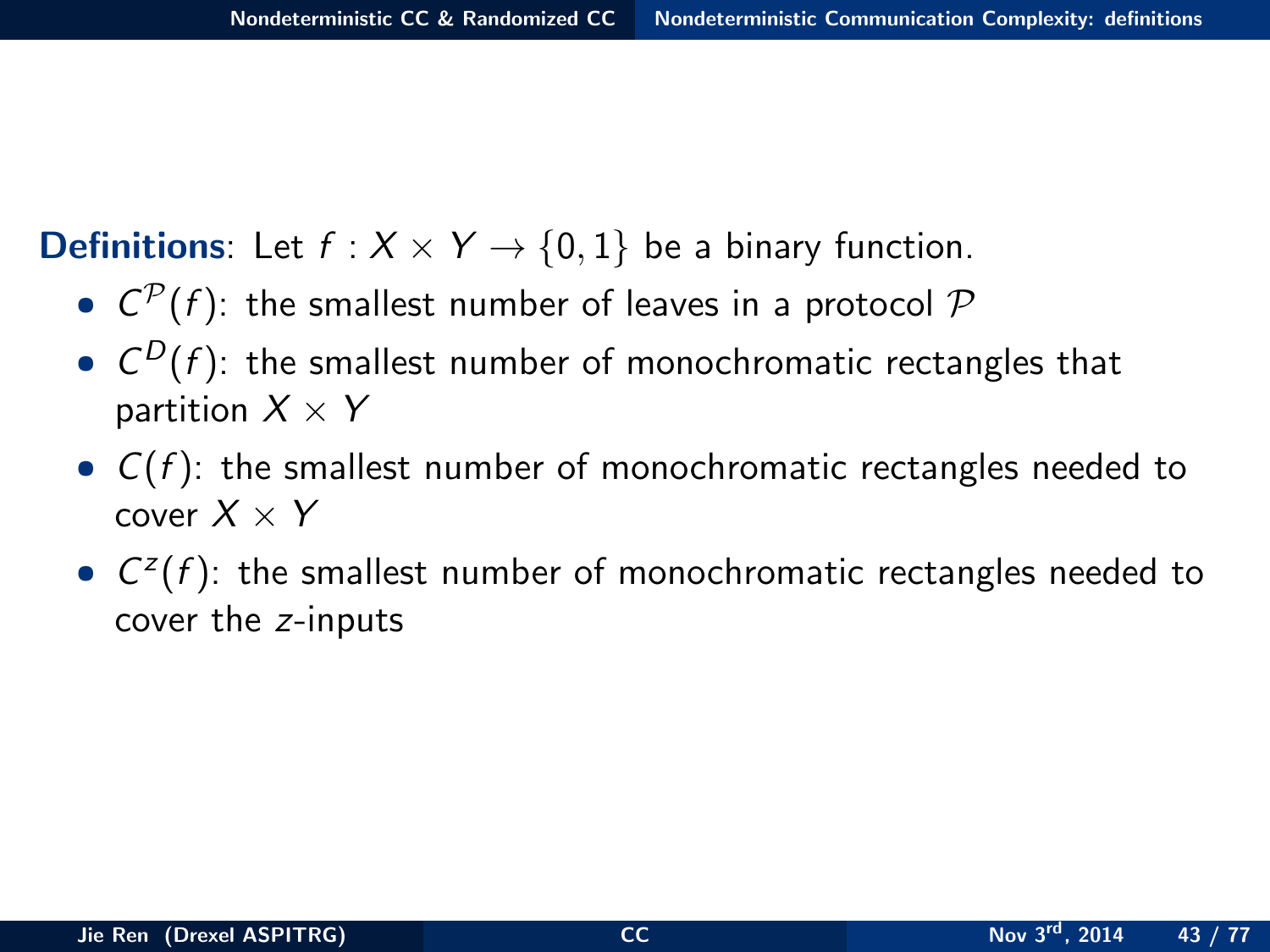**Proposition 2.2 (Kushilevitz & Nisan)**: For all  $f : X \times Y \rightarrow \{0, 1\}$ ,

$$
\log_2 (C^0(f) + C^1(f)) \leq \log_2 C^D(f) \leq \log_2 C^{\mathcal{P}}(f) \leq D(f)
$$
 (18)

**Theorem 29 (Lee & Shraibman)**: Let  $f : X \times Y \rightarrow \{0, 1\}$  be a function,

<span id="page-43-0"></span>
$$
N^1(f) = \lceil \log_2 C^1(f) \rceil \tag{19}
$$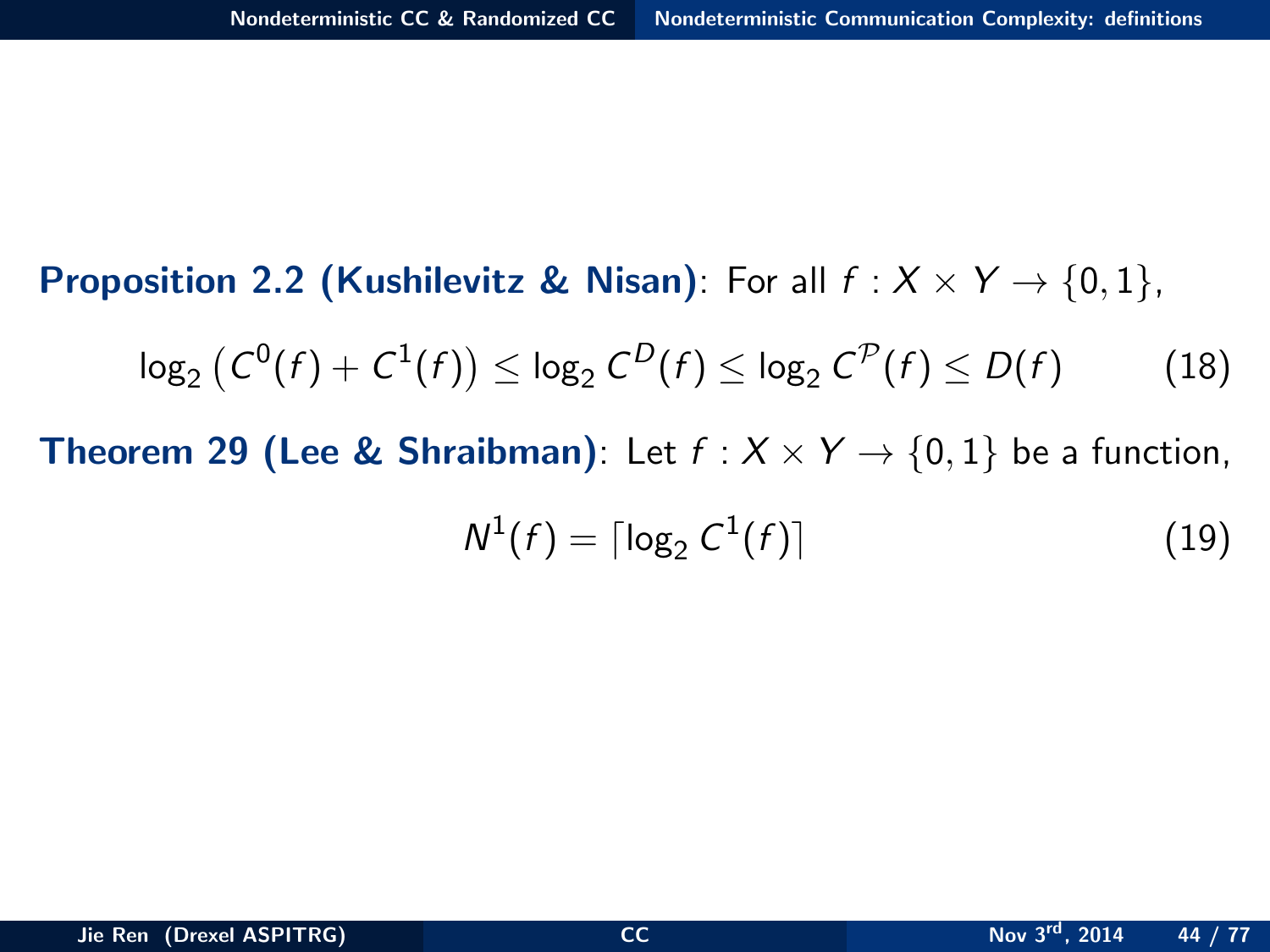Proof:

- $N^1(f) \leq \lceil \log_2 C^1(f) \rceil$ : Let  $\{R_\ell\}$  be a cover. If  $f(x, y) = 1$ , the players receive the index  $\ell$  that  $(x, y) \in R_\ell$
- <span id="page-44-0"></span>•  $N^1(f) \geq \lceil \log_2 C^1(f) \rceil$ : Let  $k = N^1(f)$ , and let  $f_A: X \times \{0,1\}^k \to \{0,1\}, f_B: Y \times \{0,1\}^k \to \{0,1\}$  be functions in the one-stage nondeterministic protocol. Define  $R_z = \{(x, y) : f_A(x, z) \wedge f_B(y, z) = 1\}$ ,  $R_z$  is a rectangle. We claim  $\{R_z, z \in \{0,1\}^k\}$  is a cover of the 1s. This is because by the definition of nondeterministic protocol:
	- $\forall (x, y)$  pairs that  $f(x, y) = 1$ , there must exists some z s.t.  $(x, y) \in R_{z}$ .
	- $\forall (x, y)$  pairs that  $f(x, y) = 0$ ,  $(x, y) \notin R_z$  for all z.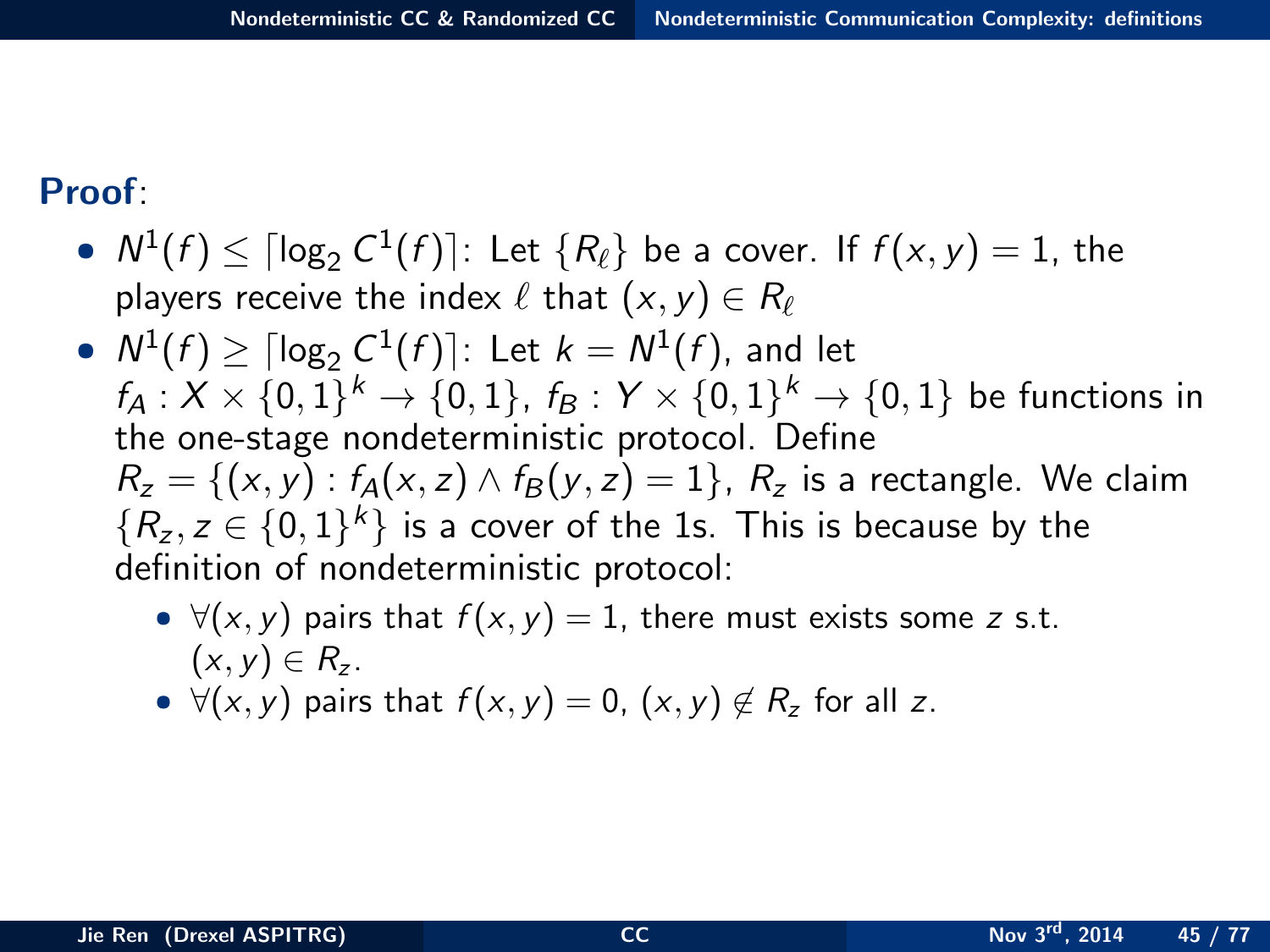#### Definition (Lee & Shraibman):

$$
N^1(f) = \lceil \log_2 C^1(f) \rceil \tag{20}
$$

$$
N^0(f) = \lceil \log_2 C^0(f) \rceil \tag{21}
$$

$$
N(f) = \max(N^1(f), N^0(f))
$$
\n(22)

### Definition (Kushilevitz & Nisan):

$$
N^1(f) = \log_2 C^1(f) \tag{23}
$$

<span id="page-45-0"></span>
$$
N^0(f) = \log_2 C^0(f) \tag{24}
$$

$$
N(f) = \log_2 (C^0(f) + C^1(f))
$$
 (25)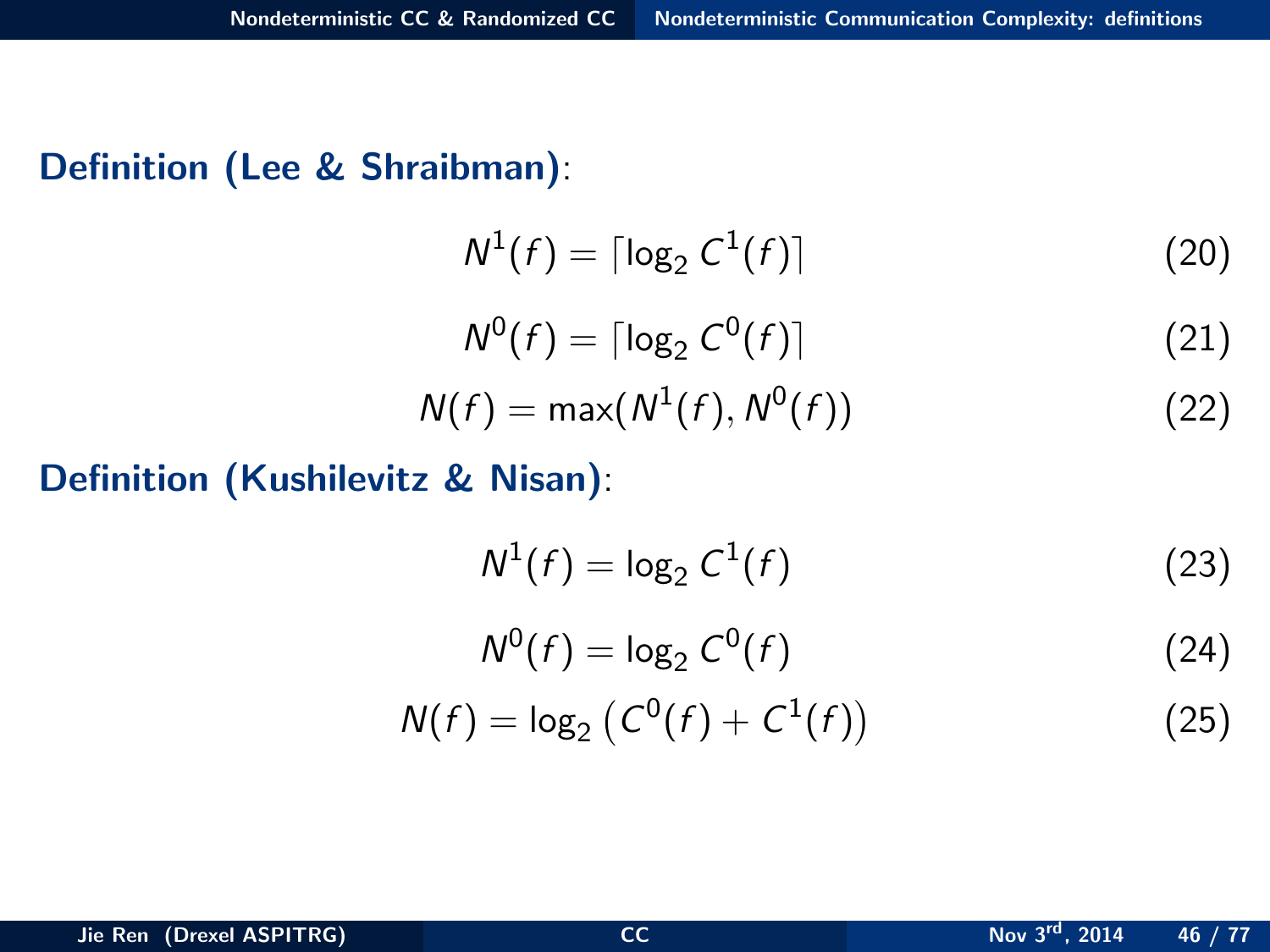## **Outline**

### **[Deterministic Communication Complexity](#page-2-0)**

[Problem Setup](#page-3-0) [Protocol Tree](#page-9-0) [Combinatorial Rectangles](#page-14-0) [Fooling Sets](#page-20-0) [Rectangle Rank](#page-26-0)

### 2 [Nondeterministic CC & Randomized CC](#page-33-0)

<span id="page-46-0"></span>[Nondeterministic Communication Complexity: Motivation](#page-34-0) [Nondeterministic Communication Complexity: definitions](#page-41-0) [Randomized Communication Complexity](#page-46-0) [Distributional Complexity and Discrepancy](#page-57-0)

### **3** [Some Analysis](#page-62-0)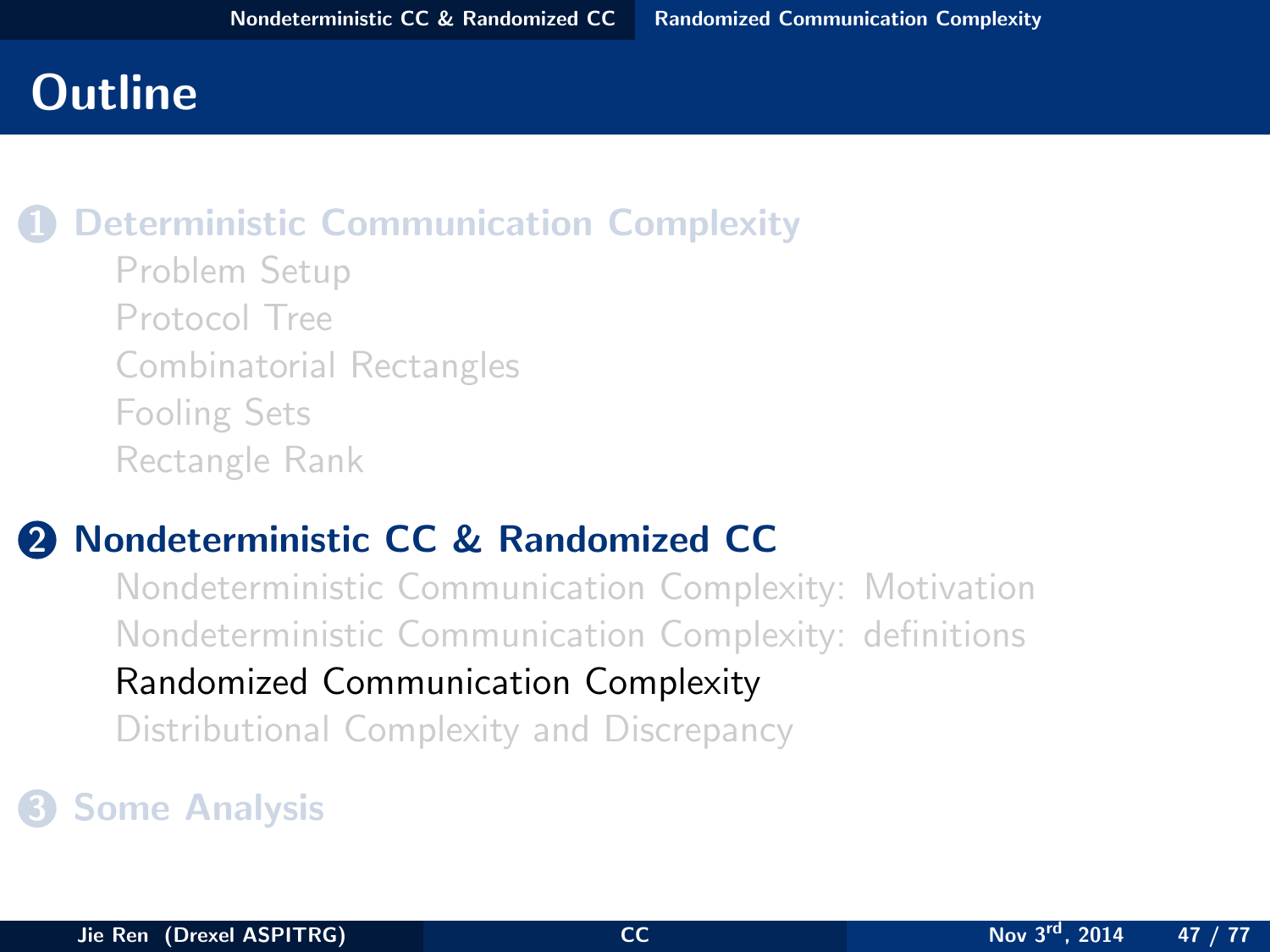#### Motivation:

- Introduce randomness in the protocol  $r_A$  and  $r_B$ : flip coins
- <span id="page-47-0"></span>• Allow protocols that may have error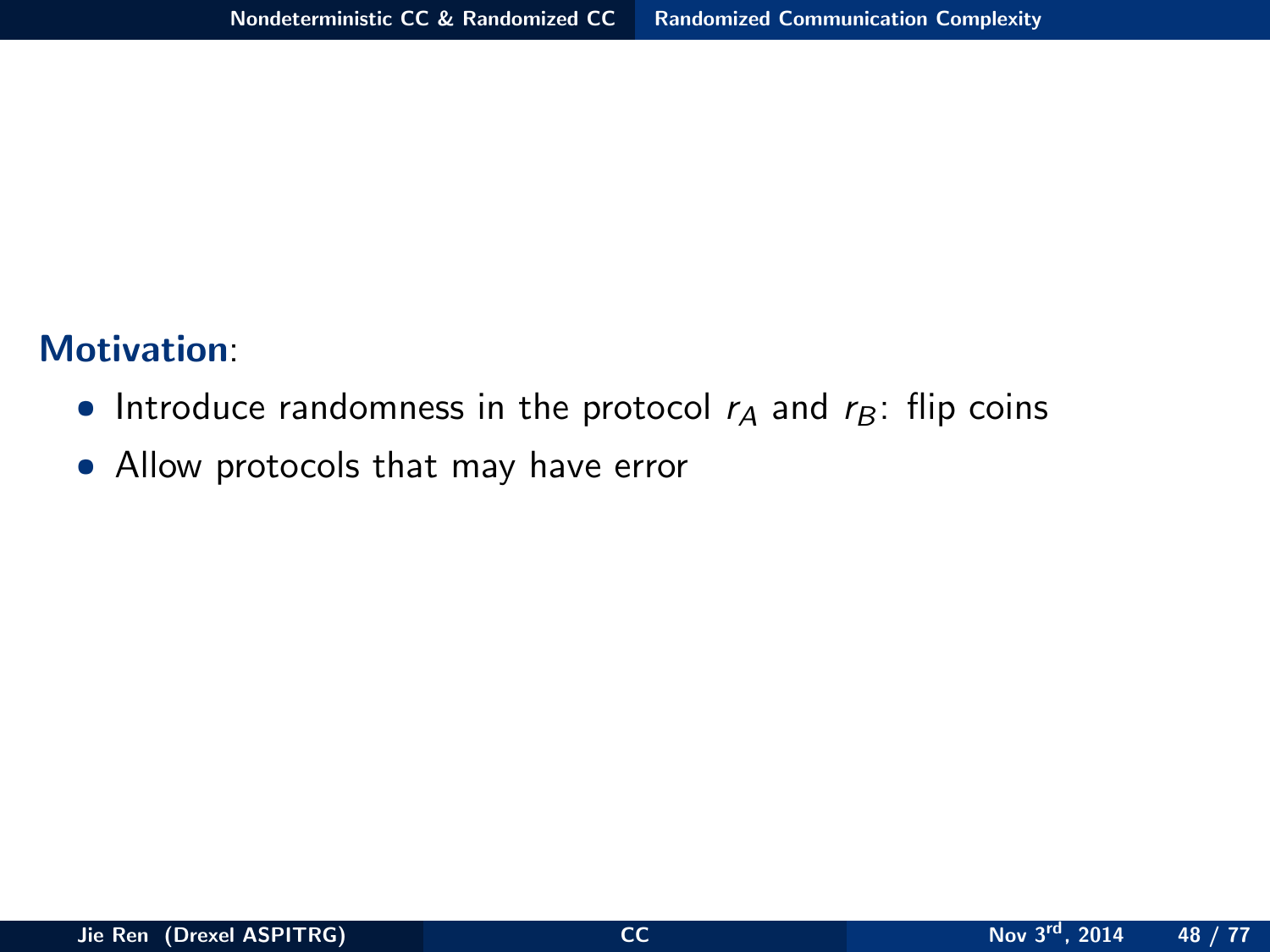## Randomized Protocol Tree

#### **Definition**

<span id="page-48-0"></span>: A randomized protocol P over domain  $X \times Y$  with range Z is a binary tree where each internal node  $v$  is labeled either by a function  $a_v: X \times R_A \rightarrow \{0,1\}$  or by a function  $b_v: Y \times R_B \rightarrow \{0,1\}$ , and each leaf is labeled with an element  $z \in Z$ .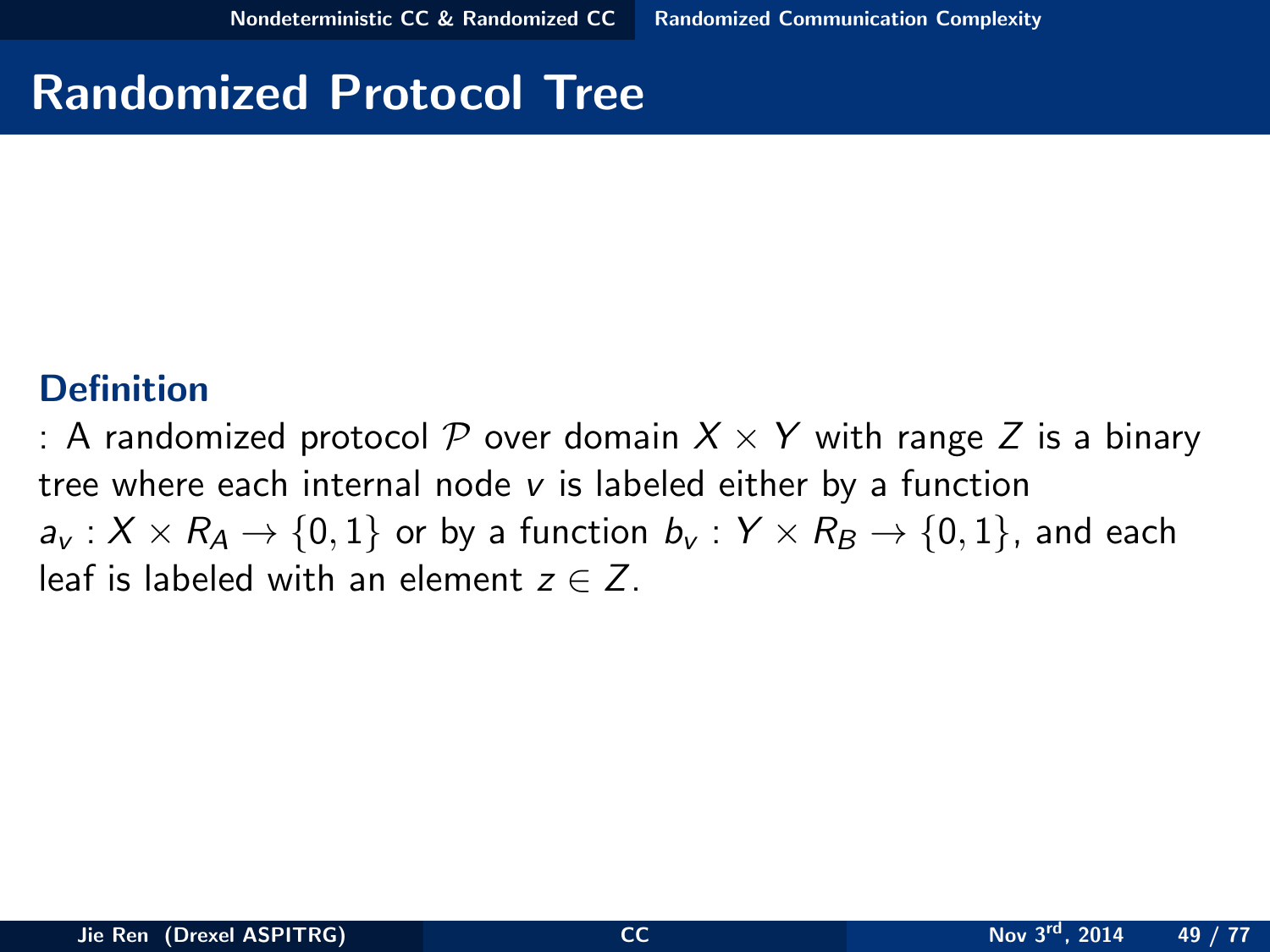**Definition:** Let  $\mathcal P$  be a randomized protocol. All the probabilities below are over random choices of  $r_A$  and  $r_B$ .

- $P$  computes a function f with zero error
- P computes a function f with  $\epsilon$ -error if for all  $(x, y)$

$$
\mathbb{P}[\mathcal{P}(x,y) = f(x,y)] \ge 1 - \epsilon \tag{26}
$$

• P computes a function f with one-sided  $\epsilon$ -error if for all  $(x, y)$  such that  $f(x, y) = 0$ 

$$
\mathbb{P}[\mathcal{P}(x,y)=0]=1,\tag{27}
$$

and for all  $(x, y)$  such that  $f(x, y) = 1$ ,

<span id="page-49-0"></span>
$$
\mathbb{P}[\mathcal{P}(x,y)=1]\geq 1-\epsilon \tag{28}
$$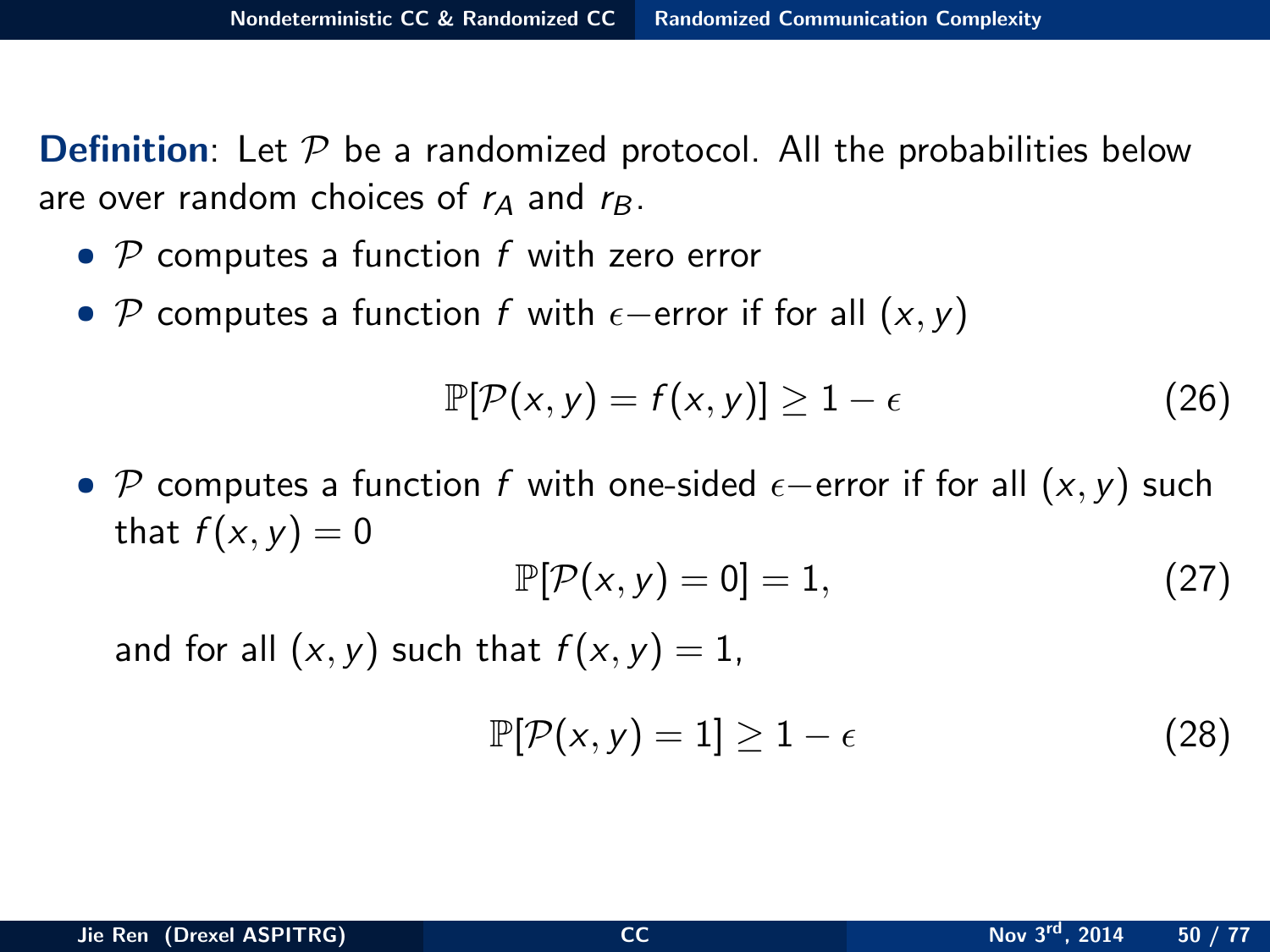**Definition:** Let  $f : X \times Y \rightarrow \{0,1\}$  be a binary function. We consider the following complexity measure for f

- $R_0(f)$  is the minimum average case cost of a randomized protocol that computes  $f$  with zero error
- $R_{\epsilon}(f)$  is the minimum worst case cost of a randomized protocol that computes f with error  $\epsilon$ . We typically use  $\epsilon = 1/3$
- <span id="page-50-0"></span> $\bullet$   $R_{\epsilon}^{1}(f)$  is the minimum worst case cost of a randomized protocol that computes f with one-sided error  $\epsilon$ .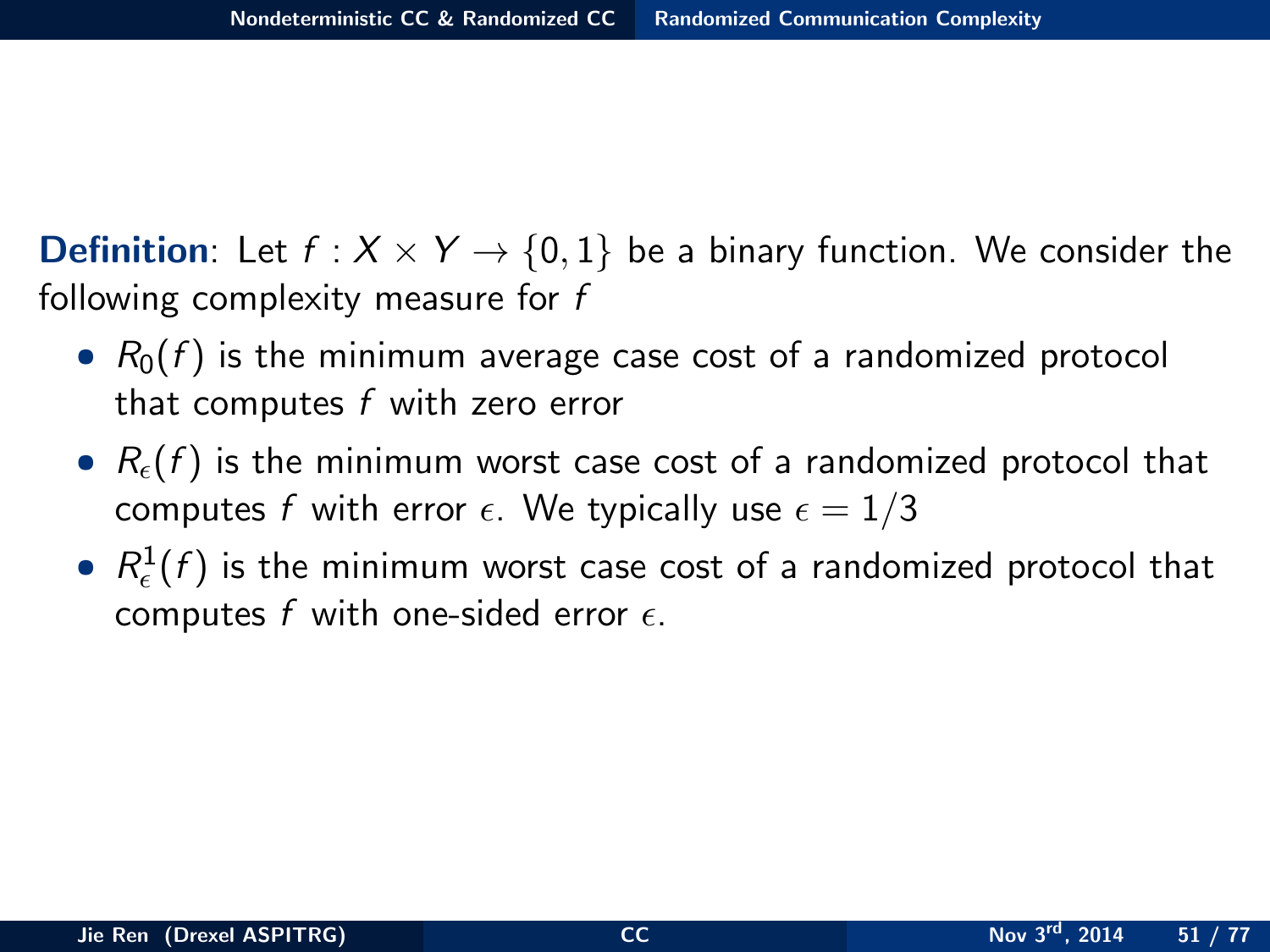#### Why we care these measures:

- worst case zero error  $=$  deterministic
- <span id="page-51-0"></span>• for all average case  $\epsilon$  error, there exists a worst case problem that can convert to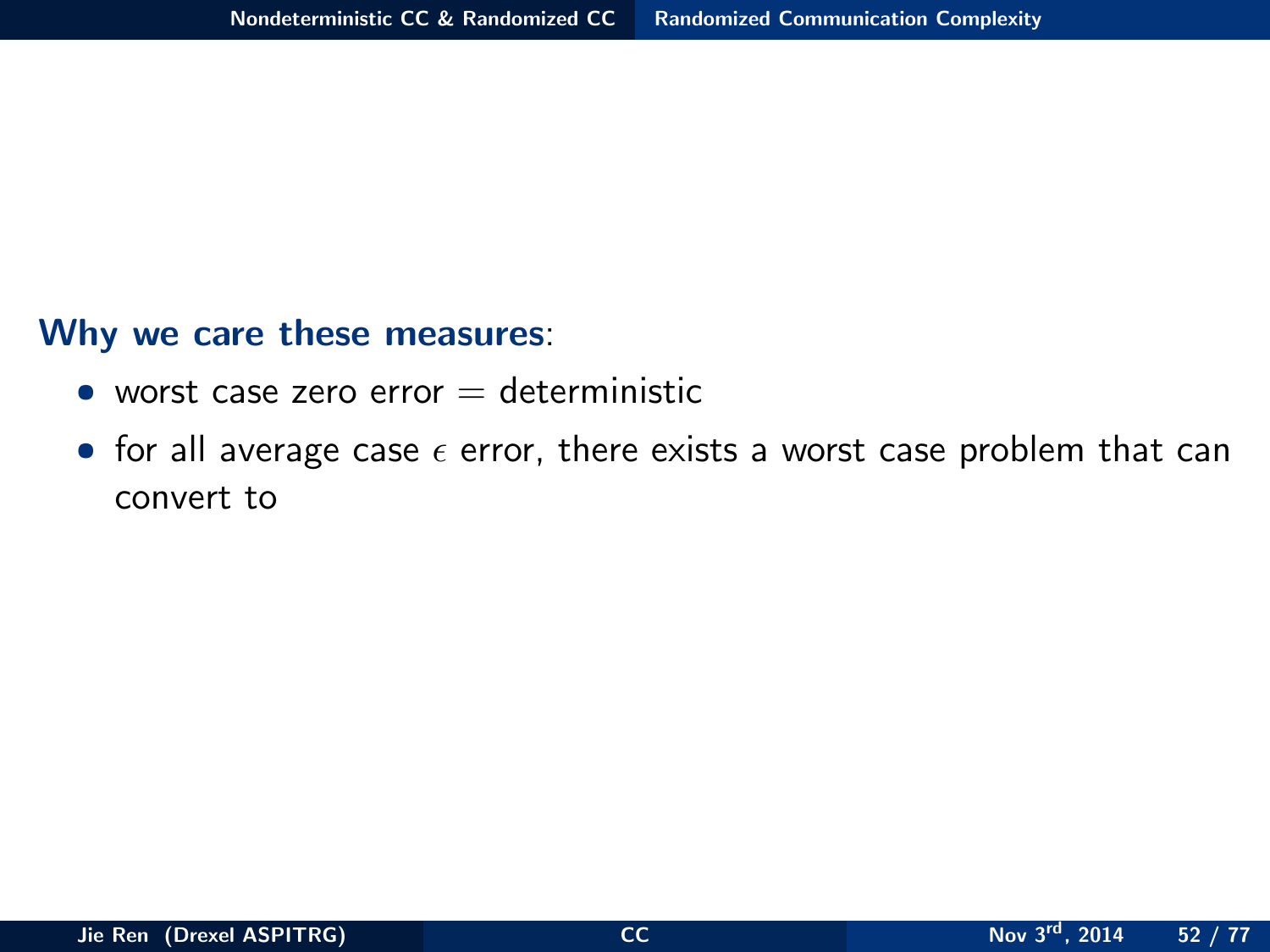**Proposition:** Given a protocol P that makes an error  $\epsilon/2$  and the average number of bits exchanged is  $t$ , it can always be modified as follows: execute P as long as at most  $2t/\epsilon$  bits are exchanged, if the protocol finishes, use its output, otherwise output 0. This gives a worst case cost  $2t/\epsilon$  with error upper bounded by  $\epsilon$ . Proof:

$$
t = \sum_{r_a, r_b, x, y} cc \cdot p(r_a, r_b, x, y)
$$
  
= 
$$
\sum_{cc \leq 2t/\epsilon} cc \cdot p(r_a, r_b, x, y) + \sum_{cc > 2t/\epsilon} cc \cdot p(r_a, r_b, x, y)
$$
  

$$
\geq \sum_{cc > 2t/\epsilon} cc \cdot p(r_a, r_b, x, y) \geq \frac{2t}{\epsilon} Pr[cc > 2t/\epsilon]
$$
 (29)

Hence,

<span id="page-52-0"></span>
$$
Pr[err] \leq \frac{\epsilon}{2} Pr[P \text{ ends}] + 1 \cdot Pr[P \text{ not ends}]
$$
  

$$
\leq \frac{\epsilon}{2} + \frac{t}{2t/\epsilon} = \epsilon
$$
 (30)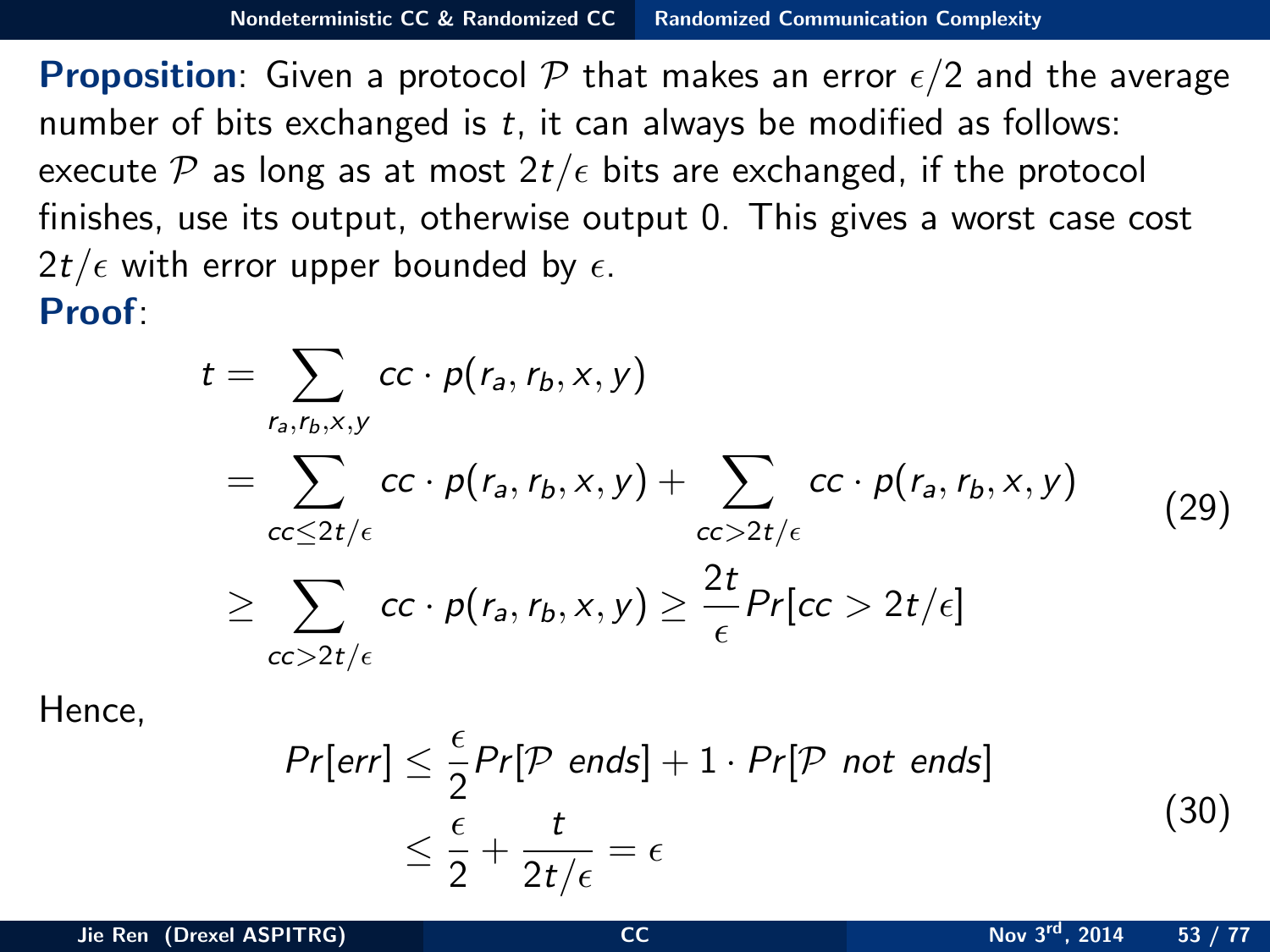\n- **①** For all 
$$
0 < \epsilon \leq \epsilon' < 1/2
$$
,  $R_{\epsilon}(f) \leq O(\log_{\epsilon'} \epsilon \cdot R_{\epsilon'}(f))$  (31)
\n- **②** For all  $0 < \epsilon \leq 1/2$ ,  $R_{\epsilon}(f) \leq R_{\epsilon}^1(f) \leq O(\log \epsilon^{-1} R_0(f))$  (32)
\n- **③** For all  $0 < \epsilon \leq 1/2$ ,  $\epsilon' = \frac{1}{2}$ .
\n

<span id="page-53-0"></span>
$$
R_0(f) = \Theta(\max[R_{\epsilon}^1(f), R_{\epsilon}^1(not(f))])
$$
\n(33)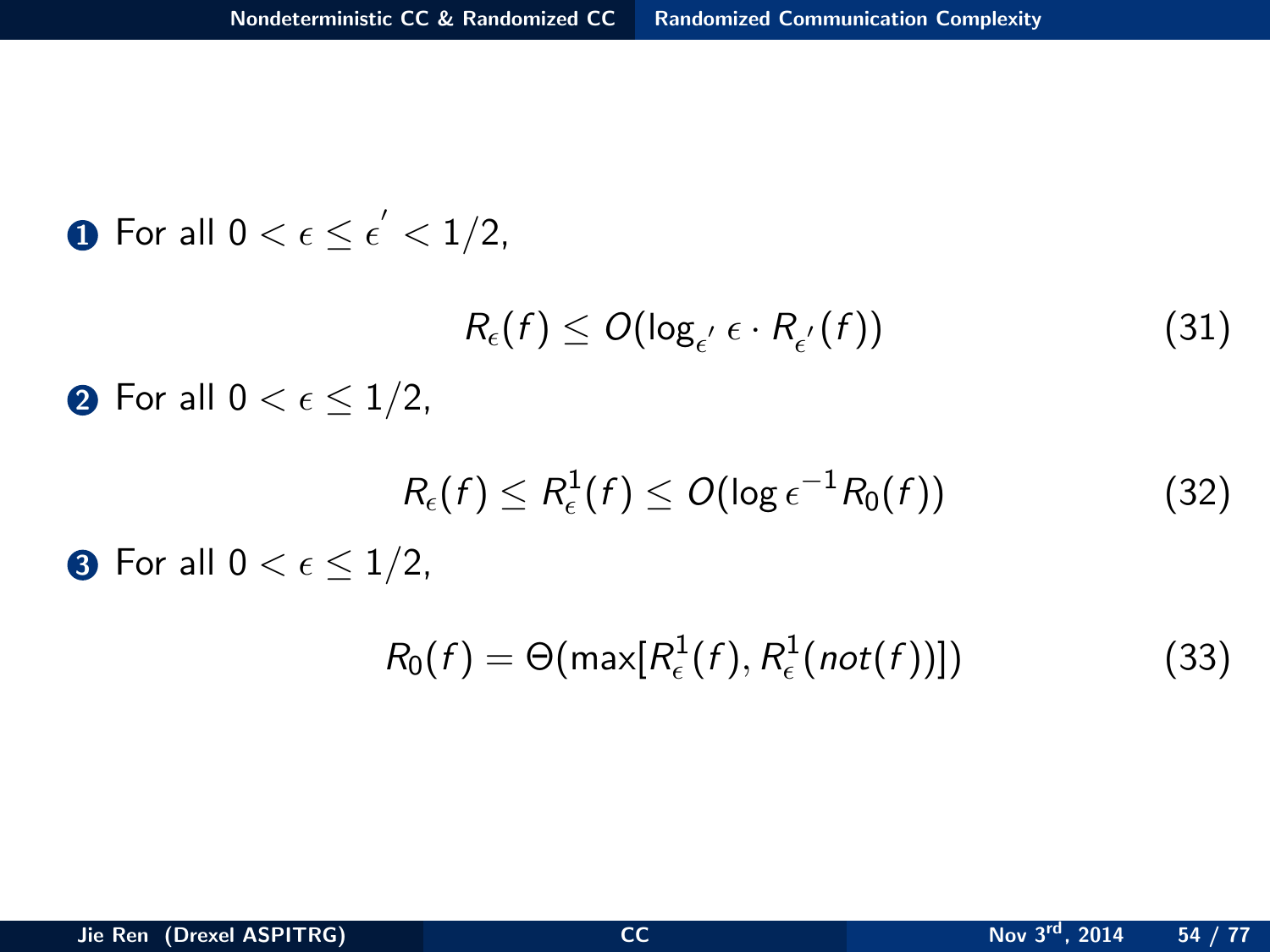Proof of Property 1: We first prove a similar result for the 1-sided error problem: for all  $0 < \epsilon \leq \epsilon' < 1/2$ ,

<span id="page-54-0"></span>
$$
R_{\epsilon}^{1}(f) \le O(\log_{\epsilon'} \epsilon \cdot R_{\epsilon'}^{1}(f))
$$
\n(34)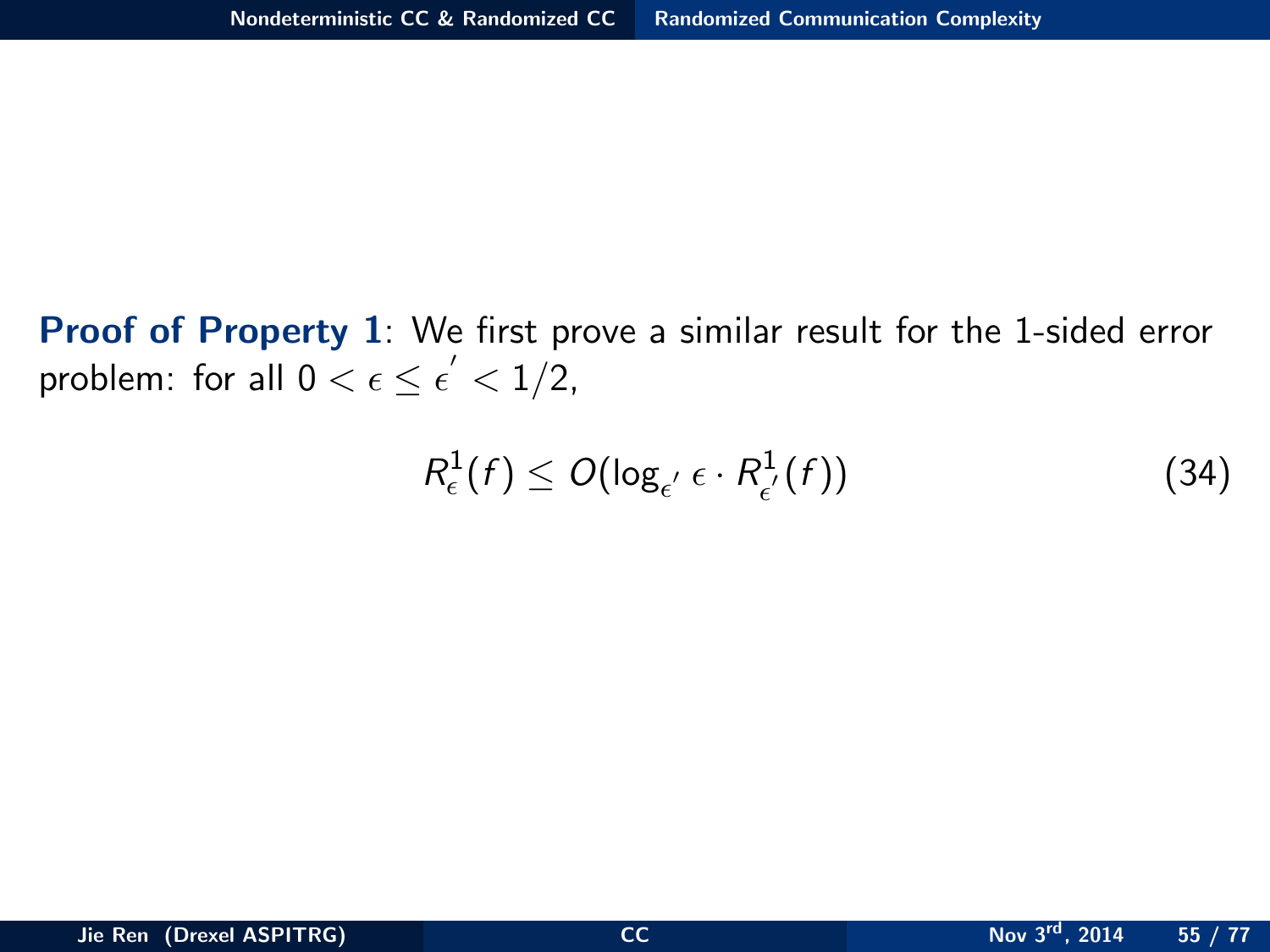**Proof of Property 1:** Given a randomized protocol  $\mathcal{P}$  with worst case cost  ${\cal T}$  bits and one-sided error no greater than  $\epsilon^{'} < 1/2$ , we can build a new protocol  $\mathcal{P}'$  with worst case cost  $n\tau$  bits by simply running  $\mathcal{P}$  n times. In the new protocol, Alice and Bob will claim  $f(x, y) = 1$  if and only if there exists at least one time among the  $n$  repeating protocols that they will output  $1$ . Now we bound the error for the new protocol  $\mathcal{P}^{'}$ :

<span id="page-55-0"></span>
$$
\mathbb{P}[\text{err}|f(x,y)=0]=0 \tag{35}
$$

$$
\mathbb{P}[\text{err}|f(x,y) = 1] = \mathbb{P}[\text{all n trials output 0}|f(x,y) = 1] \\
= (\epsilon^{'})^n
$$
\n(36)

Therefore, if we repeat  $\mathcal P$  log $_{\epsilon'}$   $\epsilon$  times, we can guarantee to reduce the one-sided error to  $\epsilon$ .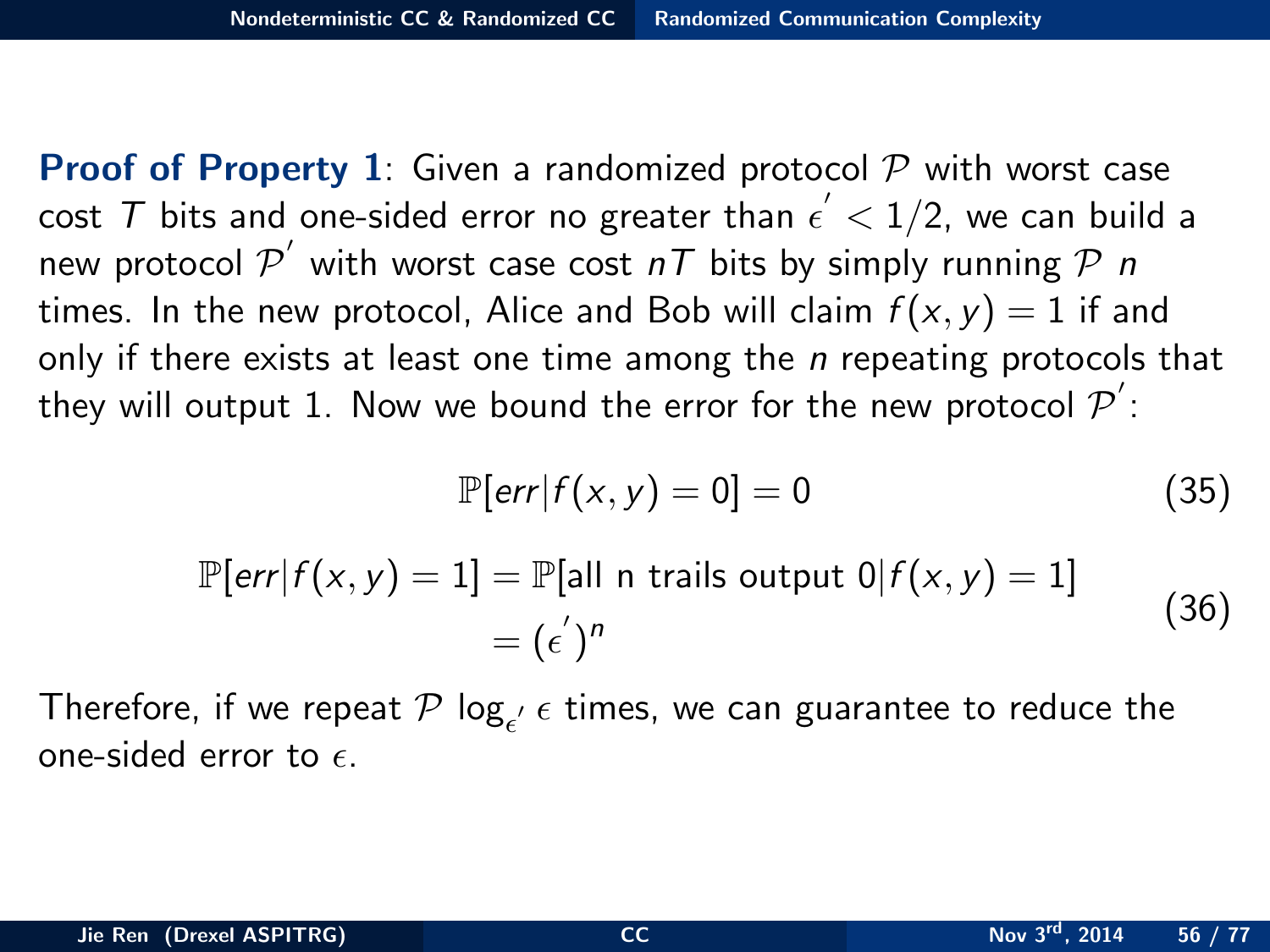**Proof of Property 1**: Now we prove property 1. We still run  $\mathcal{P}$  n times, each gives an output  $X_i, i \in \{1, \ldots, n\}$ . In the new protocol, Alice and Bob will claim  $f(x, y) = 1$  if and only if

<span id="page-56-0"></span>
$$
\frac{1}{n}\sum_{i}X_{i} > \frac{1}{2} \tag{37}
$$

Now we bound the error for the new protocol  $\mathcal{P}^{'}$ :

$$
\mathbb{P}[\text{err}|f(x,y) = 0] \le \sum_{i=\lceil n/2 \rceil}^{n} {n \choose i} (\epsilon')^{i} (1 - \epsilon')^{n-i}
$$
\n
$$
\le (\epsilon')^{n}
$$
\n
$$
\mathbb{P}[\text{err}|f(x,y) = 1] \le \sum_{i=\lceil n/2 \rceil}^{n} {n \choose i} (\epsilon')^{i} (1 - \epsilon')^{n-i}
$$
\n
$$
\le (\epsilon')^{n}
$$
\n(39)

Therefore, if we repeat  $\mathcal P$  log $_{\epsilon'}$   $\epsilon$  times, we can also guarantee to reduce the two-sided error to  $\epsilon$ .

Jie Ren (Drexel ASPITRG) [CC](#page-0-0) Nov 3<sup>rd</sup>, 2014 57 / 77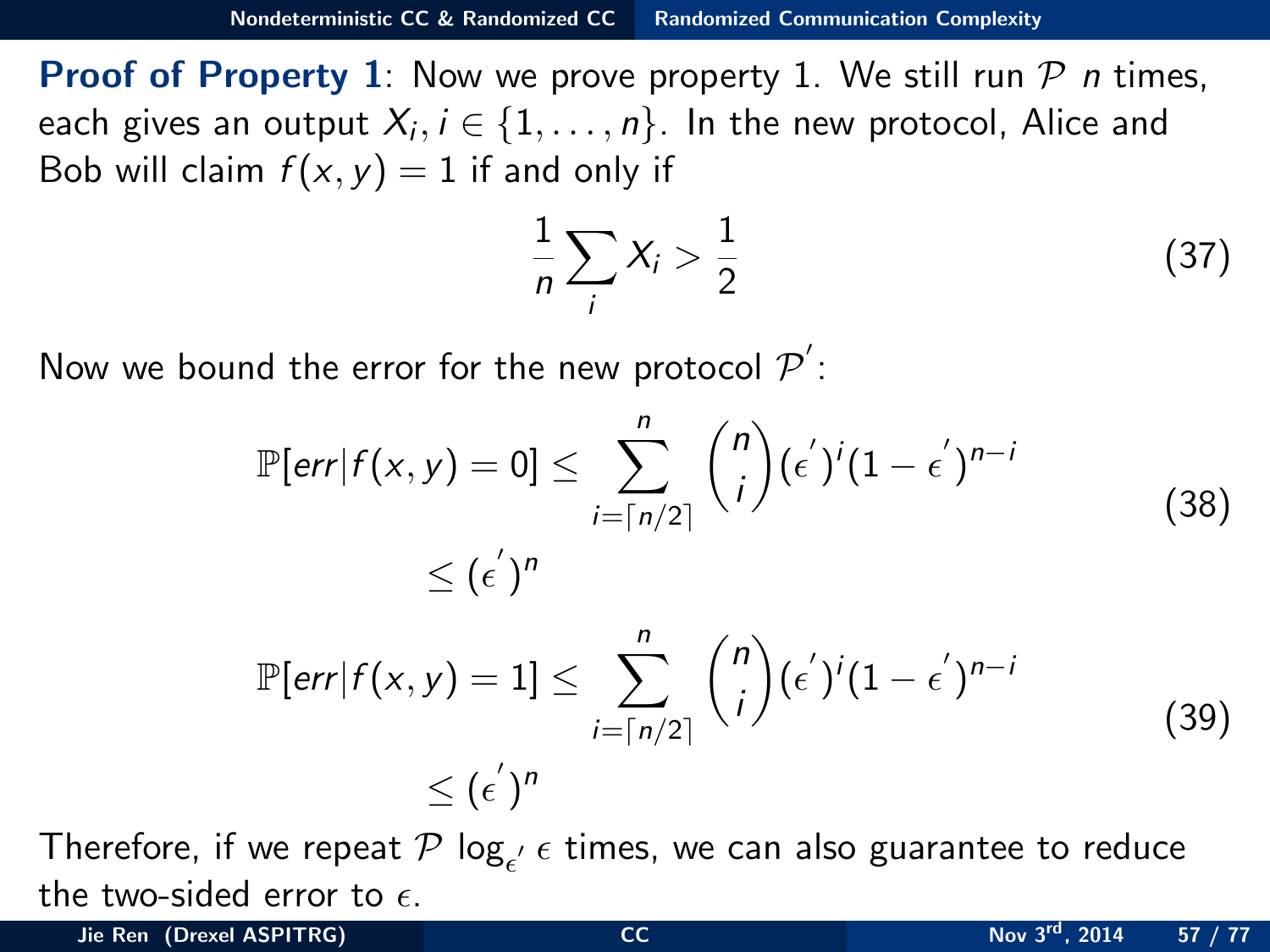## **Outline**

### **[Deterministic Communication Complexity](#page-2-0)**

[Problem Setup](#page-3-0) [Protocol Tree](#page-9-0) [Combinatorial Rectangles](#page-14-0) [Fooling Sets](#page-20-0) [Rectangle Rank](#page-26-0)

### 2 [Nondeterministic CC & Randomized CC](#page-33-0)

<span id="page-57-0"></span>[Nondeterministic Communication Complexity: Motivation](#page-34-0) [Nondeterministic Communication Complexity: definitions](#page-41-0) [Randomized Communication Complexity](#page-46-0) [Distributional Complexity and Discrepancy](#page-57-0)

### **63** [Some Analysis](#page-62-0)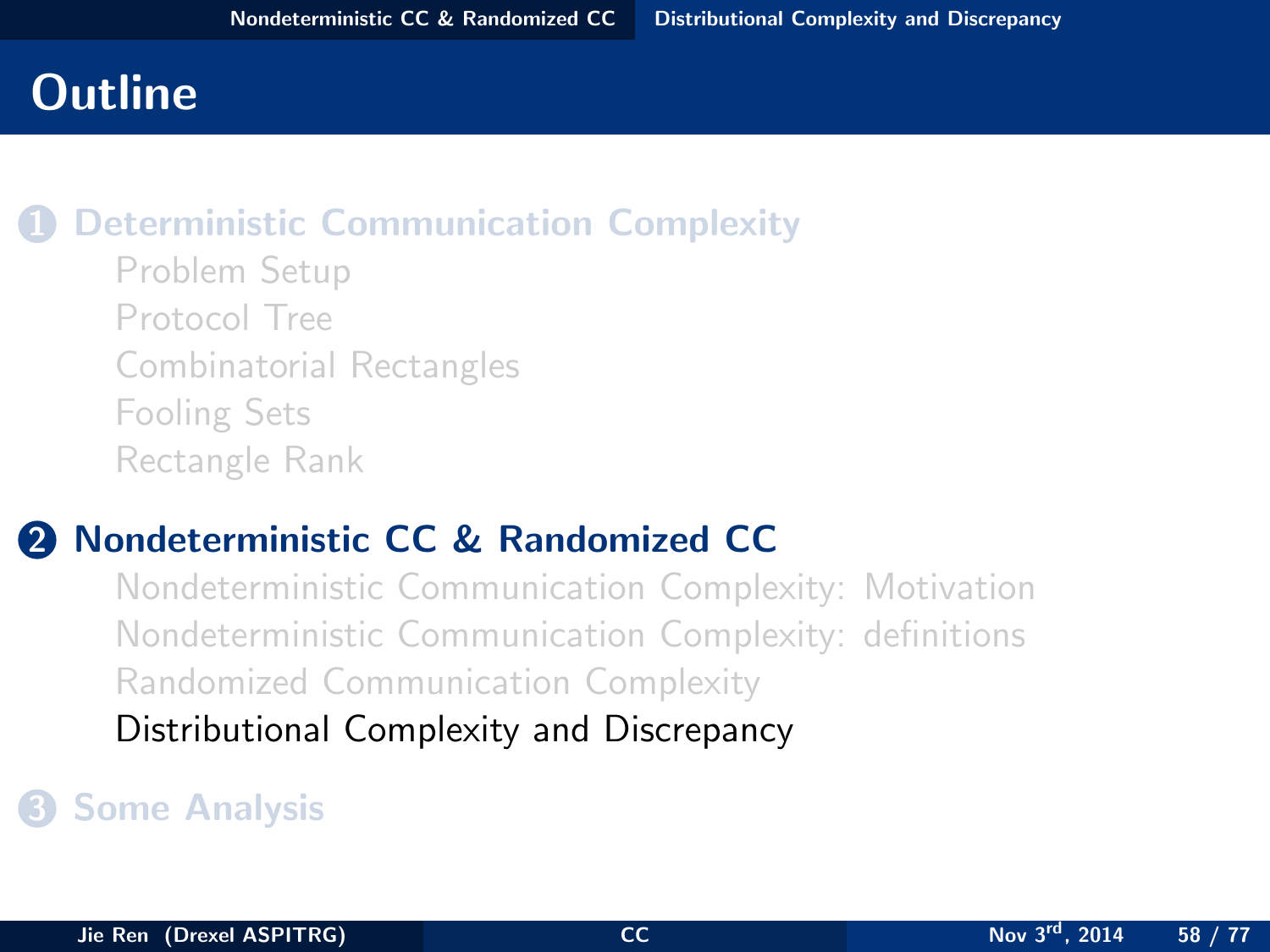# Distributional Complexity

<span id="page-58-0"></span>Motivation: Consider probability distributions over the inputs **Definition**: Let  $\mu$  be a probability distribution on  $X \times Y$ . The  $(\mu, \epsilon)$ -distributional communication complexity of f,  $D_{\epsilon}^{\mu}(f)$ , is the cost of the best deterministic protocol that gives the correct answer for f with a probability at least  $1 - \epsilon$ .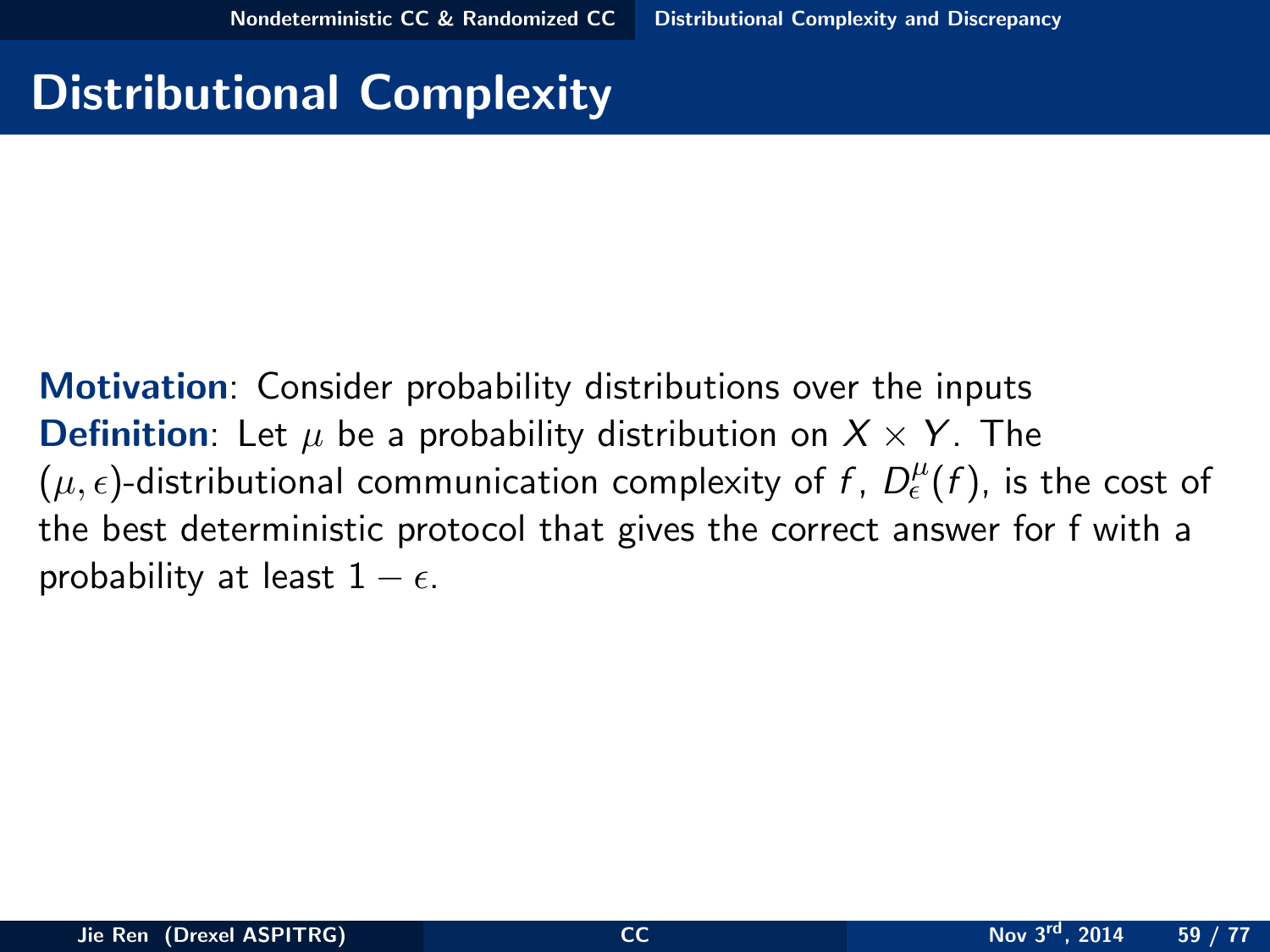## **Discrepancy**

Motivation: Allow those rectangles that partition the support to be "almost" f -monochromatic.

**Definition**: Let  $f : X \times Y \rightarrow \{0,1\}$  be a function, R be any rectangle, and  $\mu$  be a probability distribution on  $X \times Y$ , Denote

$$
Disc_{\mu}(R, f) = |\mathbb{P}_{\mu}[f(x, y) = 0 \& (x, y) \in R] - \mathbb{P}_{\mu}[f(x, y) = 1 \& (x, y) \in R]|
$$
\n(40)

The discrepancy of f according to  $\mu$  is,

<span id="page-59-0"></span>
$$
Disc_{\mu}(f) = \max_{R} Disc_{\mu}(R, f) \tag{41}
$$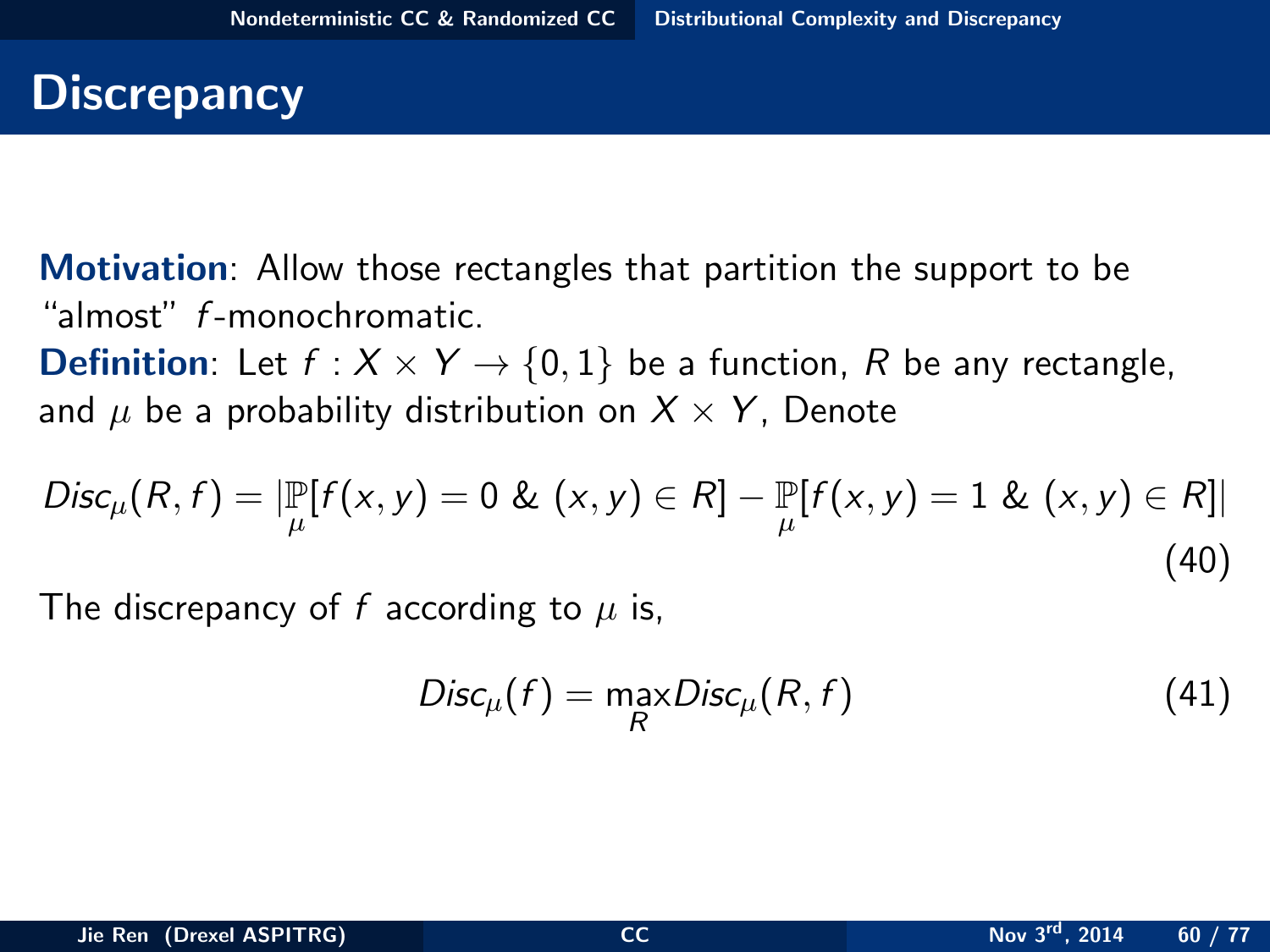## **Discrepancy**

#### <span id="page-60-0"></span>Proposition 3.28 (Kushilevitz & Nisan): For every function  $f: X \times Y \rightarrow \{0, 1\}$ , every probability distribution  $\mu$  on  $X \times Y$ , and every  $\epsilon > 0$ .  $D_1^{\mu}$  $\int_{1/2-\epsilon}^{\mu} (f) \geq \log_2(2\epsilon/Disc_\mu(f))$  (42)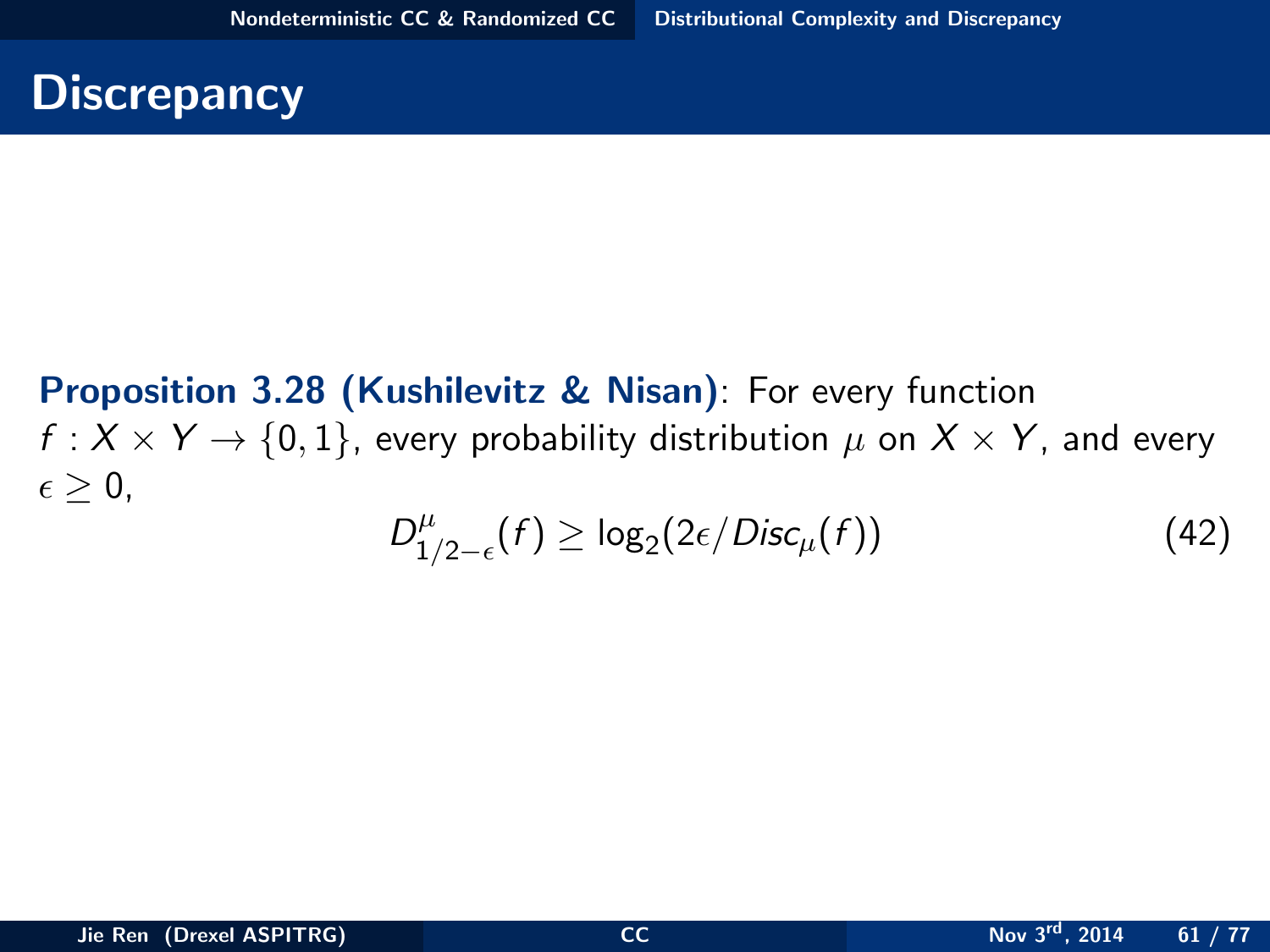## **Discrepancy**

**Proof:** Given any  $P$  with c bits to compute f, we have

<span id="page-61-0"></span>
$$
2\epsilon \le \mathbb{P}[\mathcal{P}(x, y) = f(x, y)] - \mathbb{P}[\mathcal{P}(x, y) \ne f(x, y)]
$$
  
\n
$$
= \sum_{\ell} \left( \mathbb{P}[\mathcal{P}(x, y) = f(x, y) \& (x, y) \in R_{\ell} \right]
$$
  
\n
$$
- \mathbb{P}[\mathcal{P}(x, y) \ne f(x, y) \& (x, y) \in R_{\ell}]
$$
  
\n
$$
\le \sum_{\ell} |\mathbb{P}[f(x, y) = 0 \& (x, y) \in R_{\ell}] - \mathbb{P}[f(x, y) = 1 \& (x, y) \in R_{\ell}]|
$$
  
\n
$$
\le 2^{c} \cdot \text{Disc}_{\mu}(f)
$$
\n(43)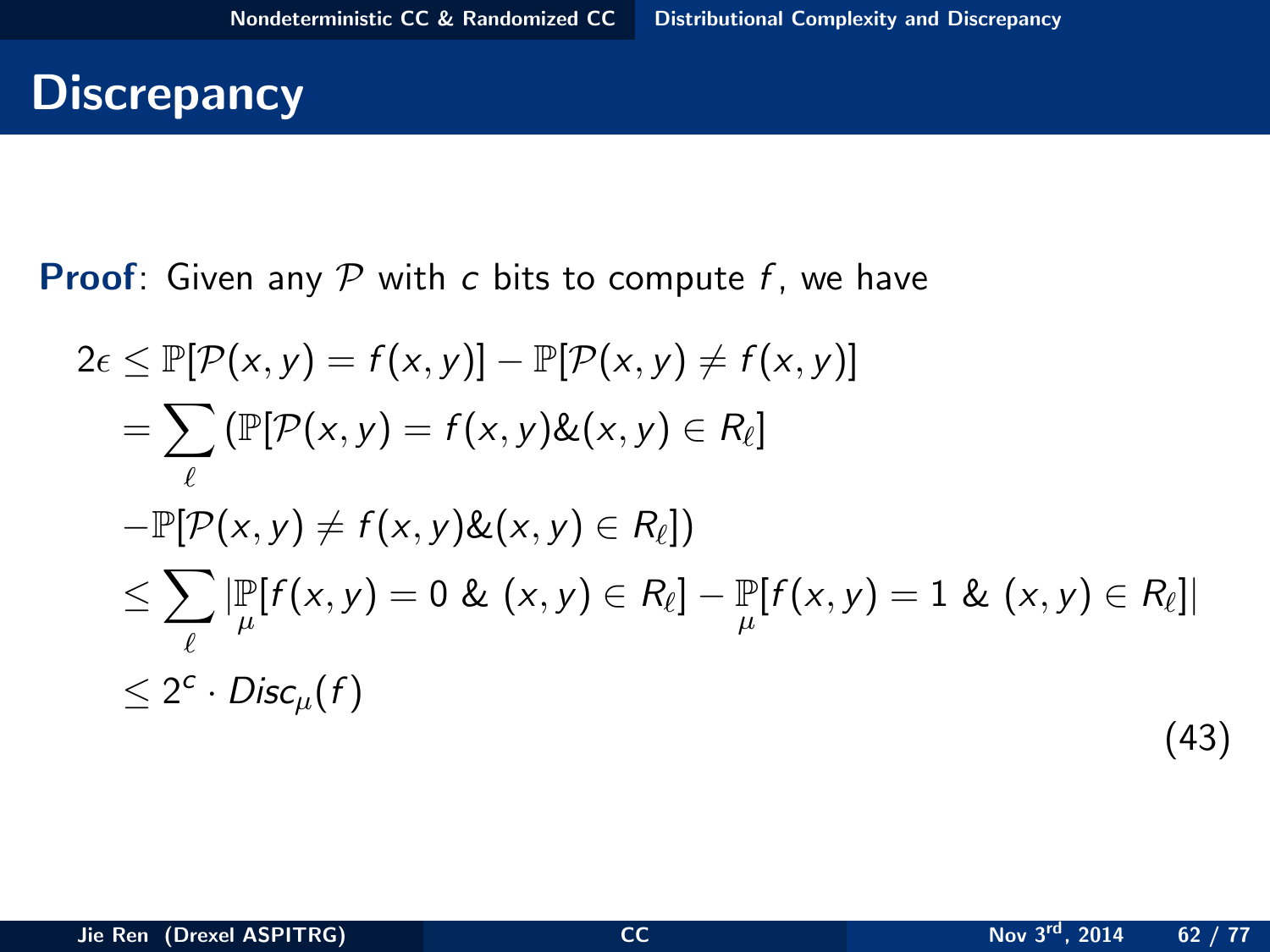# **Outline**

### **[Deterministic Communication Complexity](#page-2-0)**

[Problem Setup](#page-3-0) [Protocol Tree](#page-9-0) [Combinatorial Rectangles](#page-14-0) [Fooling Sets](#page-20-0) [Rectangle Rank](#page-26-0)

### 2 [Nondeterministic CC & Randomized CC](#page-33-0)

<span id="page-62-0"></span>[Nondeterministic Communication Complexity: Motivation](#page-34-0) [Nondeterministic Communication Complexity: definitions](#page-41-0) [Randomized Communication Complexity](#page-46-0) [Distributional Complexity and Discrepancy](#page-57-0)

## **3** [Some Analysis](#page-62-0)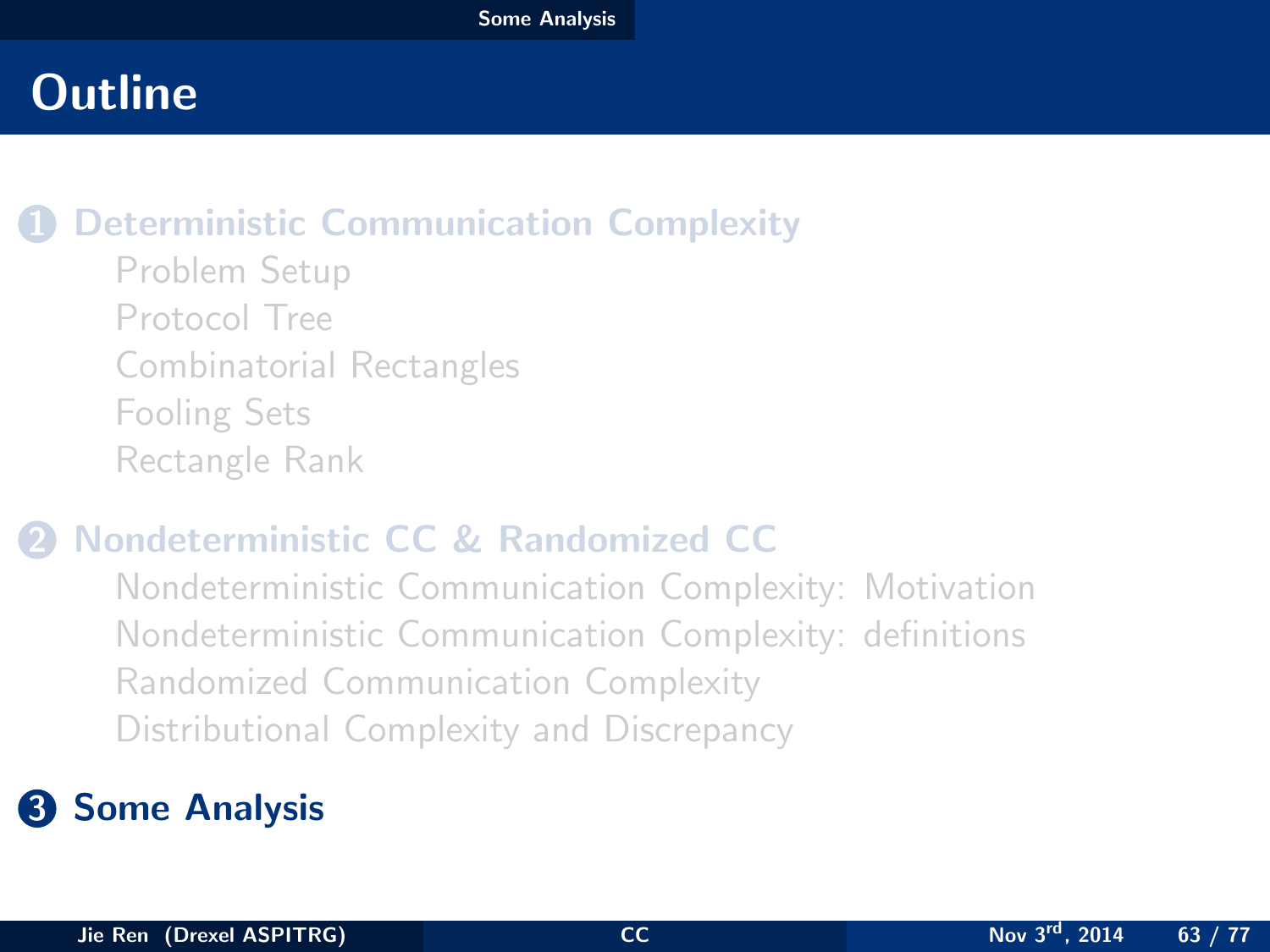## Recall

**Definitions:** Let  $f : X \times Y \rightarrow \{0, 1\}$  be a binary function.

- $C^{\mathcal{P}}(f)$ : the smallest number of leaves in a protocol  $\mathcal P$
- $\bullet$   $C^D(f)$ : the smallest number of monochromatic rectangles that partition  $X \times Y$
- $C(f)$ : the smallest number of monochromatic rectangles needed to cover  $X \times Y$
- <span id="page-63-0"></span>•  $C^{z}(f)$ : the smallest number of monochromatic rectangles needed to cover the z-inputs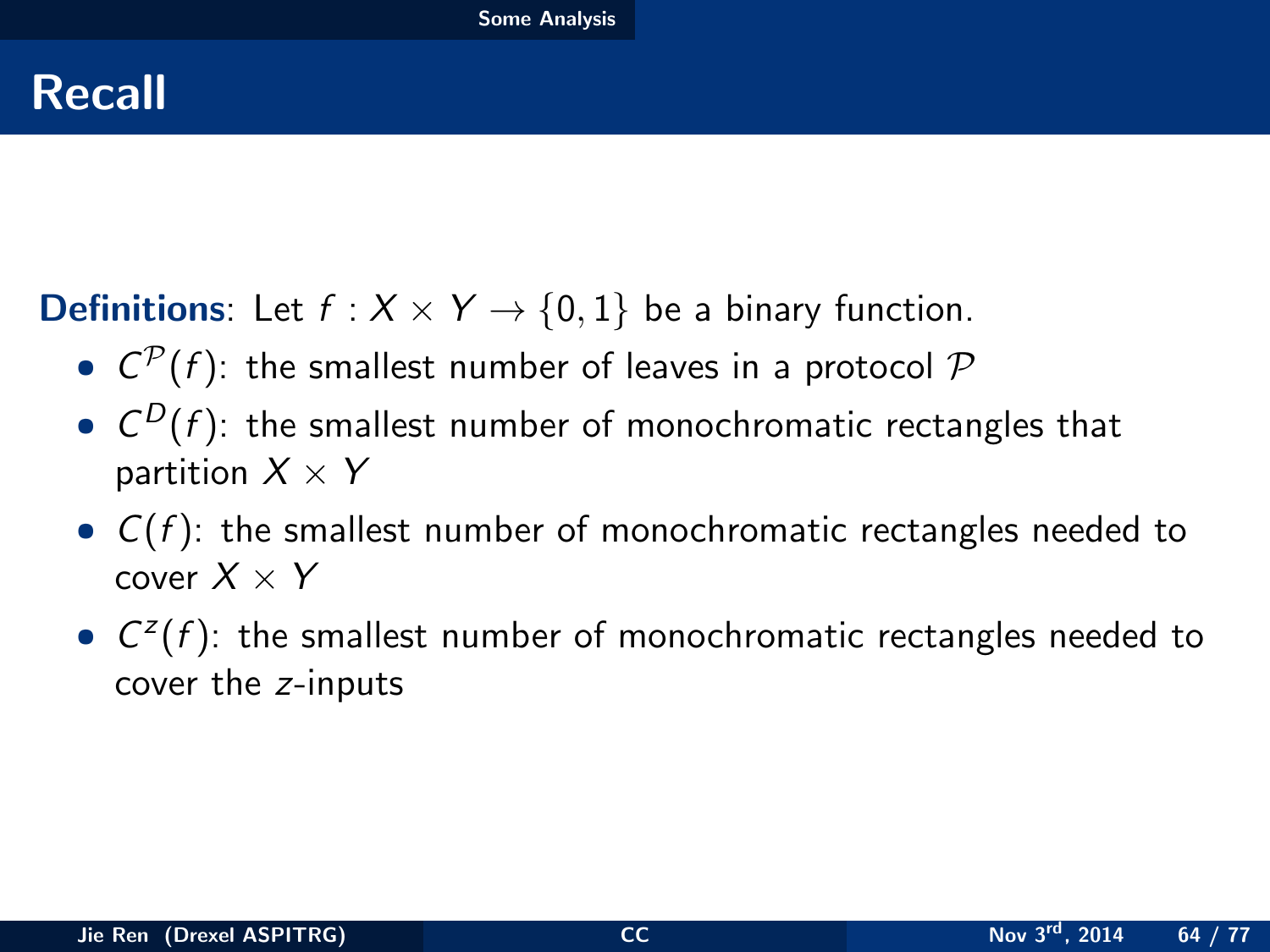## Recall

**Proposition:** For all  $f : X \times Y \rightarrow \{0, 1\}$ ,

$$
\log_2 C(f) \leq \log_2 C^D(f) \leq \log_2 C^{\mathcal{P}}(f) \leq D(f) \tag{44}
$$

$$
C(f) = C^{0}(f) + C^{1}(f)
$$
 (45)

Definition: The nondeterministic communication complexity,

$$
N^1(f) = \log_2 C^1(f) \tag{46}
$$

$$
N^0(f) = \log_2 C^0(f) \tag{47}
$$

<span id="page-64-0"></span>
$$
N(f) = \log_2 C(f) \tag{48}
$$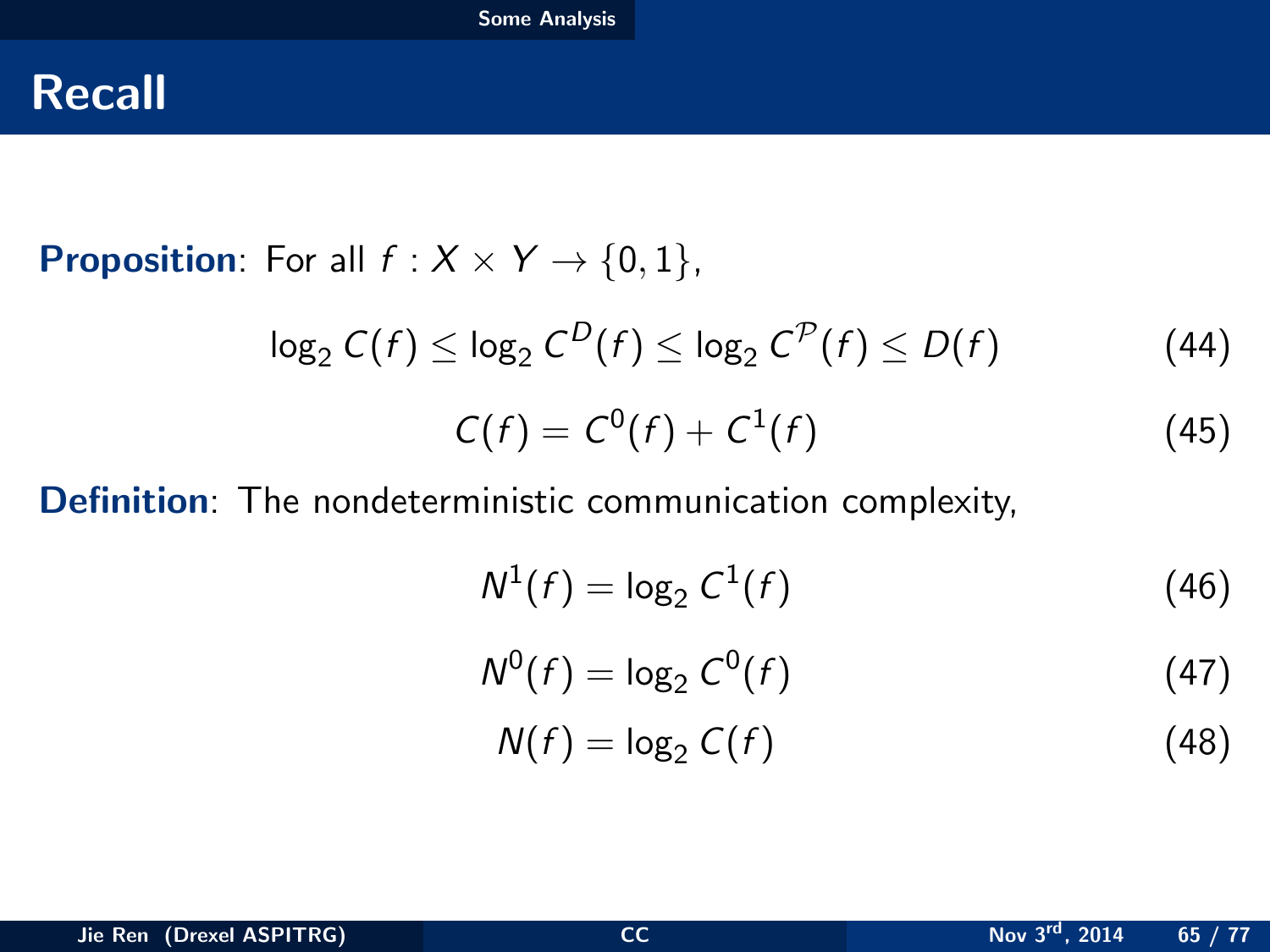# Protocol partition number

Theorem 2.8 (Kushilevitz and Nisan): The protocol partition number of a function determines the deterministic communication complexity.

<span id="page-65-0"></span>
$$
\log_2 C^{\mathcal{P}}(f) \le D(f) \le 2 \log_{3/2} C^{\mathcal{P}}(f)
$$
 (49)

**Proof:** Given any protocol  $P$  with t number of leaves, it can be converted into a "balanced" protocol.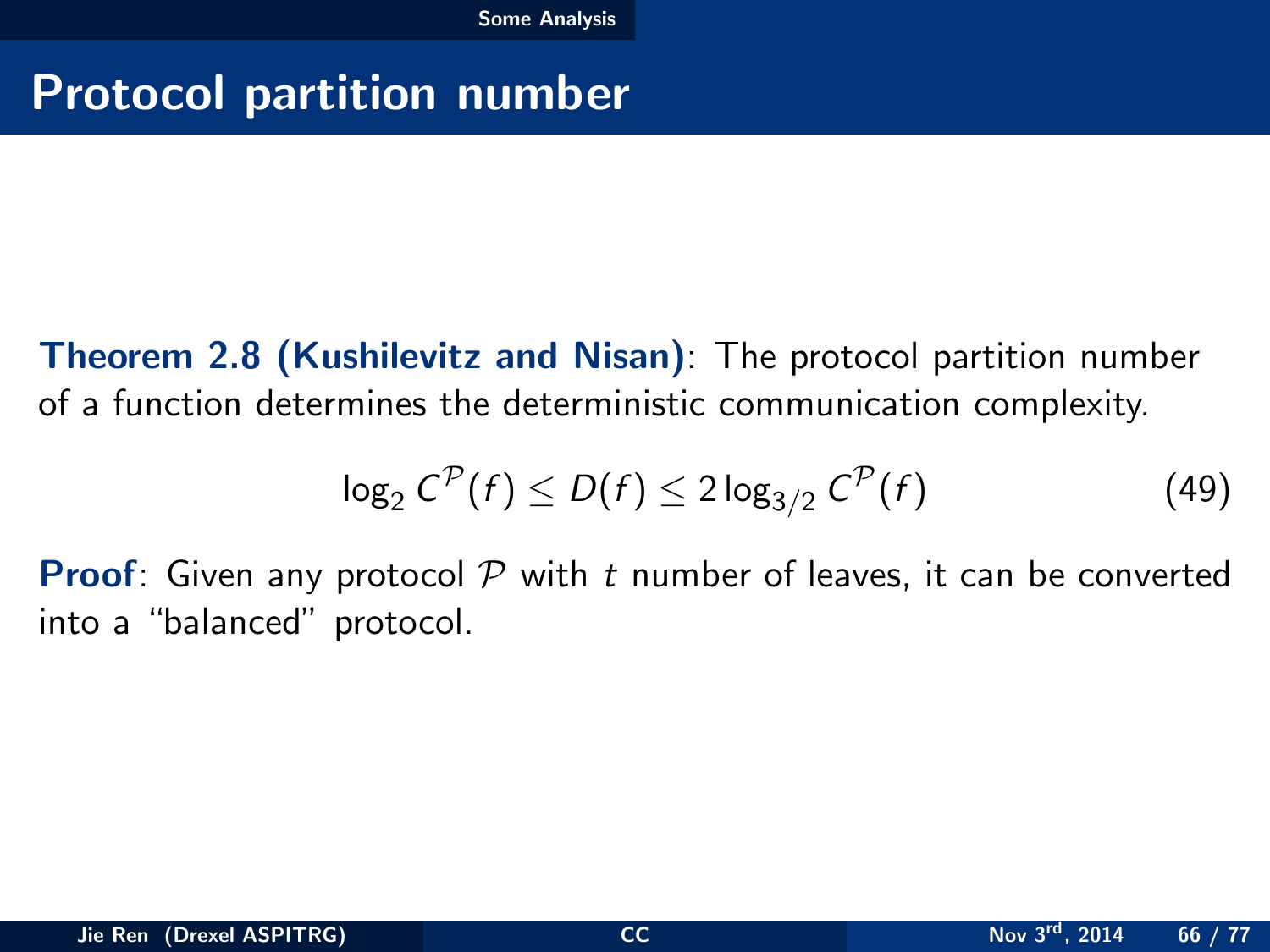## Protocol partition number

**Proof:** Given any protocol  $P$  with t number of leaves, there must exist an internal node v such that

<span id="page-66-0"></span>
$$
t/3 < t_{\rm v} \leq 2t/3 \tag{50}
$$

We build a new protocol based on this internal node:

■ Alice and Bob determine whether or not  $(x, y) \in R_v$ **2** If  $(x, y) \in R_v$ , Alice and Bob recursively solve f in the rectangle  $R_v$ . **3** If  $(x, y) \notin R_v$ , Alice and Bob recursively solve  $f'$  on  $X \times Y$  where  $f'(x_1, y_1) = \begin{cases} f(x_1, y_1) & \text{if } (x_1, y_1) \notin R_v \end{cases}$ 0 otherwise (51)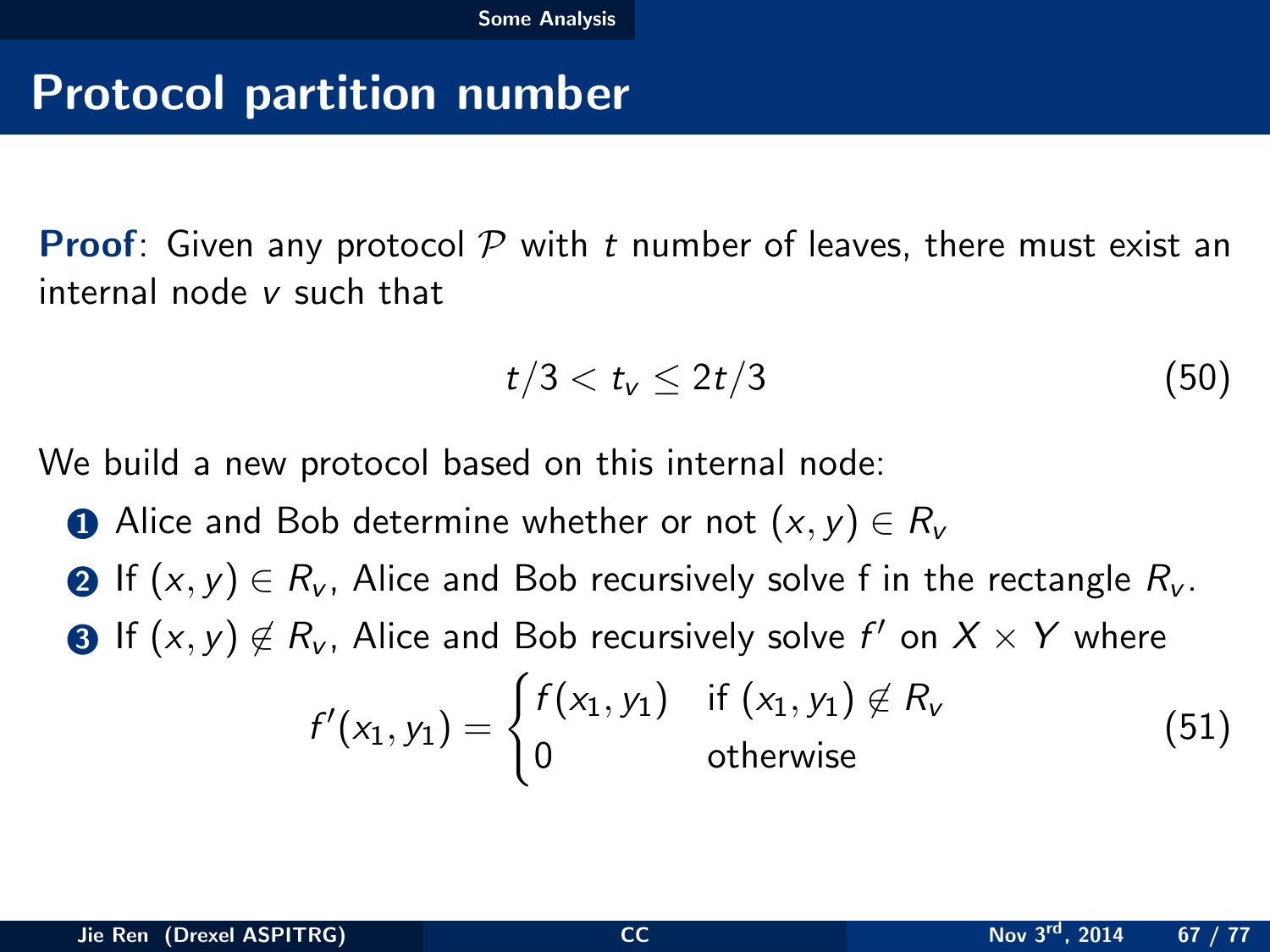# Protocol partition number

#### Analysis:

- Step 1 Requires 2 bits
- In Step 3, we take  $P$  and replace  $Tree(v)$  by a 0-leaf, we get a protocol for  $f'$  with  $t - t_v + 1$  leaves, hence

<span id="page-67-0"></span>
$$
D(t) \leq 2 + D(2t/3) \tag{52}
$$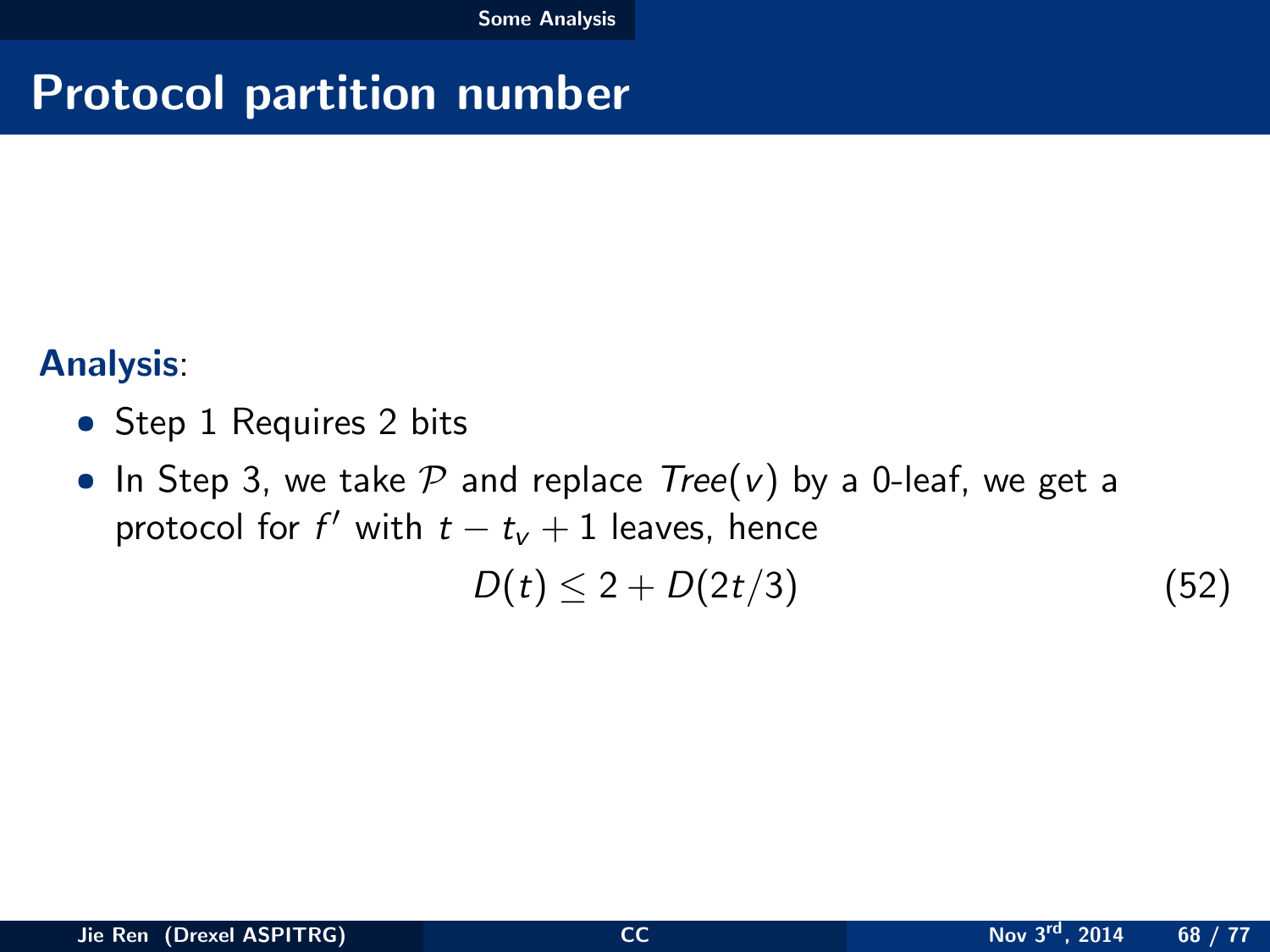## Recall

**Proposition:** For all  $f : X \times Y \rightarrow \{0, 1\}$ ,

$$
\log_2 C(f) \leq \log_2 C^D(f) \leq \log_2 C^{\mathcal{P}}(f) \leq D(f) \leq 2 \log_{3/2} C^{\mathcal{P}}(f) \qquad (53)
$$

Definition: The nondeterministic communication complexity,

$$
N^1(f) = \log_2 C^1(f) \tag{54}
$$

$$
N^0(f) = \log_2 C^0(f) \tag{55}
$$

<span id="page-68-0"></span>
$$
N(f) = \log_2 C(f) \tag{56}
$$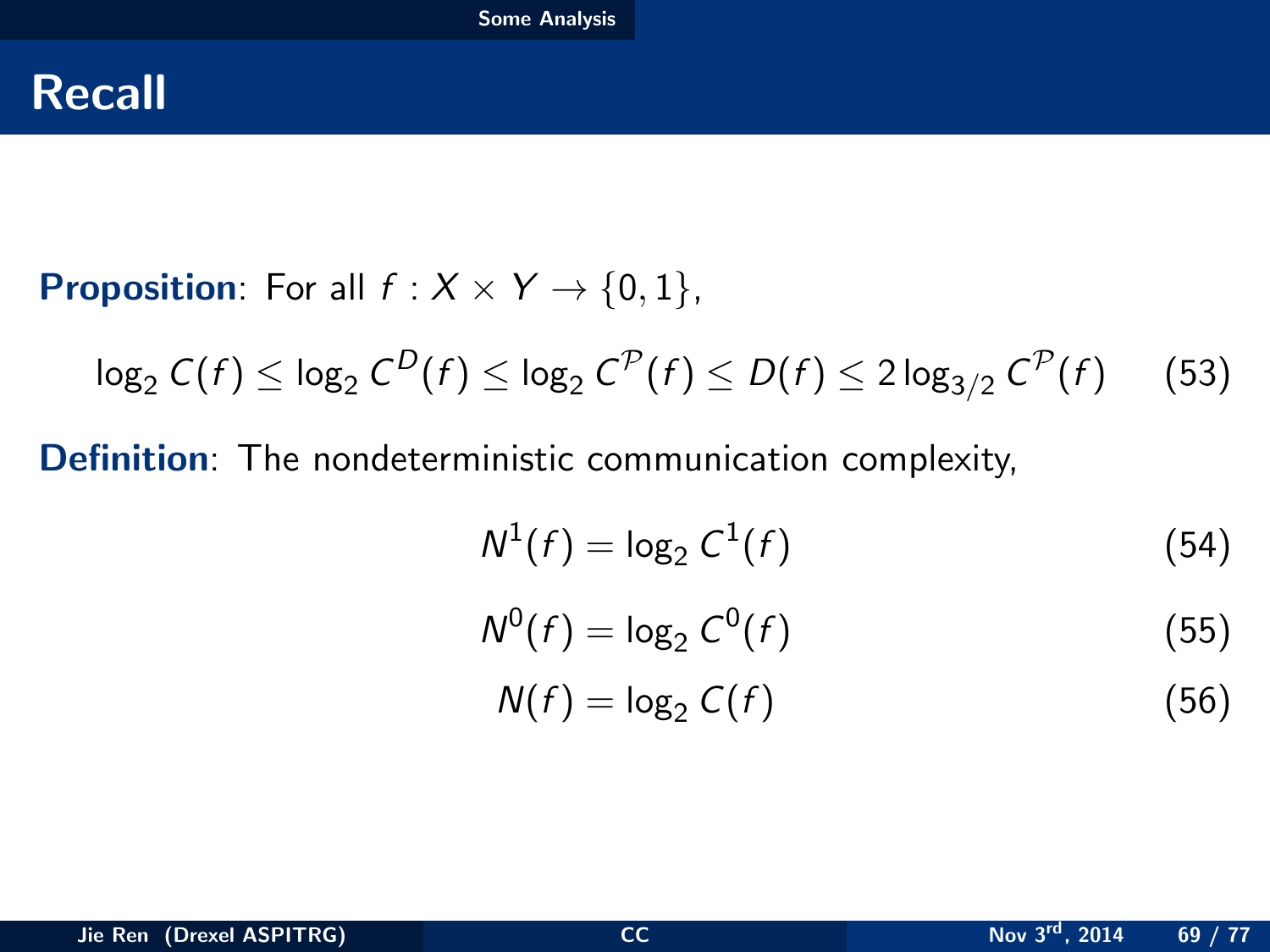[Some Analysis](#page-69-0)

# Deterministic CC Vs. Nondeterministic CC

#### How good is the rectangle lower bound?

<span id="page-69-0"></span>
$$
D(f) \stackrel{?}{=} O(\log C^D(f))
$$
 (57)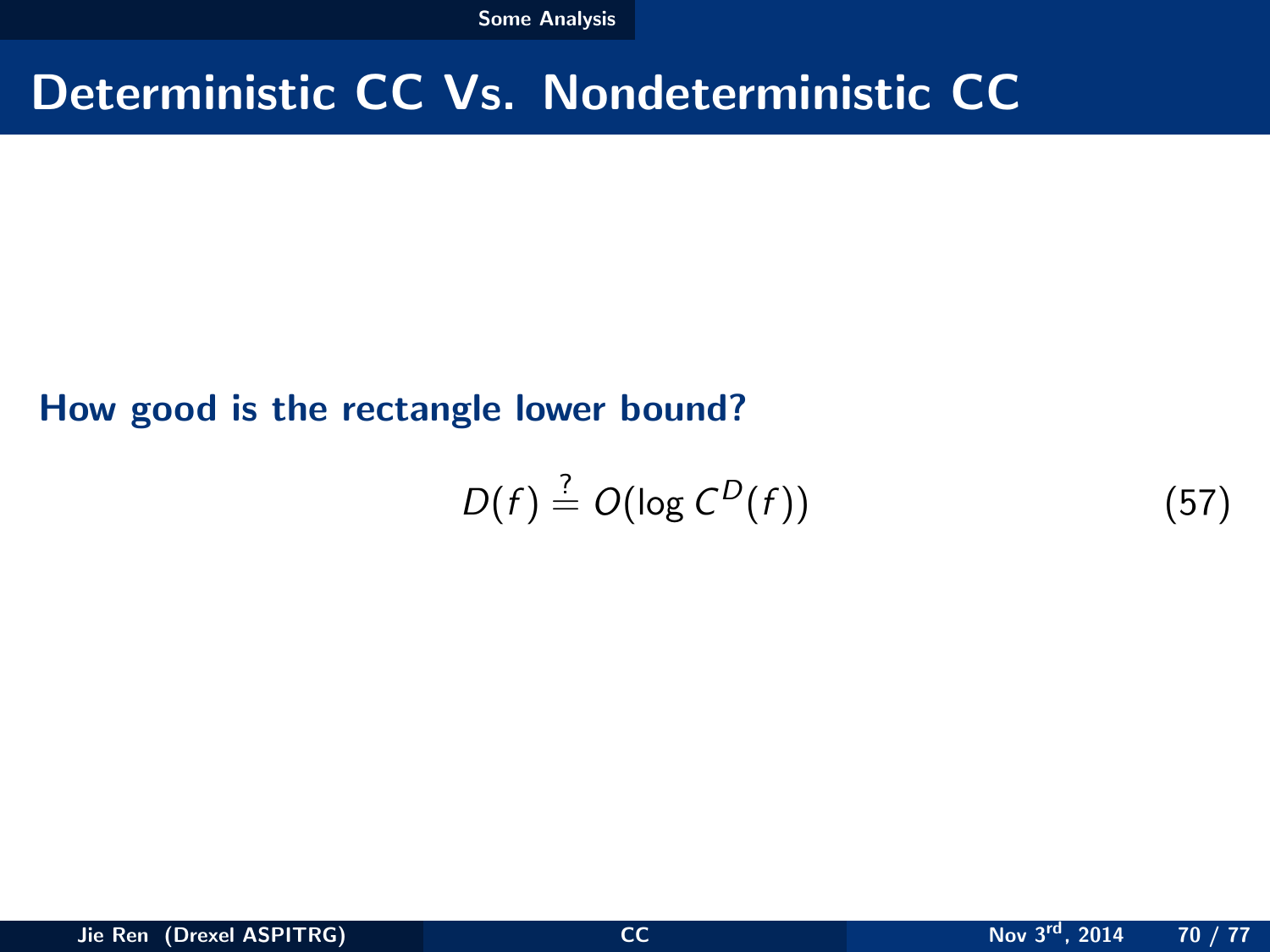[Some Analysis](#page-70-0)

## Deterministic CC Vs. Nondeterministic CC

### Theorem 2.11 (Kushilevitz & Nisan): For every function  $f: X \times Y \rightarrow \{0,1\},\$  $D(f) = O(N^{0}(f)N^{1})$

<span id="page-70-0"></span> $(58)$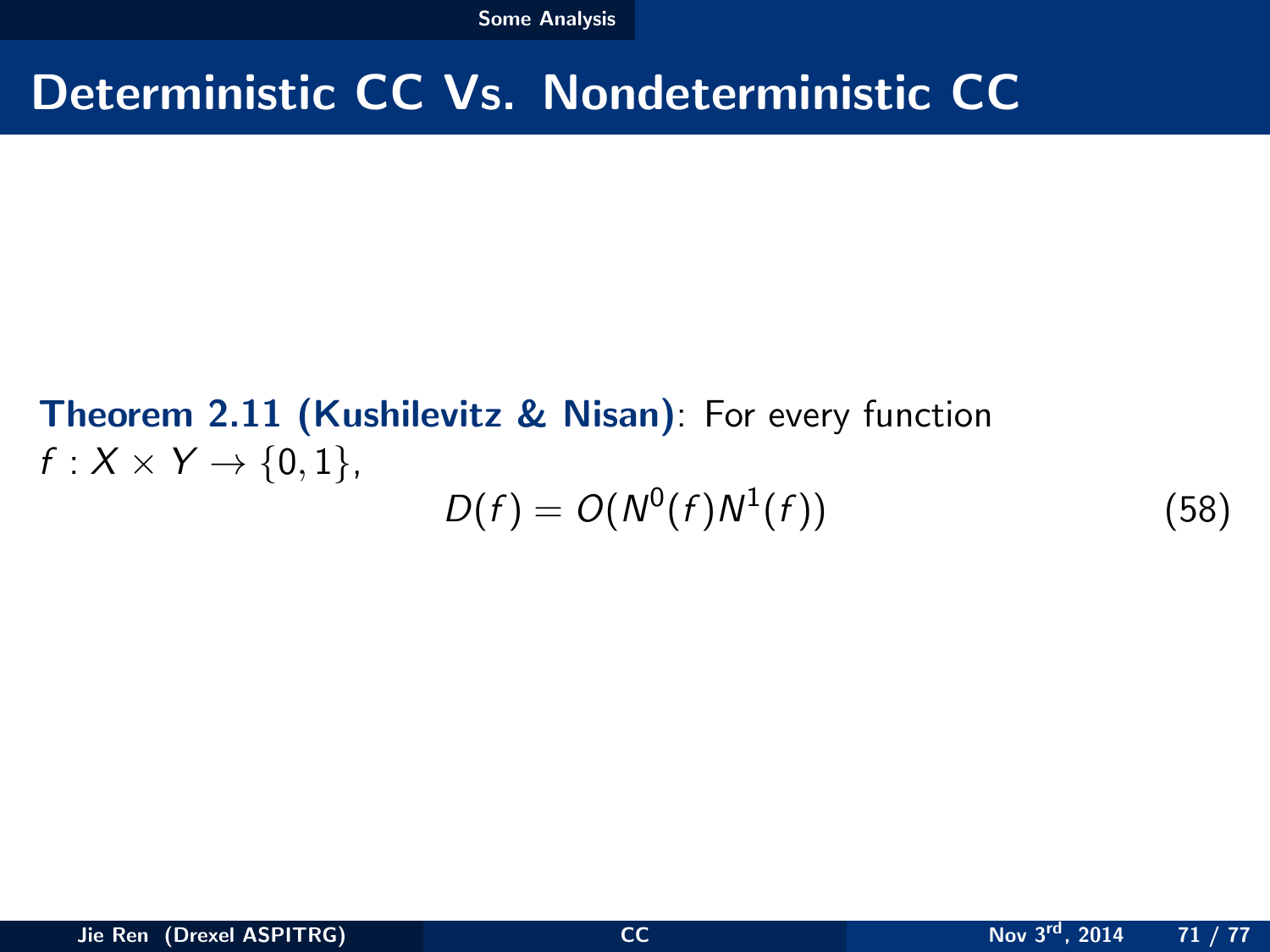# Deterministic CC Vs. Nondeterministic CC

<span id="page-71-0"></span>**Property**: Let  $R = S \times T$  be a 0-monochromatic rectangle, and let  $R' = S' \times T'$  be a 1-monochromatic rectangle, then either  $S \cap S' = \emptyset$  or  $T \cap T' = \emptyset.$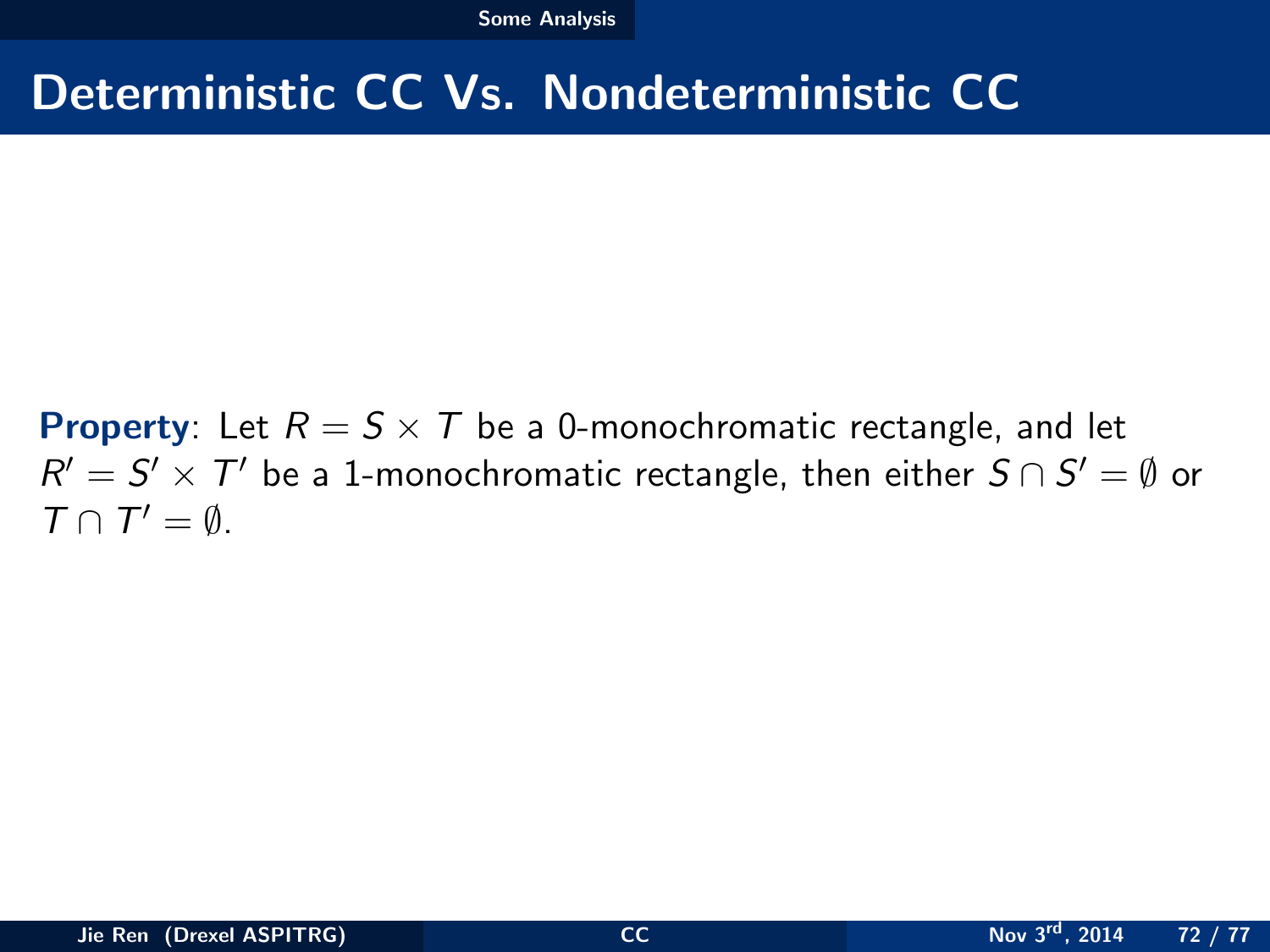### Deterministic CC Vs. Nondeterministic CC

**Proof of Theorem 2.11 (Kushilevitz & Nisan):** We give a protocol  $\mathcal{P}$ as follows, Alice and Bob search for a 0-rectangle that contains the input  $(x, y)$ , and they conclude  $f(x, y) = 1$  if they fail. In each round, Alice and Bob exchange log $_2 C^1(f) + 1$  bits and reduce the number of "alive" 0-rectangles by a factor of 2. There will be no more than  $\log_2 C^0(f)$ rounds, hence

<span id="page-72-0"></span>
$$
D(f) \le CC(\mathcal{P}) = O(\log_2 C^0(f)(\log_2 C^1(f) + 1)) = O(N^0(f)N^1(f))
$$
 (59)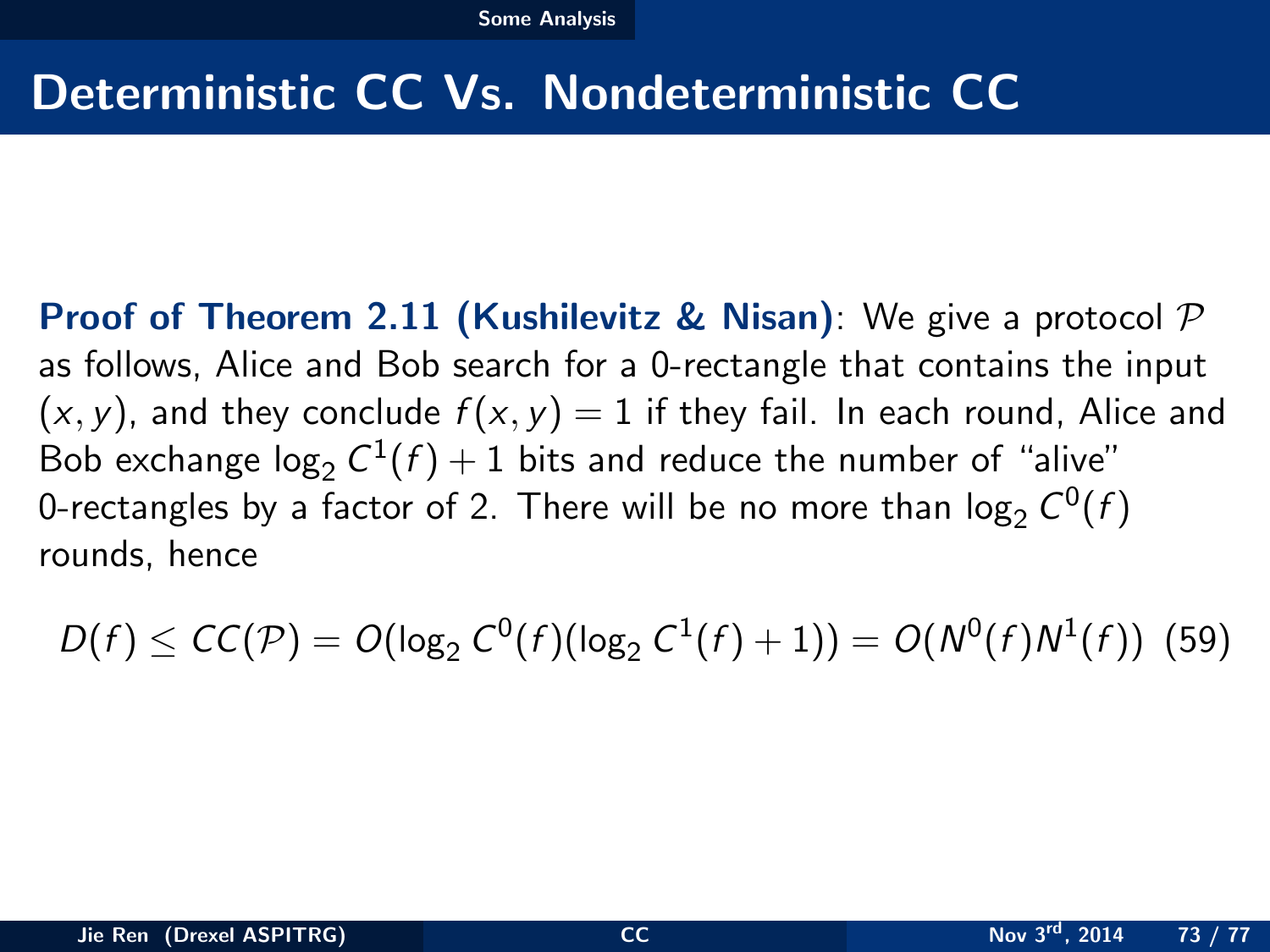# Deterministic CC Vs. Nondeterministic CC

Proof of Theorem 2.11 (Kushilevitz & Nisan): In each round, the players do the following:

- Alice outputs  $f(x, y) = 0$  if no 0-rectangles are alive. Otherwise, Alice looks for a 1-rectangle that contains row  $x$  and intersects in rows with at most half of the alive 0-rectangles and send the name of this 1-rectangle.
- <span id="page-73-0"></span>**2** Bob looks for a 1-rectangle that contains column y and intersects in columns with at most half of the alive 0-rectangles and send the name of this 1-rectangle. Otherwise, Bob outputs  $f(x, y) = 0$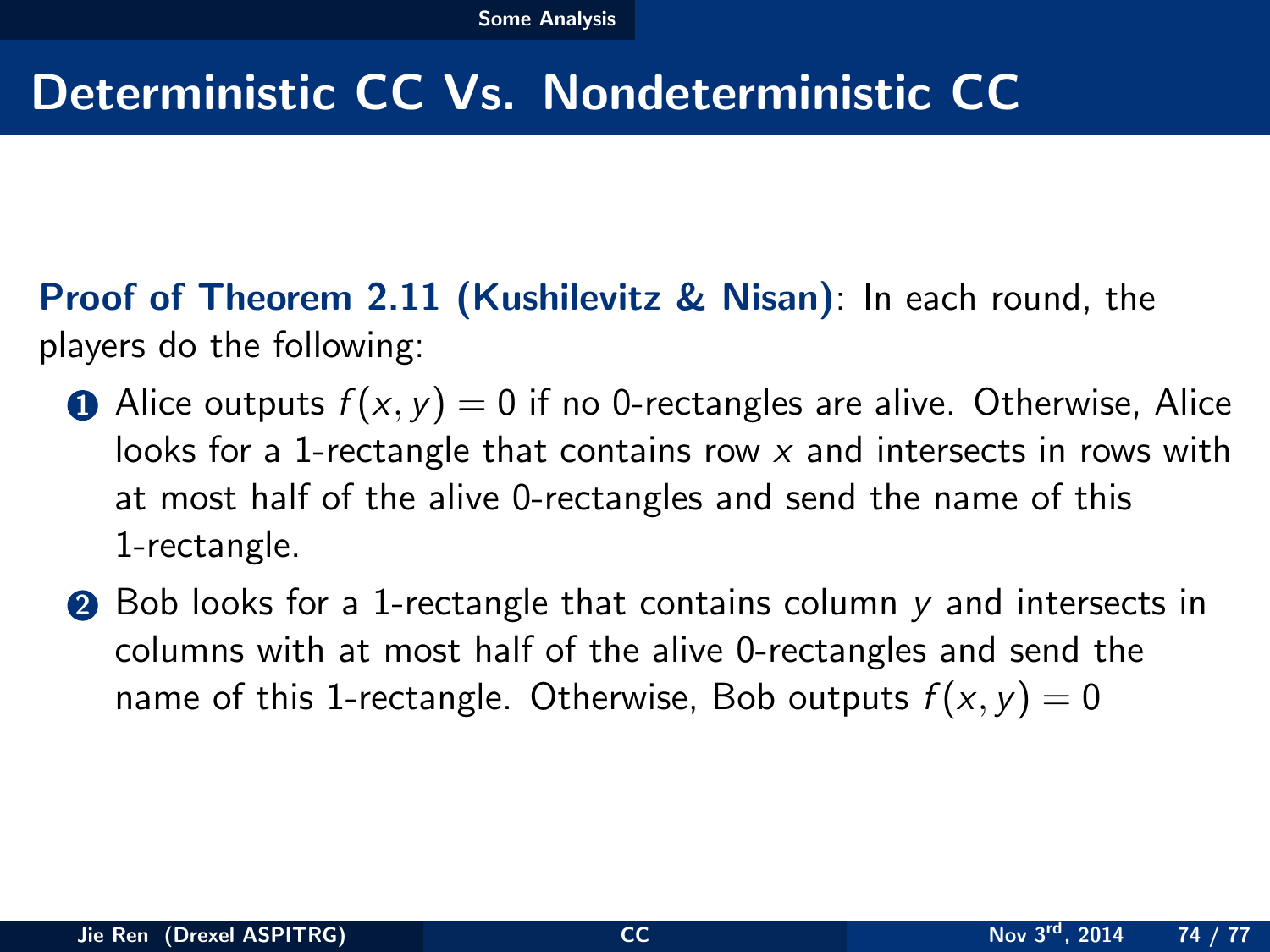### Deterministic CC Vs. Nondeterministic CC

#### Protocol Analysis:

- If  $f(x, y) = 0$ , it must belong to some 0-rectangle R, then R remains alive during the protocol. Therefore, if no 0-rectangle is alive,  $f(x, y)$ must be 1
- <span id="page-74-0"></span>• If neither Alice nor Bob can find a 1-rectangle to announce (which means both of them output  $f(x, y) = 1$ , we claim this output must be correct by the property.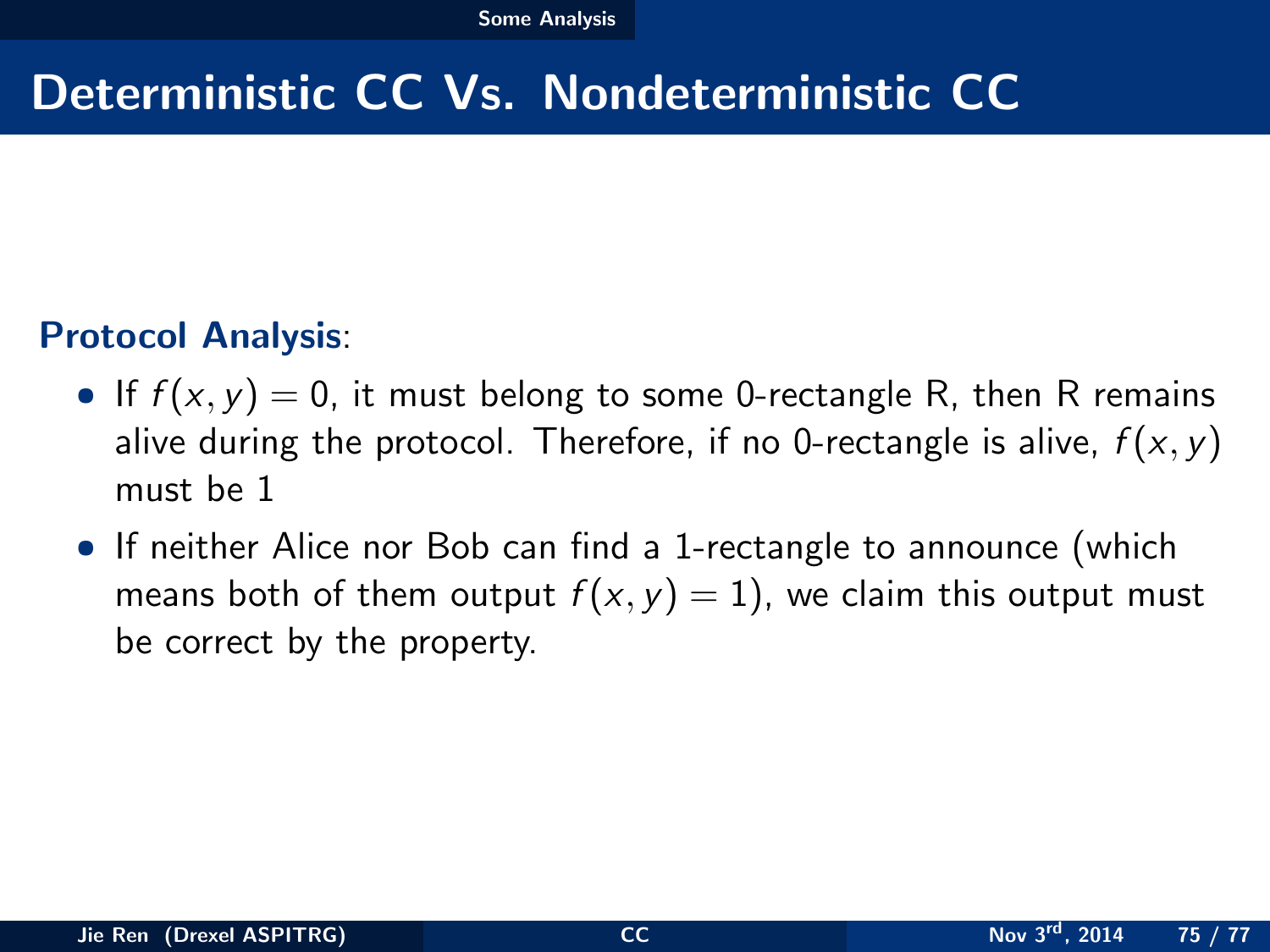### Public coin

Theorem (Theo. 3 in Newman 1991, Theo. 3.14 in K & N): Let  $f: \{0,1\}^n \times \{0,1\}^n \rightarrow \{0,1\}$  be a function. For every  $\delta > 0$  and every  $\epsilon > 0$ , we have

<span id="page-75-0"></span>
$$
R_{\delta+\epsilon}(f) \leq R_{\epsilon}^{pub}(f) + O(logn + log\delta^{-1})
$$
\n(60)

 $\bullet$   $\exists$  a set of  $t(\delta, n) = O(n/\delta^2)$  public coin protocols with error  $\epsilon + \delta$ 

 $\bullet$  Alice tells Bob which protocol to use log $_2$   $t=O(\log n + \log \delta^{-1})$